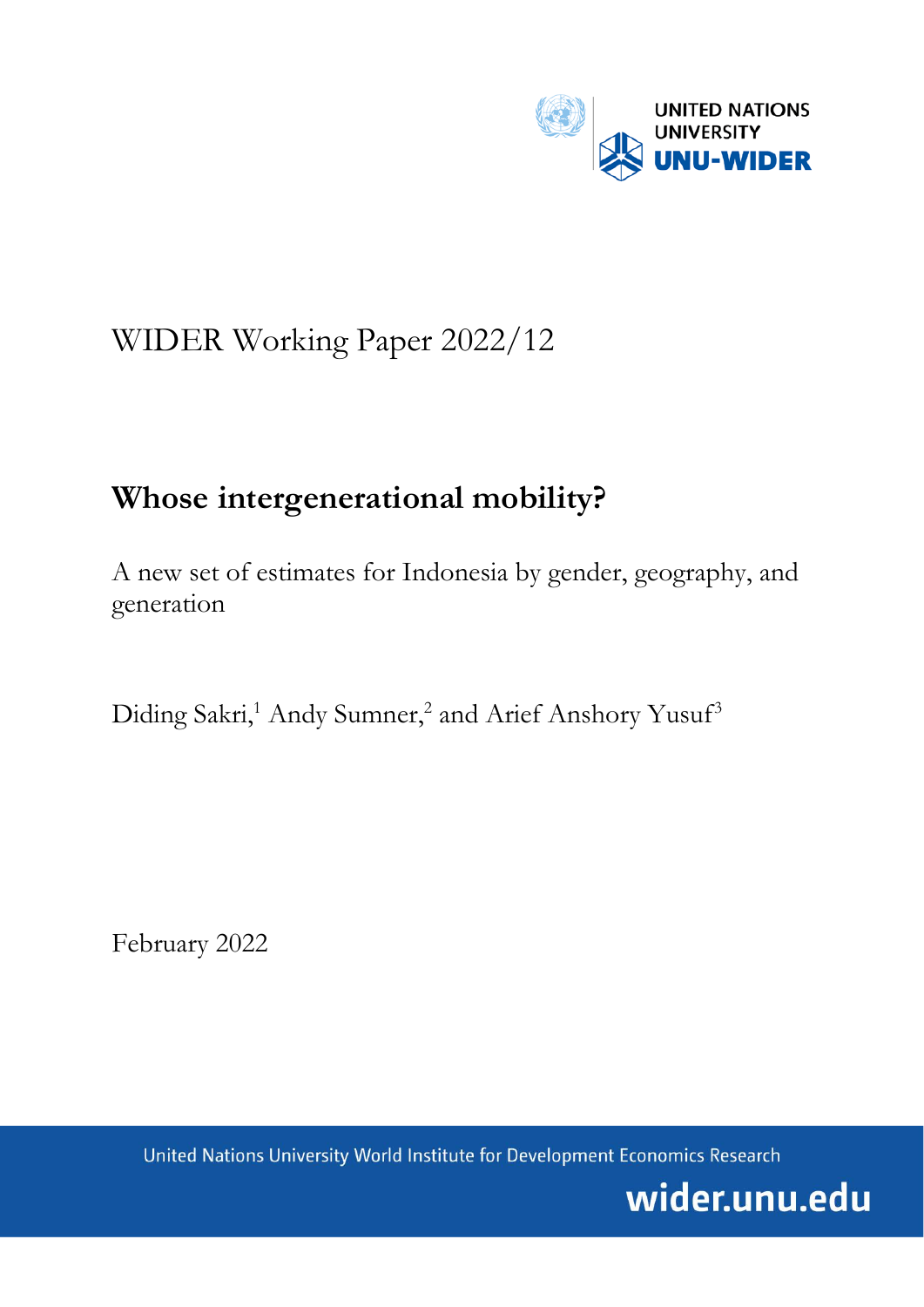**Abstract:** Various scholars have estimated levels of intergenerational mobility in OECD countries. Fewer estimates are available for developing countries, where mobility arguably matters more due to starker differences in living standards. This paper presents new estimates of mobility for a developing country, namely Indonesia. The estimates are based on data from five waves of the Indonesian Family Life Survey, a longitudinal analysis of socio-economic status which began in 1993. We constructed a pooling sample consisting of 9,445 matching pairs of children and their parents. The paper estimates relative mobility using the intergenerational elasticity of income. We find that although, overall, the intergenerational elasticity of income is low compared with other developing countries, the level of mobility in Indonesia differs markedly by children's gender and across provinces and generations.

**Key words:** intergenerational mobility, longitudinal analysis, Indonesia, Indonesian Family Life Survey

#### **JEL classification:** D63, J62

**Acknowledgements:** We thank Kunal Sen and Armando Barrientos for comments on the PhD thesis on which this paper is based and Eduardo Ortiz-Juarez for comments on the draft paper. The lead author thanks the Indonesia Endowment Fund for Education (LPDP) for funding his PhD Research, from which this paper derives.

Copyright © UNU-WIDER 2022

Information and requests: publications@wider.unu.edu

ISSN 1798-7237 ISBN 978-92-9267-143-3

### <https://doi.org/10.35188/UNU-WIDER/2022/143-3>

Typescript prepared by Joseph Laredo.

The Institute is funded through income from an endowment fund with additional contributions to its work programme from Finland, Sweden, and the United Kingdom as well as earmarked contributions for specific projects from a variety of donors.

Katajanokanlaituri 6 B, 00160 Helsinki, Finland

The views expressed in this paper are those of the author(s), and do not necessarily reflect the views of the Institute or the United Nations University, nor the programme/project donors.

<sup>1</sup> West Java Governor's Advisory Team, Indonesia, corresponding author: [andrew.sumner@kcl.ac.uk;](mailto:andrew.sumner@kcl.ac.uk) 2 King's College London, UK; 3 Padjadjaran University, Indonesia

This study has been prepared within the UNU-WIDER project [Social mobility in the Global South – concepts, measures, and](https://www.wider.unu.edu/node/187591)  [determinants.](https://www.wider.unu.edu/node/187591) 

UNU-WIDER employs a fair use policy for reasonable reproduction of UNU-WIDER copyrighted content—such as the reproduction of a table or a figure, and/or text not exceeding 400 words—with due acknowledgement of the original source, without requiring explicit permission from the copyright holder.

United Nations University World Institute for Development Economics Research provides economic analysis and policy advice with the aim of promoting sustainable and equitable development. The Institute began operations in 1985 in Helsinki, Finland, as the first research and training centre of the United Nations University. Today it is a unique blend of think tank, research institute, and UN agency—providing a range of services from policy advice to governments as well as freely available original research.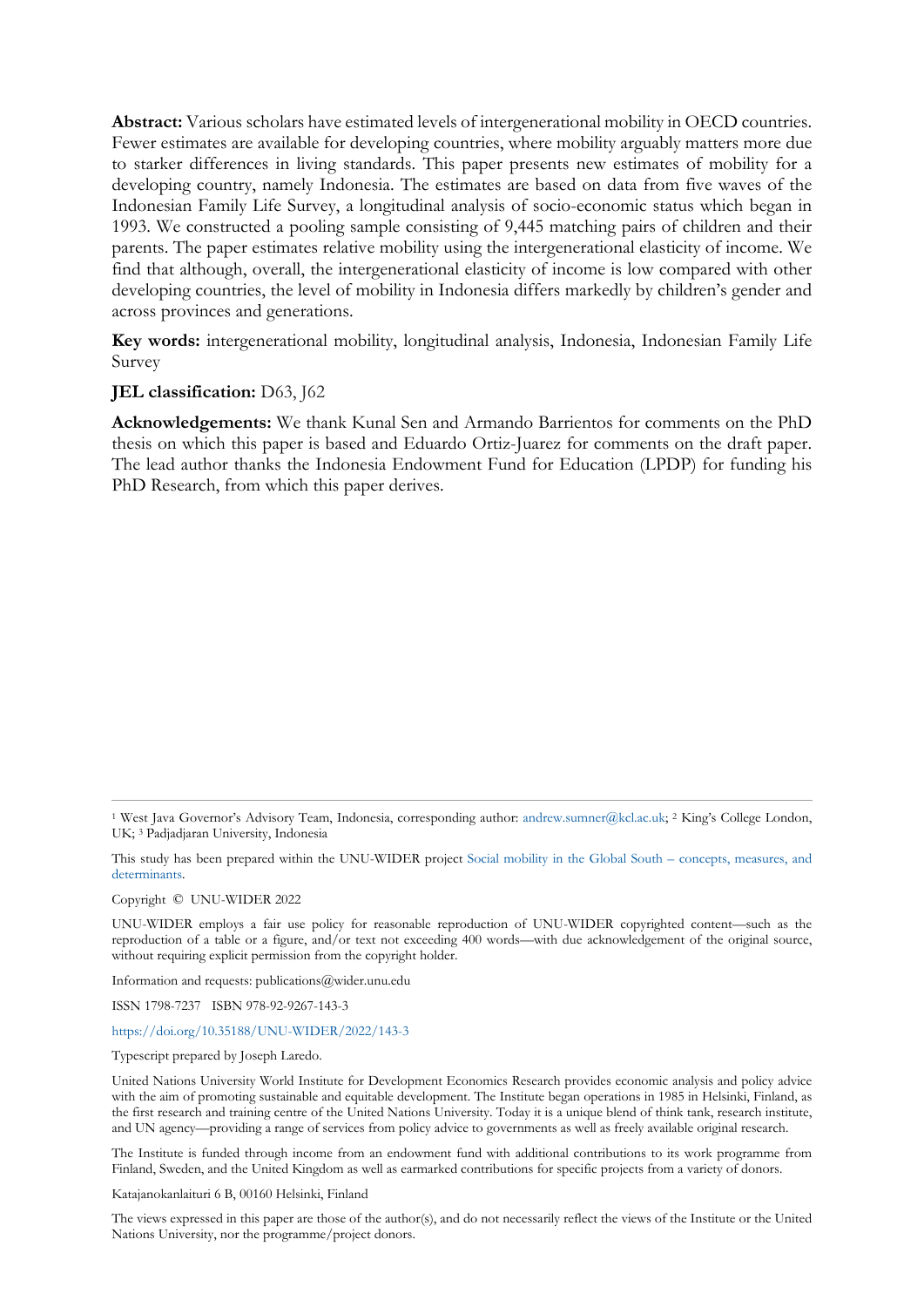## **1 Introduction**

Various scholars have estimated levels of intergenerational mobility in OECD countries. The available empirical evidence on relative mobility most often focuses on international comparison of estimates and the 'Great Gatsby Curve' (Corak 2013; DiPrete 2020; Durlauf et al. 2021; Iversen et al. 2021; Krueger 2012; Narayan et al. 2018; OECD 2008, 2011), which depicts the relationship between income inequality and the intergenerational elasticity of income.<sup>[1](#page-2-0)</sup>

In developing countries, however, fewer mobility estimates are available, although mobility matters more in terms of the ability to progress to higher standards of living above an absolute poverty line (Iversen et al. 2021). A major constraint—among many—on the analysis of intergenerational mobility in developing countries is the absence of representative longitudinal data. Unlike (repeated) cross-sectional analysis, which provides anonymous information about the income share of segments of society (and changes in their share over time), longitudinal analysis reveals changes occurring in the same household. If longitudinal data are collected for sufficient time to account for at least two generations (parents and their children), it is possible to estimate various measures of economic mobility across generations. The Indonesian Family Life Survey (IFLS) has collected such longitudinal data for Indonesia from 1993 (first wave) up to 2014 (fifth wave). We use this dataset in the current paper.

The same data source, IFLS, was used by Dartanto et al. (2019) to study *intragenerational* rather than *intergenerational* economic mobility between 1993 and 2014. They define mobility as moving in and out of poverty as well as transitioning from poverty into the middle or upper class, with the household instead of the individual as the unit of analysis. In contrast to Dartanto et al. (2019), we construct a pooling sample with 9,445 matching pairs of children and their parents (thus individuals, not households) and compare their economic outcomes in terms of level and position in the income distribution (intergenerational mobility) rather than changes in parents' income over time (intragenerational mobility). Subsequently, two measures of relative mobility are estimated, namely intergenerational elasticity based on log-log regression of children's outcomes on their parents' outcomes and rank-rank specification. Furthermore, we consider how mobility differs by gender (of the child), by birth cohort (pre-millennials, born before 1980, versus millennials, born in or after 1980), and by provincial origin of the parents. We find that although, overall, the intergenerational elasticity of income is low compared with other developing countries, the level of mobility in Indonesia differs markedly by children's gender and across provinces and generations.

This paper is structured as follows: Section 2 discusses the concepts and measurements of mobility. Section 3 details our methodology. Section 4 discusses our estimates of mobility in Indonesia. Section 5 then considers nonlinearity and mobility by children's gender, across Indonesia's

<span id="page-2-0"></span><sup>&</sup>lt;sup>1</sup> The 'Great Gatsby Curve' was first highlighted by Judd Cramer, a staff economist of the US Council of Economic Advisors and then by the Chairman of the Council of Economic Advisers, Alan Krueger (2012). The curve shows that the association between parental economic status and adult earnings of children is weakest in countries with low income inequality, such as Finland, Norway, Denmark, and Sweden: less than one-fifth of any economic advantage or disadvantage that a parent may have experienced in his time is passed on to a child in adulthood (Corak 2013). Conversely, in countries with higher inequality, like Italy, the United Kingdom, and the United States, roughly 50 per cent of any advantage or disadvantage is handed down (Corak 2013). This evidence suggests that in relatively unequal societies, children of parents with relatively low income are much more likely to ultimately hold relatively low-income positions themselves. From a meritocratic point of view this is problematic, since it signals that economic outcomes are associated with parental background rather than with individual effort and talent.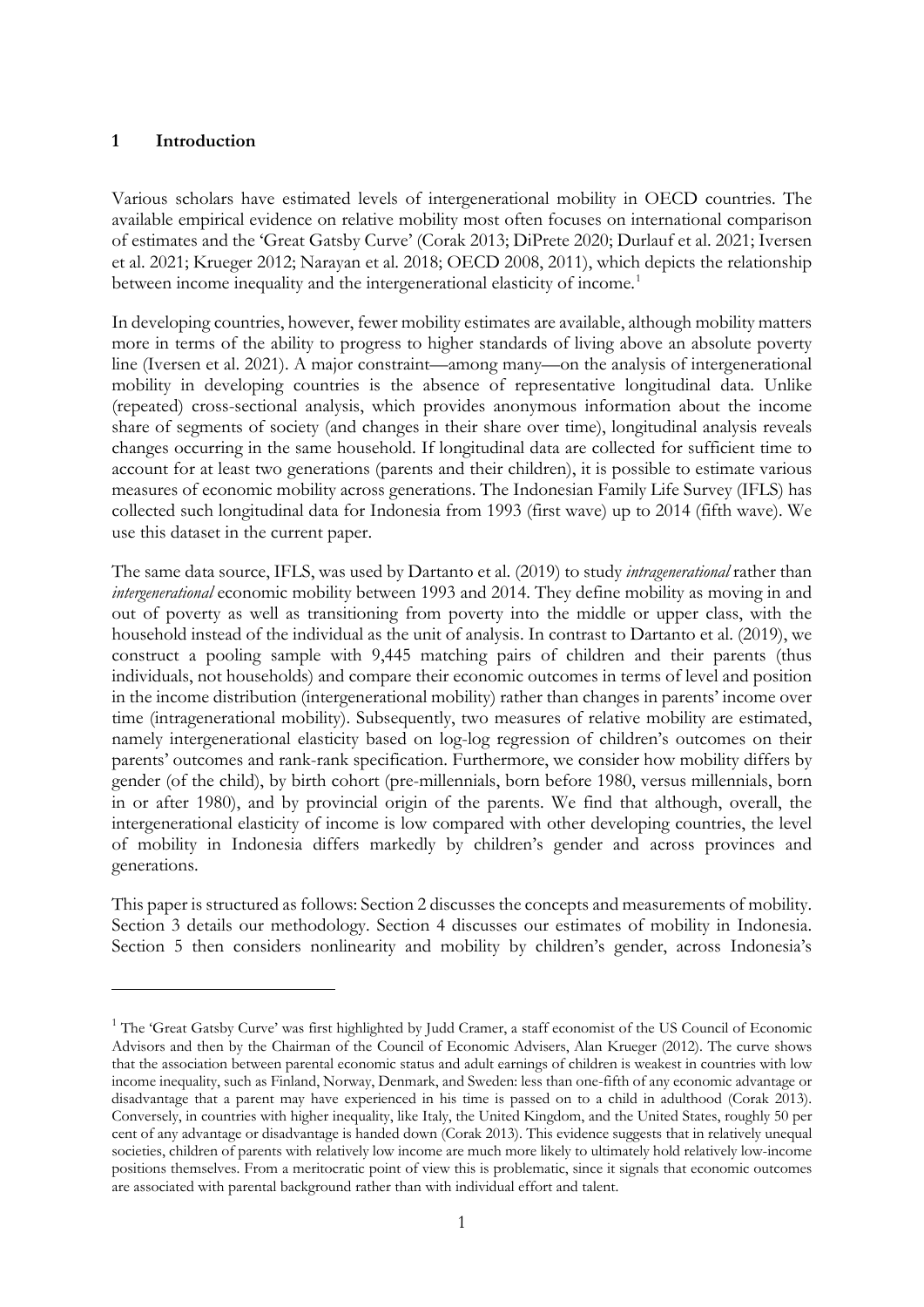provinces and between pre-millennials and millennials. Section 6 concludes. An annex describes each step of our methodology in detail.

# **2 Concepts and measures of intergenerational mobility**

# **2.1 Mobility as a multifaceted concept**

Mobility is a multifaceted and multidimensional concept (see discussion in Iversen et al. 2021). Therefore, studies are often not comparable conceptually nor methodologically, as they use different concepts and measurements of mobility. The seminal studies of Sorokin (1927) and Glass (1954) on the US and the UK, respectively, are often cited as the earliest work in the field. And while some studies have made estimates of inter- and intra-generational mobility, others have focused on absolute and relative mobility or compared educational, occupational, and income mobility. Solon's (1999) literature survey on mobility elaborated intergenerational elasticity (IGE,  $\beta$  coefficient) as a measure of mobility within a framework of labour earnings and as a return on the investment of parents in the human capital of their children. More than a decade later, Black and Devereux (2011) updated this survey to include numerous empirical studies applying the framework introduced in Solon's paper. However, as Fields and Ok (1999: 557) noted, there is no unified framework for mobility because even the notion of income mobility has multiple definitions; thus different studies adopt different approaches. More recent surveys include those of Jäntti and Jenkins (2015), Iversen et al. (2021), and Deutscher and Mazumder (forthcoming), each elaborating frameworks and highlighting key concepts, measures, and properties.

Fields (2005: 7–14; see also Fields 2021) proposed six different notions of mobility that apply to both intragenerational changes (within the same generation over time) and intergenerational studies (between different generations). Following this, intergenerational mobility can refer to: (i) origin dependence, which considers the extent to which parents' economic well-being determines that of their children; (ii) positional movement, which compares children's economic position among their peers (ranks, centiles, deciles, or quintiles) with the economic position of their parents relative to the latter's peers; (iii) share movement, which analyses how children's shares of the total income of their generation differ from the shares of their parents relative to their respective generation; (iv) income flux, which investigates the extent of fluctuation between parents' incomes and the incomes of their children but not the direction of the change; (v) directional income movement, which is concerned with the number of parents–children pairs that move up or down and by how much; and (vi) mobility as an equalizer of longer-term incomes, which compares the income inequality within the parental generation with the inequality within the children's generation.<sup>[2](#page-3-0)</sup> In short, there are numerous concepts and measures of mobility, raising problems for comparability (Fields and Ok 1999; Fields 2021; Iversen et al. 2021; Jäntti and Jenkins 2015).

In a developing country context, intergenerational mobility studies are particularly challenging because there are fewer longitudinal datasets and because of the difficulties in estimating income where agrarian and informal employment are widespread.<sup>[3](#page-3-1)</sup>

<span id="page-3-0"></span><sup>&</sup>lt;sup>2</sup> See also Savegnago (2016), who summarizes various indices of mobility including their formulas and references.

<span id="page-3-1"></span><sup>&</sup>lt;sup>3</sup> Narayan et al.'s (2018) approach is to use retrospective data on parental education in developing countries as a measure of intergenerational mobility.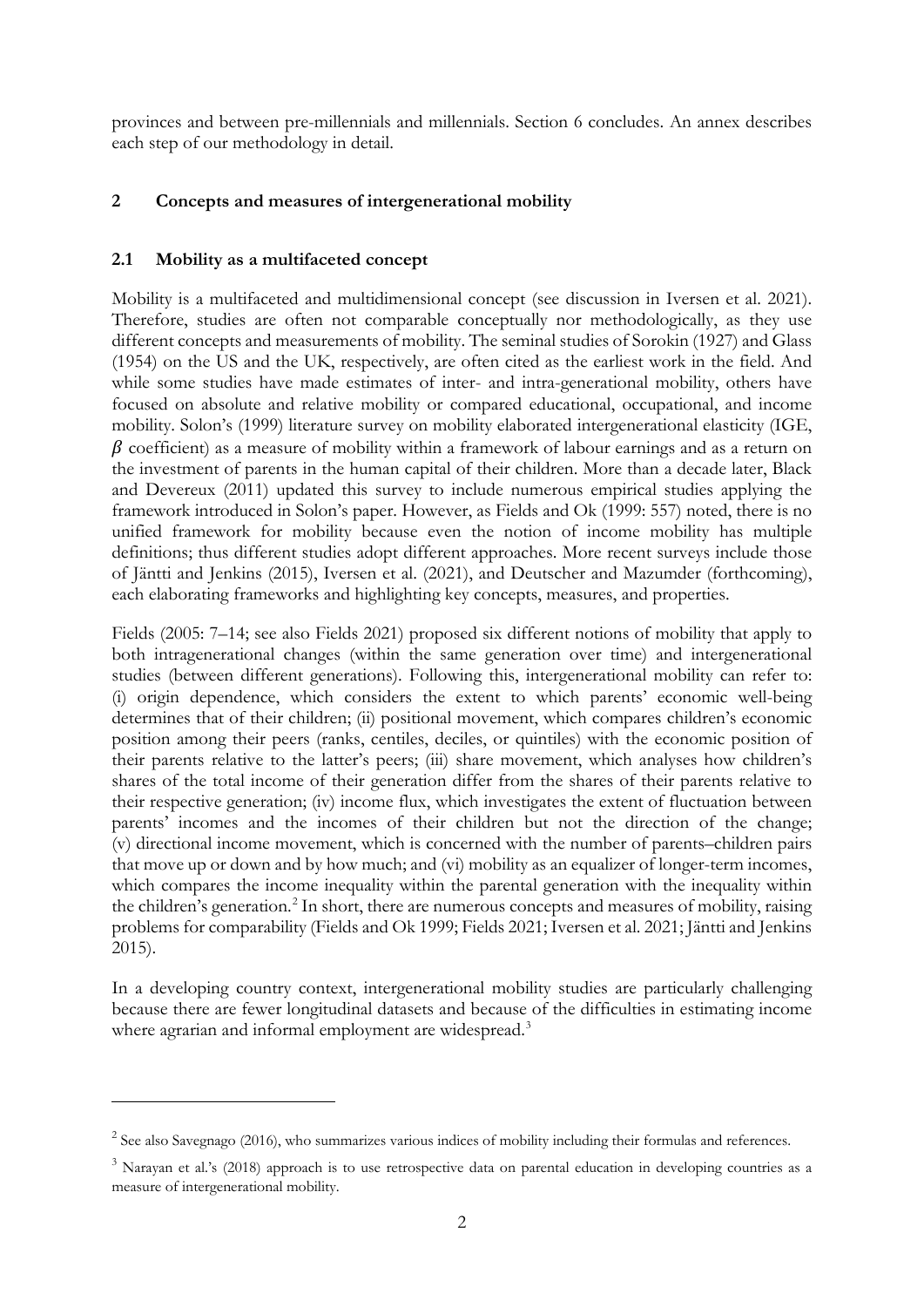#### **2.2 Concepts and measures of relative mobility**

In this paper we focus on relative mobility and income. Relative mobility measures the degree to which the economic ranking of adult children among their peers is independent of their parents' ranking relative to their respective peers (Narayan et al. 2018: 52). Relative mobility can be interpreted as origin independence (i.e. persistence), meaning that the personal characteristics of children (such as talent or education level) rather than their parental background (e.g. occupation, social status, or income position) determine economic outcomes (in keeping with Roemer 2004). This is based on the meritocratic idea that an individual's life chances should depend on her own abilities and effort rather than on who her parents are.

The canonical measure of relative mobility is intergenerational elasticity (IGE). IGE is usually derived as the least-squares estimate of the coefficient  $\beta$  in the following equation:

$$
\log\left(\overline{y}_{i,g1}\right) = \alpha + \beta \log\left(\overline{y}_{i,g0}\right) + \epsilon_{i,g1} \tag{1}
$$

where  $\overline{y}_{i,q1}$  and  $\overline{y}_{i,q0}$  represent the mean economic outcome of the children's and the parents' generation, respectively. Accordingly,  $\epsilon_{i,q1}$  denotes all other influences on adult children's outcomes not correlated with parents' outcomes. The constant term  $\alpha$  captures the trend in average outcome across generations due to, for example, changes in productivity, international trade, technology, or labour market institutions. The equation was introduced in the context of mobility by Becker and Tomes (1986: 2) and is the standard economic model of intergenerational mobility (see discussion in Piraino 2021).

IGE indicates the degree to which outcomes are 'sticky' across generations of the same family by estimating the percentage difference in children's outcomes for each percentage point difference in parents' outcomes. It represents the fraction of economic advantage that is on average transmitted across generations. In other words,  $\beta$  summarizes in a single number the degree of intergenerational income mobility in a society. A positive value indicates intergenerational persistence of incomes in the sense that higher parental incomes are associated with higher incomes of children. In turn, a negative value implies reversal of incomes, manifested in higher parental incomes correlated with lower incomes of children.

Empirical studies in OECD countries have found  $\beta$  to always lie between zero and one. The higher the value of  $\beta$ , the higher the predictability of children's future economic ranking based on the observable position of their parents in the income distribution. The lower the value of  $\beta$ , the less 'stickiness'. In other words, when  $\beta$  is low, then parents' relative outcomes are a weak predictor of their children's future position in the income distribution of their own generation. Hypothetically, following Corak (2013),  $\beta$ =0 represents a case of complete mobility where the outcomes of parents and children are entirely unrelated, while  $\beta$ =1 represents a case of complete immobility with the proportionate (dis)advantage of parents being mirrored one-to-one in their children's generation.

In the equation above, both economic outcomes are presented in logarithmic terms. However,  $\beta$ estimations resulting from this log-on-log equation have two important limitations. First, the relationship between log child income and log parent income is highly nonlinear. This was not apparent in earlier empirical works due to smaller samples. As a result of this nonlinearity, IGE is sensitive to the point of measurement in the income distribution, as shown in many studies (for instance, Björklund et al. 2012; Bratsberg et al. 2007; Chetty et al. 2014a; Chetty et al. 2014b; Corak et al. 2014; Grawe and Mulligan 2002; Gregg et al. 2019). Second, the log-log specification discards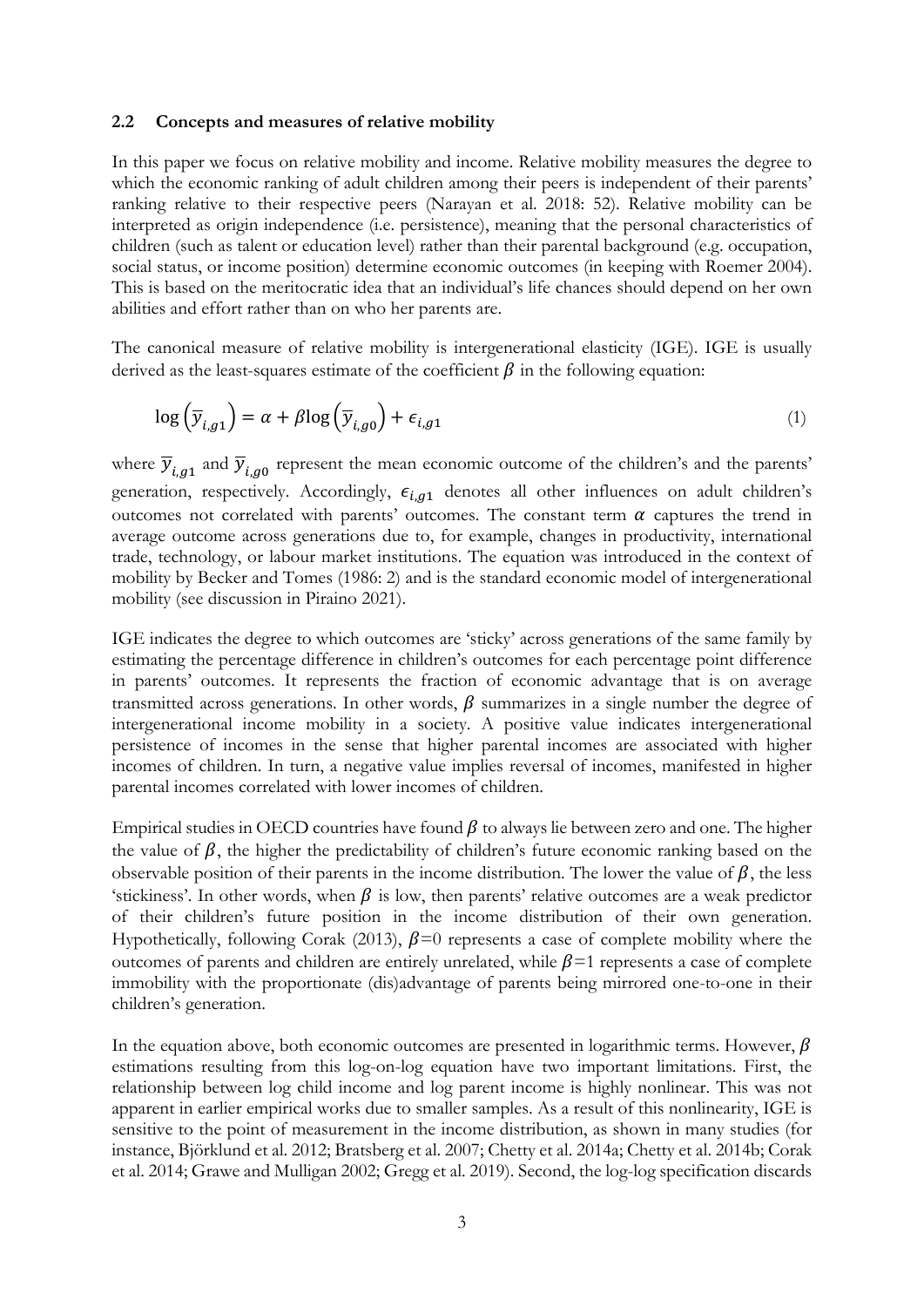observations with zero income, which often account for a substantial fraction of the sample. Dropping zero income observations might therefore overstate the degree of intergenerational mobility. In other words, the way in which these zero income observations are treated can change the IGE estimate dramatically; see for instance Chetty et al. (2014b) and Gregg et al. (2019).

An alternative measure of relative intergenerational mobility which considers these limitations is the correlation between child rank and parent rank. This has been found to be almost perfectly linear and highly robust to alternative specifications (e.g. in Bratberg et al. 2017; Chetty et al. 2014b; Corak et al. 2014; Nybom and Stuhler 2015; Pekkarinen et al. 2017). Thus, the equation above can be modified to:

$$
\overline{PRy}_{i,g1} = \alpha + \rho \left( \overline{PRy}_{i,g0} \right) + \epsilon_{i,g1}
$$
 (2)

Let  $\overline{PRy}_{i,q1}$  denote child i's percentile rank in the income distribution of children (generation 1) and  $\overline{PRy}_{i,q0}$  represent the parents i's percentile rank in the income distribution of parents (generation 0). Importantly, this definition allows us to include observations with zero income in generation 1. Regressing the child's rank  $\overline{PRy}_{i,q1}$  on her parents' rank  $\overline{PRy}_{i,q0}$  yields a regression coefficient  $\rho$  which equals  $Corr(\overline{PRy}_{i,q1}, \overline{PRy}_{i,q0}).$ 

#### **3 Methodology**

#### **3.1 How previous studies constructed the core sample of mobility research**

To conduct intergenerational mobility research, one has to construct core sample of pairs of parents and their children (two-generational copulas) or pairs across more than two generations. This first step is to analyse the relationship between the economic performance of parents and that of their children. However, the period of productivity of adult children is different from the productivity period of their parents. Consequently, constructing such a sample is challenging since it must contain economic outcomes data for both generations. Previous empirical studies have used different data sources and methods to create such a sample. For example, Atkinson et al. (1978) traced children of families who participated in a survey carried out 26 years earlier. Out of 2,011 original respondents surveyed in 1950, only 1,363 could be traced by address and name and subsequently mailed. This group of 1,363 traceable families was composed of 260 families who ultimately were not trackable, 57 who refused to answer, and 220 who did not have children and hence could not be part of the mobility sample, leaving 826 families with a total of 2,236 children who could be included in the later stage of the survey to collect income data for adult children. Of these 2,236 children, only 1,348 from a total of 500 families could be located for income survey interviews. In short, after various follow-up surveys, the final sample eligible for mobility analysis consisted of 307 father–son pairs. As reported in Atkinson (1980), this great reduction is due to several factors such as excluding those fathers from the sample who did not work when surveyed in 1950 or equally those children not employed when surveyed in 1975–78.

The method applied by Atkinson et al. (1978) is nevertheless arguably better than a more straightforward method where both parents' and children's incomes are measured at the same time. The principal shortcoming of the latter method, reported in Atkinson (1980), is that fathers and children are at very different stages of their life cycles at the point of comparison. Many of the children might not yet be independent of their parents, and even if parents are selected from older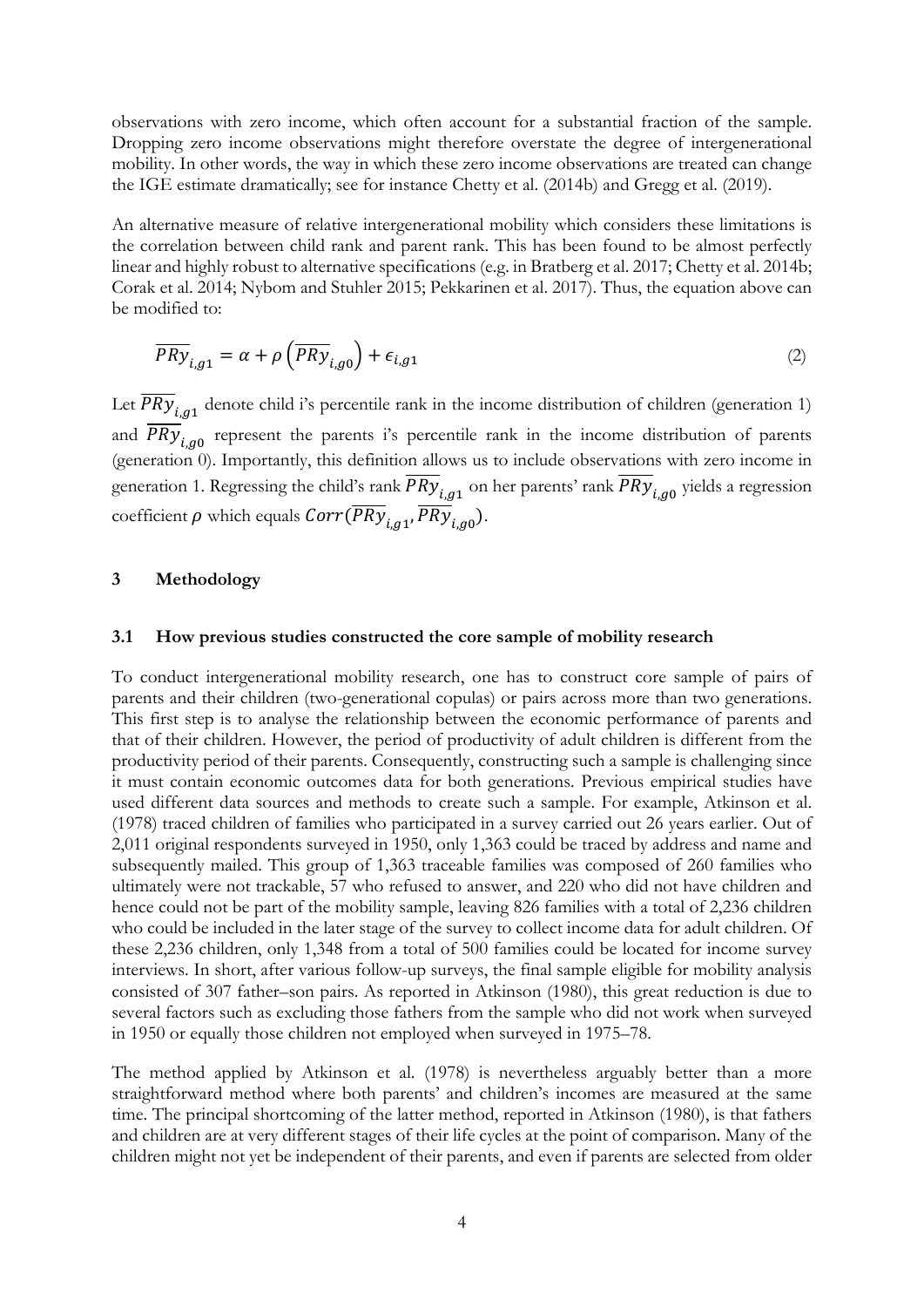age groups, a sizeable number of children might have entered the labour force only relatively recently, which implies lower incomes in many cases.

A more desirable method than either of the above-mentioned approaches is a longitudinal survey that encompasses responses from at least two different points in time that are sufficiently far apart to record income data of both parents and their adult children. An oft-cited research of this kind is that of Solon (1992), who obtained data from the Panel Study of Income Dynamics (PSID). This is a nationally representative longitudinal survey of about 5,000 families in the United States that the University of Michigan's Survey Research Center has conducted annually since 1968. Solon's study focused mainly on father–son correlations in earnings, hourly wage rates, and family income, with a main sample comprising 348 father–son pairs extracted from the PSID. The sons in the sample were children from the original 1968 PSID households who, in the 1985 survey, reported positive annual earnings for 1984. The sons' sample was restricted to the cohort born between 1951 and 1959: sons born before 1951 were excluded to avoid over-representation of sons who left home at a late age, while the 1959 restriction ensured that the measurement of sons' statuses in 1984 were observed at ages of at least 25 (Solon 1992: 397).

Another approach employs multiple administrative data to establish links between the children's and parents' generation such as in Chetty et al. (2014a) and Chetty et al. (2014b). The authors of both these papers constructed a linked parents–children sample using population tax records from 1996 to 2012 encompassing all individuals born between 1980 and 1993 who were US citizens as of 2013 and were indicated as a dependant on a tax return filed in or after 1996. The researchers linked approximately 95 per cent of children in each birth cohort to their parents based on dependant-claiming, obtaining a core sample with 3.7 million children per cohort and 40 million children in total. Although this approach is undoubtedly powerful in serving empirical research, it is difficult to replicate in other contexts, particularly in countries where such tax and administrative records are not easily accessible for research purposes, which is frequently the case in developing countries.

## **3.2 Constructing potential core samples for mobility analysis in Indonesia**

In the context of Indonesia, one survey permits the construction of a core sample for mobility research, namely the Indonesian Family Life Survey (IFLS). The IFLS is an ongoing longitudinal socioeconomic and health survey based on a sample of households that is representative of about 83 per cent of the Indonesian population and contains individuals living in 13 of the nation's 26 provinces. The first wave (IFLS1) was executed in 1993 with individuals living in 7,224 households, followed by IFLS2 (1997), IFLS3 (2000), and IFLS4 (2007), which tracked the original households from 1993 and their split-offs, which by IFLS5 (2014) totalled 16,204 households and 50,148 individuals interviewed (for more details see Strauss et al. 2016). The original households of 1993 that had one child or more and could be tracked until the latest survey in 2014 were labelled as dynastic households. Dynastic households account for 80.2 per cent (5,794) of the original households and are distributed across all 13 provinces considered (see Table 1).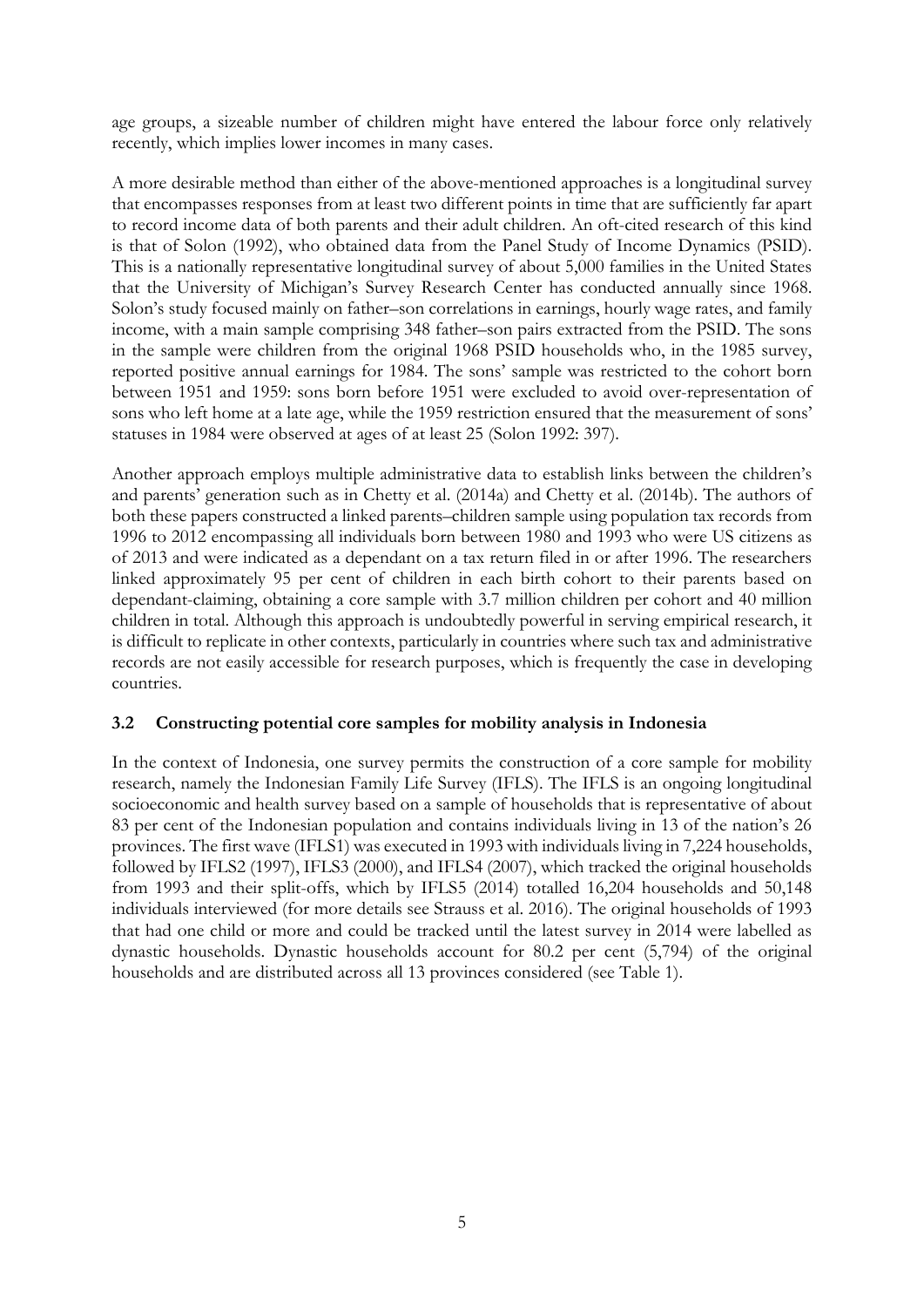| (1)             | (2)             | (3)             | (4)             | (5)                       | (6)                          |
|-----------------|-----------------|-----------------|-----------------|---------------------------|------------------------------|
| <b>Province</b> | Original HH (n) | Original HH (%) | Dynastic HH (n) | <b>Dynastic HH</b><br>(%) | Dynastic/<br>original HH (%) |
| Bali            | 340             | 4.71            | 287             | 4.95                      | 84.41                        |
| Yogyakarta      | 478             | 6.62            | 322             | 5.56                      | 67.36                        |
| Jakarta         | 731             | 10.12           | 590             | 10.18                     | 80.71                        |
| Jabar           | 1,111           | 15.38           | 872             | 15.05                     | 78.49                        |
| Jateng          | 878             | 12.15           | 702             | 12.12                     | 79.95                        |
| Jatim           | 1,044           | 14.45           | 796             | 13.74                     | 76.25                        |
| Kalsel          | 323             | 4.47            | 262             | 4.52                      | 81.11                        |
| Lampung         | 274             | 3.79            | 238             | 4.11                      | 86.86                        |
| NTB.            | 407             | 5.63            | 341             | 5.89                      | 83.78                        |
| Sulsel          | 375             | 5.19            | 323             | 5.57                      | 86.13                        |
| Sumbar          | 351             | 4.86            | 277             | 4.78                      | 78.92                        |
| Sumsel          | 349             | 4.83            | 299             | 5.16                      | 85.67                        |
| Sumut           | 563             | 7.79            | 485             | 8.37                      | 86.15                        |
| Total           | 7,224           | 100.00          | 5794            | 100.00                    | 80.20                        |

Table 1: Provincial distribution of sample: original vs dynastic households

Source: authors' estimates based on IFLS.

Dynastic households (5,794) are the source from which children–parents copulas can be constructed. The number of IFLS respondents and the relatively long time span of the survey (21 years between the first and the latest) enables the construction of a substantial core sample for intergenerational mobility analysis compared with that used in similar studies (see Narayan et al. 2018). It is possible to use all waves of the IFLS to construct nine pairs: (1) fathers–sons, (2) fathers–daughters, (3) fathers–children, (4) mothers–sons, (5) mothers–daughters, (6) mothers– children, (7) parents–sons, (8) parents–daughters, and (9) parents–children. The complete list of copulas derived from the IFLS is presented in Table 2. Note that the total number of dynastic households (5,794), which is indicated in the final row in the second column of Table 2, corresponds to the value recorded in the final row of column 4 of Table 1.

| (1)                   | (2)                                             | (3)                         | (4)                | (5)                                            | (6)                                            | (7)                                                   |
|-----------------------|-------------------------------------------------|-----------------------------|--------------------|------------------------------------------------|------------------------------------------------|-------------------------------------------------------|
| Copula                | <b>Dynasty</b><br>(number of<br>dynastic<br>HH) | <b>Children</b><br>(number) | child <sup>a</sup> | Mean age of Mean age of<br>parent <sup>b</sup> | <b>Mean years</b><br>оf<br>schooling,<br>child | Mean vears<br>οf<br>schooling,<br>parent <sup>c</sup> |
| (1) Fathers-sons      | 3,949                                           | 6,937                       | 32.67              | 44.37                                          | 10.70                                          | 7.17                                                  |
| (2) Fathers-daughters | 3,818                                           | 6,433                       | 32.53              | 44.02                                          | 10.73                                          | 7.24                                                  |
| (3) Fathers-children  | 5,119                                           | 13,370                      | 32.60              | 44.20                                          | 10.71                                          | 7.20                                                  |
| (4) Mothers-sons      | 4,296                                           | 7,516                       | 33.15              | 39.18                                          | 10.63                                          | 5.91                                                  |
| (5) Mothers-daughters | 4.211                                           | 7.003                       | 33.10              | 39.08                                          | 10.57                                          | 5.88                                                  |
| (6) Mothers-children  | 5,669                                           | 14,519                      | 33.13              | 39.13                                          | 10.60                                          | 5.90                                                  |
| (7) Parents-sons      | 4,396                                           | 7,675                       | 33.26              | 42.05                                          | 10.62                                          | 7.50                                                  |
| (8) Parents-daughters | 4.307                                           | 7.161                       | 33.23              | 41.91                                          | 10.59                                          | 7.47                                                  |
| (9) Parents-children  | 5.794                                           | 14,836                      | 33.25              | 41.98                                          | 10.61                                          | 7.48                                                  |

Table 2: All copulas of parents and their children derived from IFLS: potential core samples for mobility study

Note: a measured in 2014; <sup>b</sup> measured in 1993, age of older parent considered in copulas 7 to 9; <sup>c</sup> higher value among both parents considered in copulas 7 to 9.

Source: authors' estimates based on IFLS.

Table 2 shows the richness of the IFLS data in the sense of how large the dataset is relative to the usual parent–children data used in the literature. In the IFLS, 5,794 households with 14,836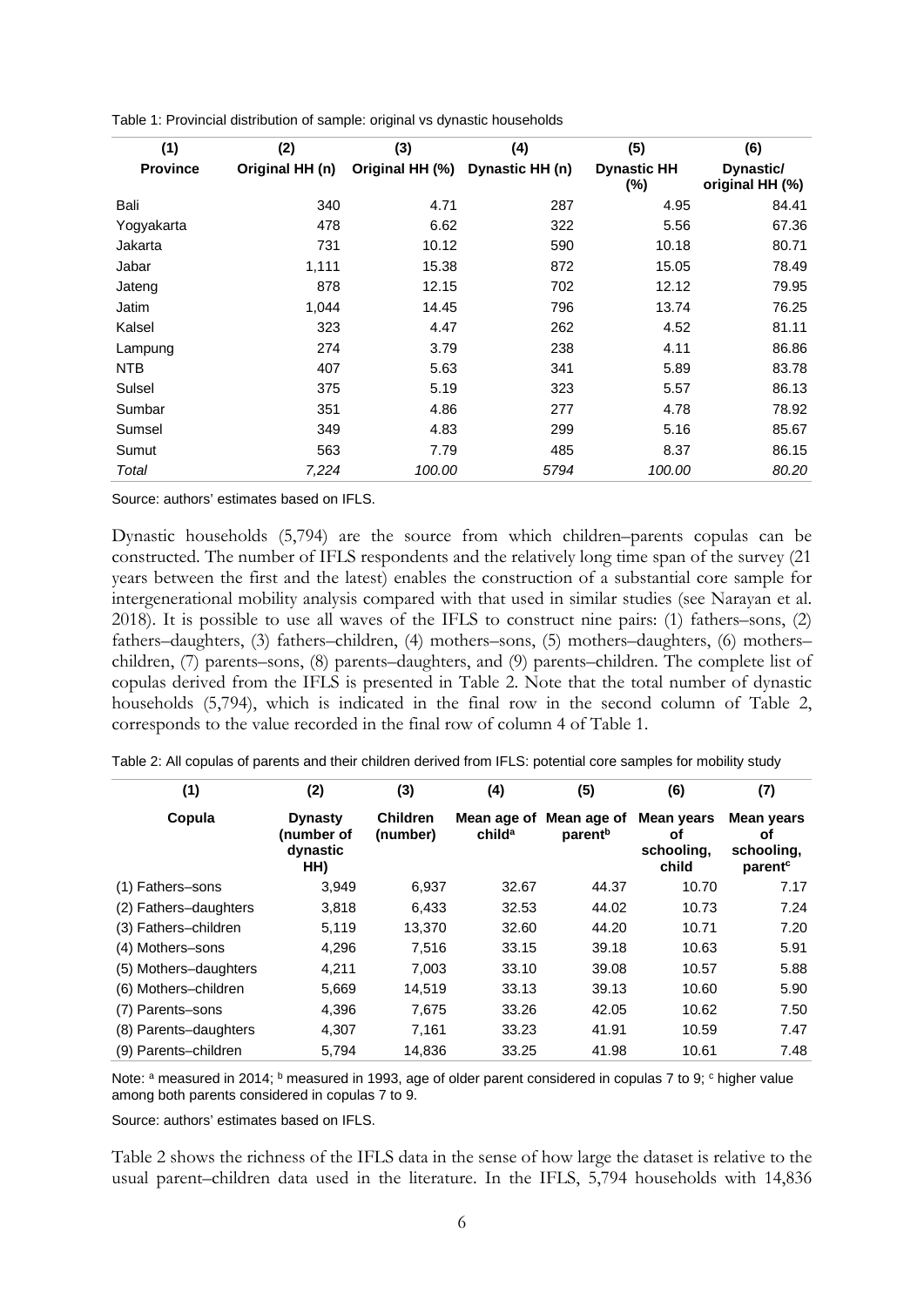children represent our potential core sample for mobility analysis. However, this potential core sample represents only cases where a link has been established between parents and their children; it does not consider the availability of earnings data for parents and their children, which are available for only 8,889 cases. We do *not* impute missing income data. Thus we use 8,889 pairs of children and parents, which is still a large sample compared with the typical sample of a few hundred observations in the literature (see Narayan et al. 2018) and remains representative of Indonesia.[4](#page-8-0)

# **3.3 From potential to actual core samples: availability of earnings data**

Table 2 shows that the longitudinal nature of IFLS data makes it possible to construct all nine potential copulas of mobility analysis. In this paper, the analysis will first focus on the parent– children copula type (type 9 or row 9 in Table 2). As shown in Table 2, parents–children copulas encompass 14,836 children from 5,794 parents, which means we have a potential of 14,836 children whose economic outcome data may be compared with their respective parents' income data. The number of parents–children copulas actually eligible for intergenerational income mobility analysis depends on the availability of data to measure our main variable, which is economic outcome, for both parents and children.

In this paper, personal income is used as economic outcome. There are three steps to estimate the latter in this research. First, we define covariates of the income variable to be used in the estimation. There are five covariates: working time, occupation, employment type, sector, and geographical location of the respondent's workplace. Second, we extract earnings data as reported by respondents. The last step of our earnings estimation applies temporal and spatial deflators to estimate real values in addition to the nominal values reported in the IFLS. Details of the three steps in our earnings data estimation are described in the Appendix.

# **3.4 Issues concerning the quality of earnings data**

There are three issues concerning the quality of the data, namely coresidency bias, lifecycle bias, and transitory income shocks. These issues should be considered carefully when creating the actual core sample for intergenerational income mobility analysis. We deal with these issues as follows.

Intergenerational mobility samples (matching parents and their children) constructed from household surveys are sensitive to sample bias (coresidency bias). This is because the IFLS and other standard household surveys, such as the Living Standards Measurement Survey (LSMS) of the World Bank, usually include *only* coresident parents and children; they do not gather any information on family members who do not satisfy the coresidency criterion. Thus, according to Emran et al. (2016), coresidency restrictions result in a truncated sample. Since the pattern of coresidency is not random, most of the studies suffer from potentially serious bias when estimating intergenerational persistence in economic status.

One way to check for coresidency bias is to compare mobility estimates derived from standard household surveys, as used in this paper, with those from another sample of the same population (in this case Indonesia) that does not apply coresidency restrictions in the sampling process. However, to the best of the authors' knowledge, there are no such data accessible for Indonesia. Fortunately, the IFLS tracked all respondents longitudinally in all surveys after its first wave in 1993 and updated the status of respondents' residence during each new wave. Hence, for each adult child we were able to identify the household (s)he currently belongs to as well as her/his

<span id="page-8-0"></span><sup>4</sup> See Sakri (2019: 70–81, 84–89) for full details.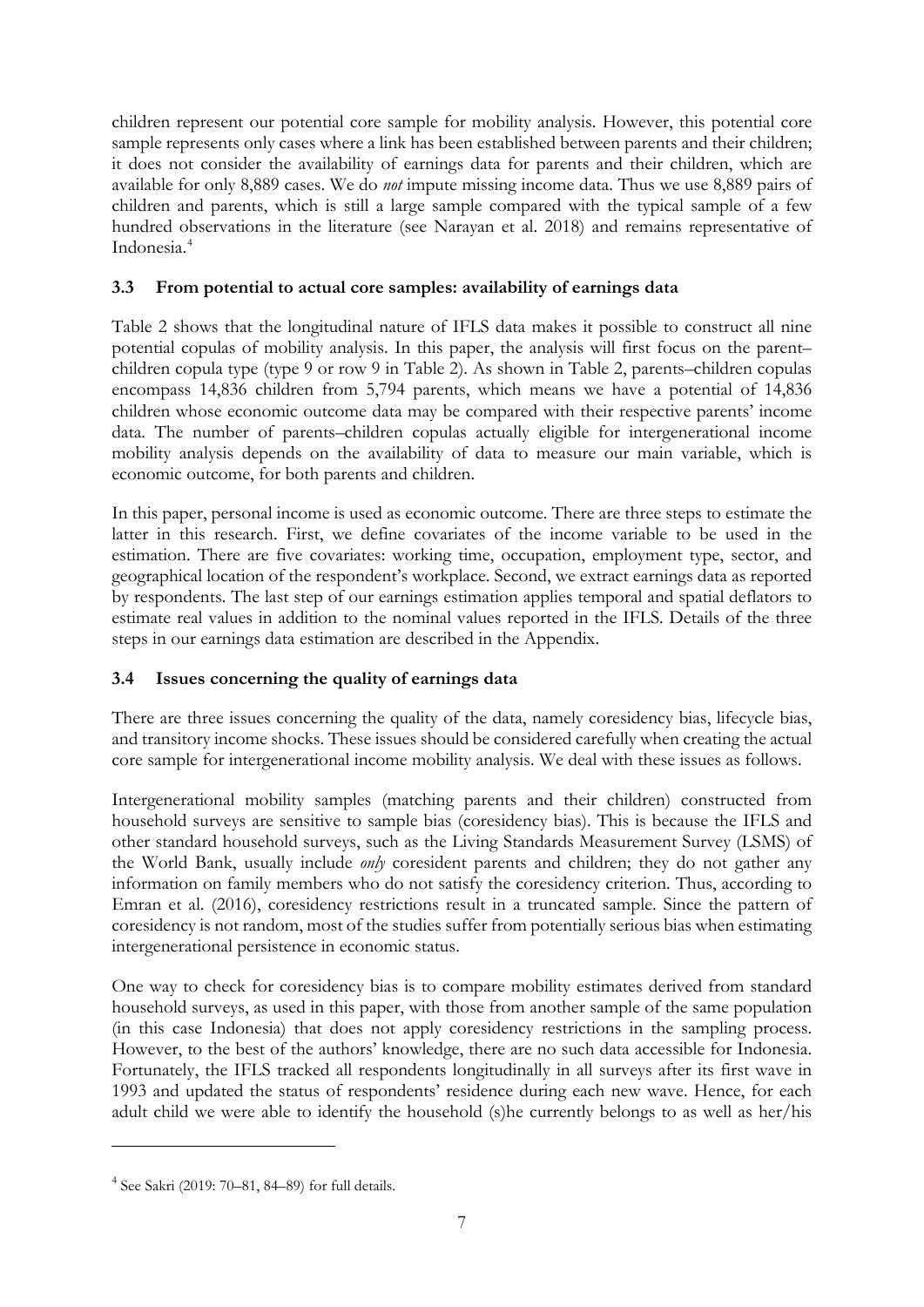original household. In effect, we were able not only to create a pooling sample containing all the children analysed but also to use coresidency status as a control in our pooling sample.

In addition to coresidency bias, mobility estimates are sensitive to the age of both parents and children at the point in time when incomes are measured and therefore subject to lifecycle bias. Nybom and Stuhler (2016) show that IGE estimates can vary substantially with the age at which sons' (children in our case) incomes are observed, and that the bias is smallest when incomes are observed around midlife. When incomes are not observed around midlife, other researchers such as Deng et al. (2013) and Ferreira and Veloso (2006) have tried to minimize the bias by including the age of the child and parent as well as their age squared in the estimating equation and subsequently comparing the results with the baseline estimates. We followed this approach in our present study. Additionally, we included a dummy variable for millennial children as a control. We define children as millennials if they were born in or after year 1980.

Finally, mobility estimates are sensitive to transitory income shocks, which suggests that averaging several observations of income at different points in time will produce results closer to the actual lifetime income than those derived from a one-time income observation. Therefore, in this paper, we average earnings data, after standardizing them with spatial and temporal deflators, from up to five observation points if data availability allows it. The number of observation points used to average income is further outlined in the summary statistics of the data below.

# **4 Intergenerational mobility in Indonesia**

## **4.1 Summary statistics of the intergenerational mobility core sample**

The core sample resulting from the data construction process described in Section 3 and the Appendix is summarized in Table 3. We find that earnings data for children are recorded on average twice out of the possible five times compared with thrice for parents. This implies that the earnings data used for our intergenerational analysis are typically averaged from more than one observation for both children and parents, thus reducing the risk of bias due to transitory income shocks, as outlined in the previous discussion. Furthermore, Table 3 illustrates that children were on average 34 years old in 2014 when their incomes were recorded, compared with their parents' average age of 43 years in 1993 when their earnings were registered. This indicates that both average ages fall within the productive age range, although there is a sizeable difference between them. This leads us to include age as a control variable when estimating the mobility index.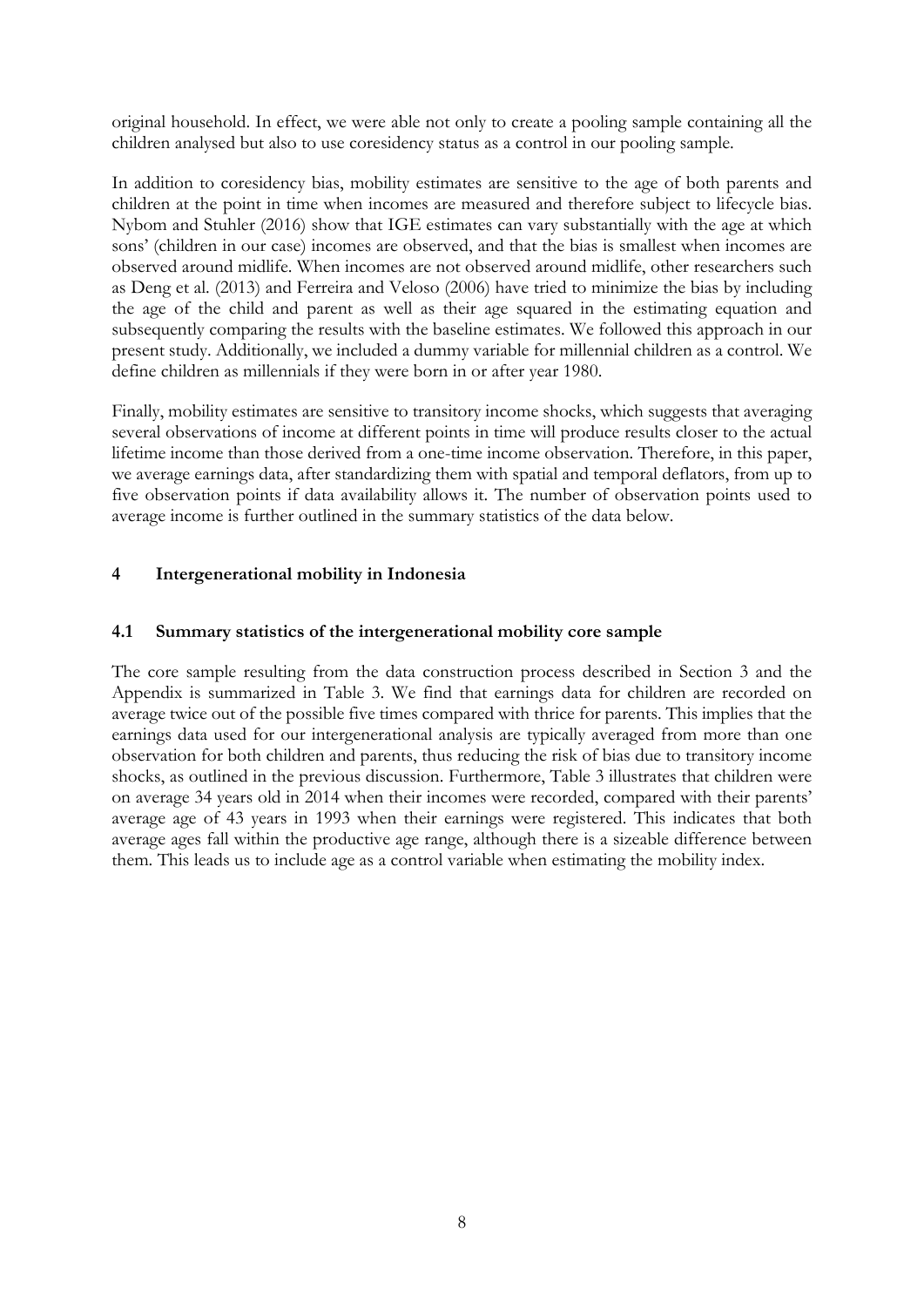Table 3: Summary statistics of intergenerational income mobility core sample in Indonesia: parents–children

|                        | <b>Pooling sample</b> |          |                |             |           |       |
|------------------------|-----------------------|----------|----------------|-------------|-----------|-------|
| <b>Statistic</b>       | N                     | Min.     | <b>Median</b>  | <b>Mean</b> | <b>SD</b> | Max.  |
| Log earning, child     | 9,445                 | 7.97     | 13.22          | 13.14       | 1.16      | 16.74 |
| Log earning, parent    | 8,889                 | 7.29     | 12.63          | 12.59       | 1.11      | 16.22 |
| Rounds of data, child  | 9,445                 | 1        | $\overline{2}$ | 1.85        | 0.97      | 5     |
| Rounds of data, parent | 9,445                 | $\Omega$ | 3              | 2.80        | 1.28      | 5     |
| Age, child             | 9,445                 | 21       | 33             | 34.25       | 8.12      | 80    |
| Age, parent            | 9,445                 | 18.5     | 41.5           | 42.99       | 10.61     | 88    |
| <b>Millennials</b>     | 9,445                 | 0        | 1              | 0.56        | 0.50      | 1     |
| Male                   | 9,445                 | 0        | 1              | 0.58        | 0.49      | 1     |
| Coresident=1           |                       |          |                |             |           |       |
| Log earning, child     | 4,194                 | 7.97     | 13.04          | 12.97       | 1.18      | 16.73 |
| Log earning, parent    | 3,856                 | 7.78     | 12.64          | 12.57       | 1.16      | 16.22 |
| Rounds of data, child  | 4,194                 | 1        | 1              | 1.66        | 0.89      | 5     |
| Rounds of data, parent | 4,194                 | $\Omega$ | 3              | 2.67        | 1.34      | 5     |
| Age, child             | 4,194                 | 21       | 33             | 34.29       | 9.09      | 80    |
| Age, parent            | 4,194                 | 19.5     | 42             | 43.68       | 11.33     | 88    |
| <b>Millennials</b>     | 4,194                 | $\Omega$ | 1              | 0.57        | 0.50      | 1     |
| Male                   | 4,194                 | $\Omega$ | 1              | 0.59        | 0.49      | 1     |
| Coresident=0           |                       |          |                |             |           |       |
| Log earning, child     | 5,250                 | 8.21     | 13.36          | 13.27       | 1.12      | 16.74 |
| Log earning, parent    | 5,033                 | 7.29     | 12.63          | 12.62       | 1.06      | 16.22 |
| Rounds of data, child  | 5,250                 | 1        | $\overline{2}$ | 2.00        | 1.00      | 5     |
| Rounds of data, parent | 5,250                 | 0        | 3              | 2.90        | 1.21      | 5     |
| Age, child             | 5,250                 | 21       | 34             | 34.22       | 7.25      | 73    |
| Age, parent            | 5,250                 | 18.5     | 41             | 42.44       | 9.95      | 86    |
| <b>Millennials</b>     | 5,250                 | $\Omega$ | 1              | 0.55        | 0.50      | 1     |
| Male                   | 5,250                 | 0        | 1              | 0.57        | 0.50      | 1     |

Source: authors' estimates based on IFLS.

## **4.2 Intergenerational mobility in Indonesia**

This section reports estimates of mobility in Indonesia derived from the pooling sample. The mobility estimates based on equation 2 were found to be robust to coresidency bias, lifecycle bias, and transitory income shocks and can therefore be used as reference estimates of mobility in Indonesia. Table 4 illustrates  $\beta$  estimates for the three samples, ranging from 0.291 (coresident=0) to 0.326 (coresident=1), signifying that the non-coresident sample demonstrates higher mobility.

| Table 4: Comparison of IGE estimates based on log-log specification |  |  |
|---------------------------------------------------------------------|--|--|
|---------------------------------------------------------------------|--|--|

| β                     | Non-coresident | <b>Pooling</b> | Coresident=1 |
|-----------------------|----------------|----------------|--------------|
| Earning <sub>G0</sub> | $0.291***$     | $0.310***$     | $0.326***$   |
| <b>SE</b>             | (0.015)        | (0.011)        | (0.016)      |
| Lower-bound           | 0.261          | 0.289          | 0.295        |
| Upper-bound           | 0.321          | 0.332          | 0.357        |
| Constant              | $9.611***$     | $9.245***$     | $8.891***$   |
| <b>SE</b>             | (0.193)        | (0.139)        | (0.198)      |
| R-squared             | 0.075          | 0.088          | 0.103        |
| N                     | 5,033          | 8,889          | 3,856        |

Note: \* p<0.05, \*\* p<0.01, \*\*\* p<0.001

Source: authors' estimates based on IFLS.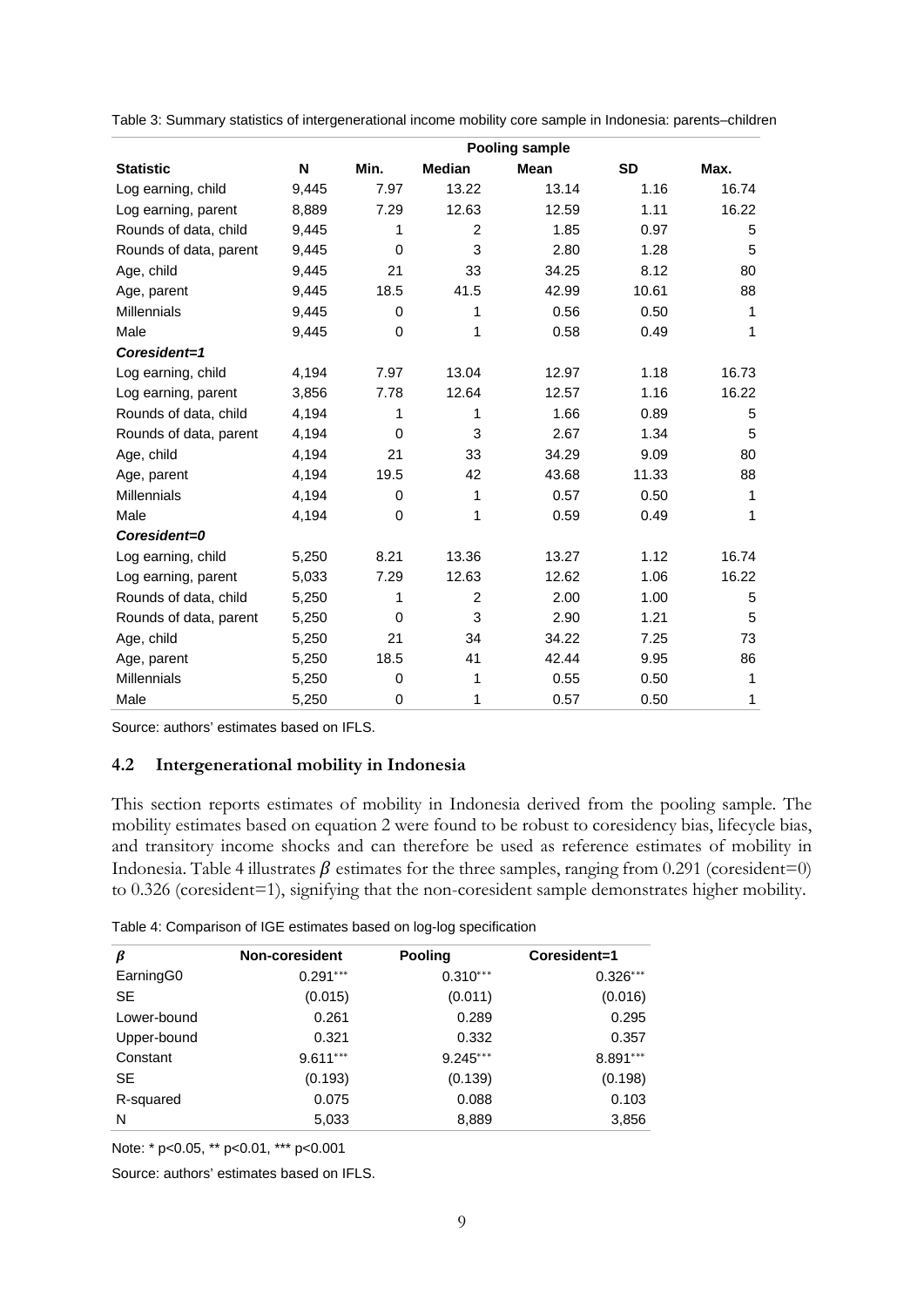The difference in  $\beta$  estimates between the coresident and non-coresident samples suggests that children with higher earnings are potentially the children moving out of their parents' household and living on their own. This assumption is supported by the fact that the median and mean earnings of those who have moved out (coresident=0) are US\$50.98 and US\$82.13, respectively, which are higher than the median and mean earnings of coresident children, US\$37.12 and US\$65.10.

IGE was also estimated by rank-rank specification  $(\rho)$  as in equation 2.  $\rho$  estimates (reported in Table 5) range from 0.277 (coresident=0) to 0.313 (coresident=1) and thus are found to be systematically higher than  $\beta$  estimates (illustrated in Table 4). Like the estimates of  $\beta$ , the  $\rho$ estimates of the non-coresident sample demonstrate higher mobility than those of the counterpart sample. This strengthens the above-mentioned hypothesis that it is children with higher earnings who establish their own independent households.

| $\boldsymbol{\rho}$ | Coresident=0 | <b>Pooling</b> | Coresident=1 |
|---------------------|--------------|----------------|--------------|
| EarningG0           | $0.277***$   | $0.299***$     | $0.313***$   |
| <b>SE</b>           | (0.014)      | (0.010)        | (0.014)      |
| Lower-bound         | 0.250        | 0.280          | 0.286        |
| Upper-bound         | 0.303        | 0.319          | 0.340        |
| Constant            | 39.665***    | 35.419***      | 30.891***    |
| <b>SE</b>           | (0.795)      | (0.563)        | (0.781)      |
| R-squared           | 0.074        | 0.091          | 0.109        |
| N                   | 5,251        | 9,445          | 4,194        |

Table 5: Comparison of IGE estimates based on rank-rank specification

Note: \* p<0.05, \*\* p<0.01, \*\*\* p<0.001

Source: authors' estimates based on IFLS.

#### **4.3 International comparison of intergenerational mobility**

The indices reported above permit comparison (with caveats) of mobility rates across countries. Two approaches for international comparison of mobility can be pursued. The first compares the results of independently conducted mobility studies from different countries, such as in Blanden (2009), Corak (2006), and Narayan et al. (2018). The second method analyses a sample containing data from all the different countries to be compared (comparators) and hence applies the same treatment to the data of each country. Studies applying the second approach include those of Björklund and Jäntti (1997), Couch and Dunn (1997), Grawe (2004), and Jäntti et al. (2006). No matter which method is applied, international comparisons of intergenerational income mobility are complicated for at least two reasons. First, most mobility measures are highly sensitive to the specific data definitions and data collection procedures applied. Patterns emerging from crosscountry comparison may therefore largely reflect variations in data structure, measurement, and statistical approaches rather than genuine differences in intergenerational mobility. Second, as Jäntti et al. (2006) argue, there is no single objective summary measure of intergenerational mobility. In short, to conduct a meaningful comparison, it is not sufficient to compare the final index value of estimates. Certain information is needed to ensure that estimates of various countries are indeed comparable. The estimates should result from the same kind of copula; age restrictions should be applied in a similar way if not congruent; and equivalent definitions of economic outcomes should be used.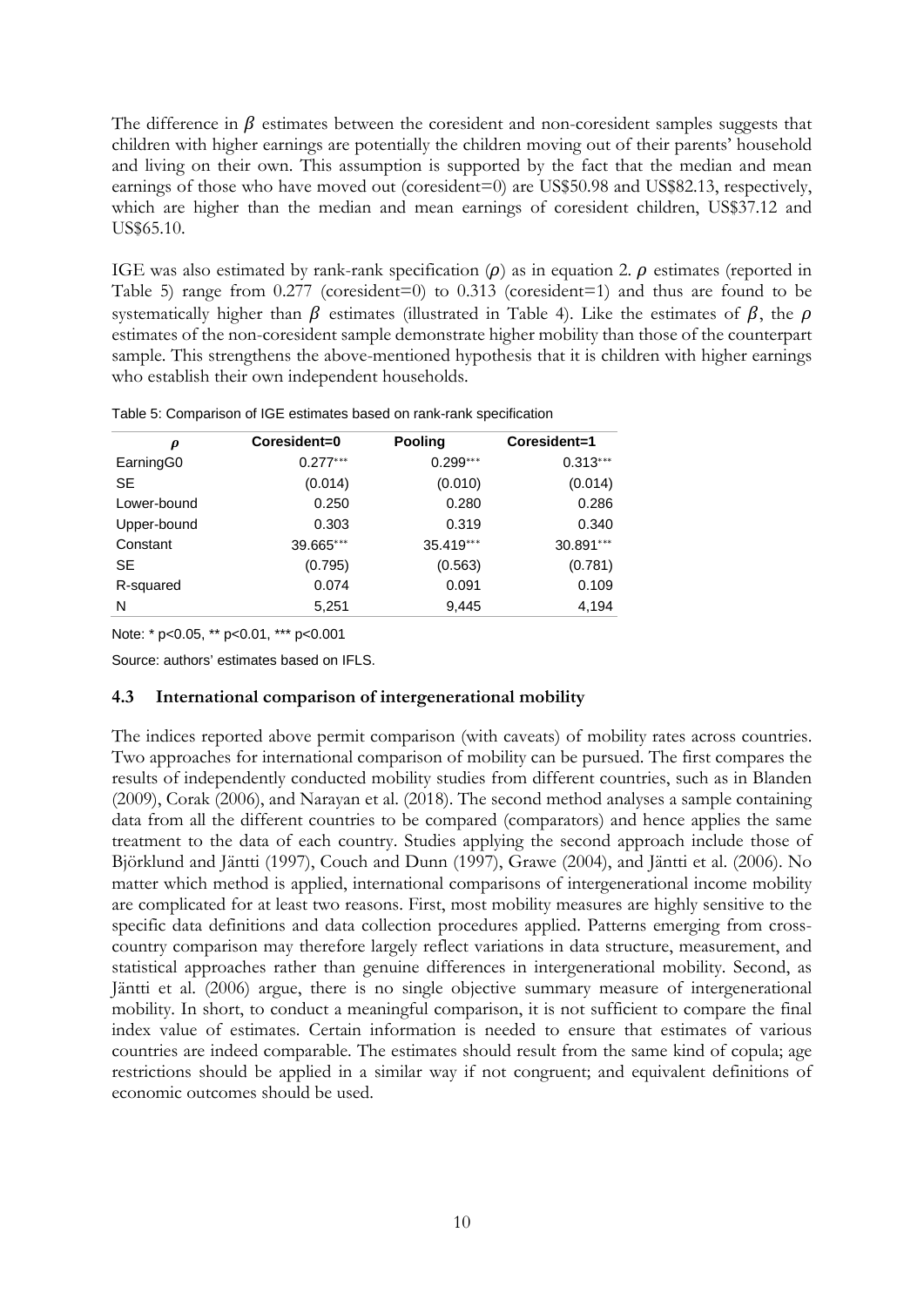Figure 1 shows the Gini versus IGE of income.<sup>[5](#page-12-0)</sup> We add our Indonesia estimate to depict Indonesia's position in the Great Gatsby Curve and enable an international comparison of  $\beta$ . We depict the Great Gatsby Curve based on observations of IGE of income for father–son copulas (for consistent comparisons) in almost 60 developing countries and 18 developed countries from the World Bank's Global Database on Intergenerational Mobility (GDIM) (2018 version).[7](#page-12-2)

Figure 1: IGE of income elasticity (father–son) versus mean Gini, year 0–20: developed countries (blue line of best fit) versus developing countries (red line of best fit)



Note: classification into developing/developed country according to World Bank current income group classification (HIC/non-HIC). Three outliers are not plotted on the figure (Colombia, Sri Lanka, South Africa).

Source: authors' estimates based on World Bank GDIM (2018) and UNU-WIDER (2021) WIID Companion. Indonesia estimate based authors' calculation using IFLS (father–son copulas from the birth cohort 1970).

We plot the IGE estimates for father–son against the Gini from the UNU-WIDER (2021) WIID Companion data set. To plot inequality, we calculate the means of all Gini observations within the period ranging from year 0 (birth of son) to year 20 (when it is assumed the son is economically

<span id="page-12-0"></span><sup>&</sup>lt;sup>5</sup> Narayan et al. (2018: 114) also present plots using the GDIM database and separating developing economies and high-income countries using the 1960s cohort, IGE of income and '2000s data' for the Gini drawn from World Development Indicators (rather than UNU-WIDER WIID Companion). They note in brief that the correlation (of IGE of income with inequality) is stronger (the curve is steeper) in developing countries than in HICs.

<span id="page-12-1"></span><sup>&</sup>lt;sup>6</sup> The estimates for other countries are comparable to those computed in our paper according to the three criteria outlined here (same kind of copula, age, and economic definitions). See also Narayan et al. (2018: 23, 141, figure 4.2) and OECD (2008: 213).

<span id="page-12-2"></span> $7$  The 2021 version of GDIM focuses on education and mobility only.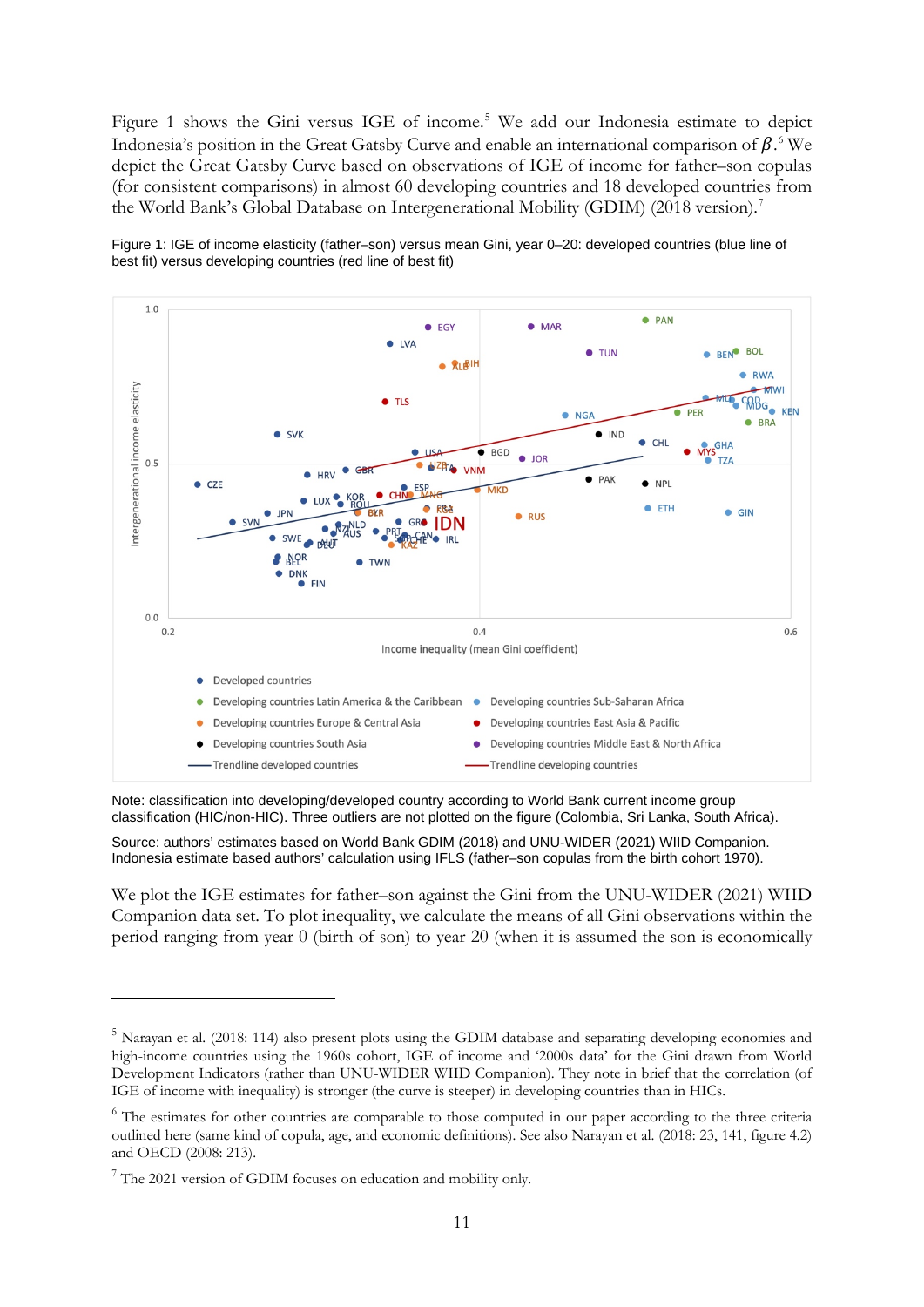independent).[8](#page-13-0) The dates of the periods were selected to include at least 20 years in the range if data availability allowed it.<sup>[9](#page-13-1)</sup> Different colours are used to distinguish developed countries (highincome countries by current World Bank classification) from developing countries (low- and middle-income countries), the latter also being colour coded by region. As is evident, such comparisons are—at best—crude. Further, as Iversen et al. (2021) note, it makes more sense to plot the IGE of income against a measure of the inequality of opportunity. In Figure 1 we have plotted IGE of income against inequality of outcome to follow earlier studies on the Great Gatsby curve and Kanbur (2021). Kanbur notes that there are positive and normative reasons to retain a focus on inequality of outcome: first, because inequality of outcome may itself be a determinant of intergenerational mobility; and second, because objectives such as the equality of educational outcomes are related to mobility. Further support for these arguments is presented in Narayan et al. (2018).

A set of stylized facts are worth noting. First, the data show that IGE of income is positively associated—in general—with income inequality. Second, the data show that developed countries are largely situated in the bottom left quadrant, with lower inequality and a lower IGE of income. There are also several transition economies. Third, in contrast to developed countries, developing countries are situated in, or in the vicinity of, the top right quadrant, which represents higher income inequality and higher IGE of income. In other words, with a few notable exceptions, the Great Gatsby Curve shows that developed countries exhibit higher mobility and less inequality, and that the opposite is true, in general, for developing countries.

Among developed countries, the US, Slovakia, and Latvia are outliers, exhibiting deviation in one or both indicators. Indonesia, when our estimate is added, and Kazakhstan are two exceptions for developing countries, as they have lower IGE. Furthermore, if we draw a linear line of best fit for each country grouping, we see that at any given level of income inequality the IGE of income is likely to be higher (and thus mobility worse) in a developing country than in a developed country. We discuss these issues further in Sakri et al. (forthcoming).

In sum, there is an association between IGE and income inequality. However, countries tend to be segregated into two distinct groups: developed countries (HICs) with lower income inequality and lower IGE of income and. conversely, developing countries with—in general—higher income inequality and higher IGE of income.

# **5 Gender, geography, and generations and mobility**

# **5.1 The nonlinearity of mobility**

How much do estimates of IGE of income differ by gender, geography, or generation (birth period) within a country? IGE estimates  $(\beta)$  summarize the relationship between two generations at the mean value of their outcomes. However, according to Black and Devereux (2011), there is no reason to assume that  $\beta$  is linear for different parts of the children's income distribution. Therefore, it is necessary to check this nonlinearity hypothesis before continuing with further dynamics analysis. A recent theoretical contribution by Becker et al. (2018) on nonlinearity of parents–children relationships predicts that intergenerational mobility will not be constant across

<span id="page-13-0"></span><sup>&</sup>lt;sup>8</sup> Thus, in contrast to Narayan et al. (2018), we use the Gini and GNI shares for the years when the children were still nurtured by their parents. Other authors such as Corak (2013) employ the Gini for the year 1980.

<span id="page-13-1"></span><sup>&</sup>lt;sup>9</sup> If no data were available for the year of childbirth, the earliest available year closest to 1990 was chosen.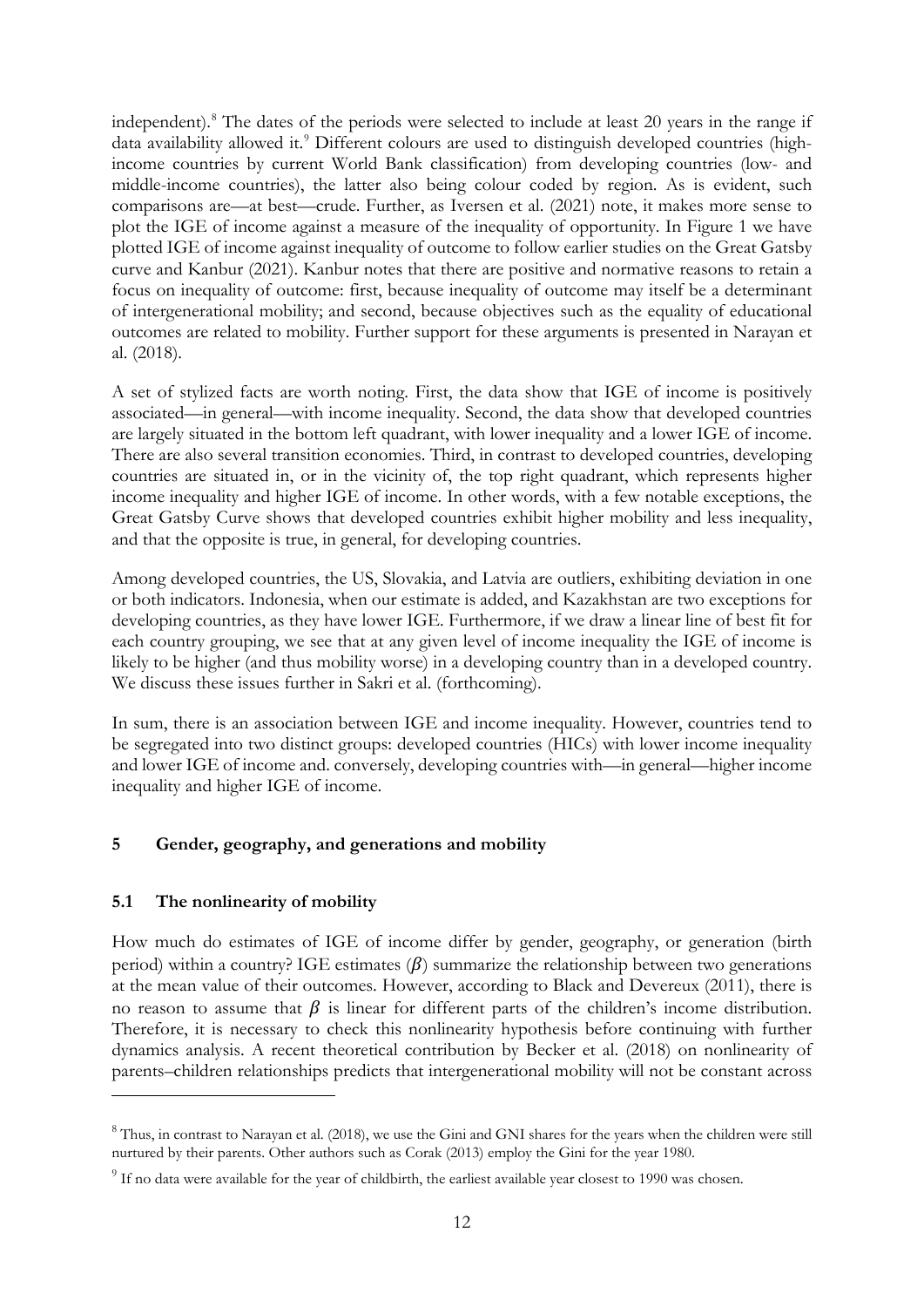the entire income distribution. This is partly because low-income parents are likely to experience credit constraints while wealthier parents have a greater chance to invest in their children's human capital due to higher returns on those investments. This will lead to higher intergenerational persistence at the top and the bottom of the parental income distribution.

To check the nonlinearity hypothesis in Indonesia, IGE estimates from pooling, coresident, and non-coresident samples were tested using the RIF-regression technique.[10](#page-14-0) Figure 2 depicts IGE across different quantiles of the children's earnings distribution for the three different subsets of the sample. It provides evidence that high persistence of earnings is indeed found at the top of the distribution.





In all samples, children in the top 30 per cent by income consistently get a higher IGE score. This means that their outcomes are strongly correlated with those of their parents, who are at the top of the income distribution as well. Furthermore, the non-coresident sample almost perfectly follows the hypothesis that there is relatively higher IGE at the bottom end of the distribution compared with the middle; hence it is mimicking a J-shaped curve. However, the pooling sample, by tendency, demonstrates higher IGE at both the lower tail and the centre. Hence, it does not follow the nonlinearity hypothesis as smoothly as the non-coresident sample. Likewise, the coresident sample does not follow the hypothesis at the bottom of the distribution. In short, although the curves do not perfectly match the hypothesis of high persistency  $(\beta)$  at the bottom and top tails of the income distribution, Figure 2 does provide evidence of the nonlinearity of  $\beta$ .

Source: authors' estimate based on IFLS.

<span id="page-14-0"></span> $10$  See Firpo et al. (2009).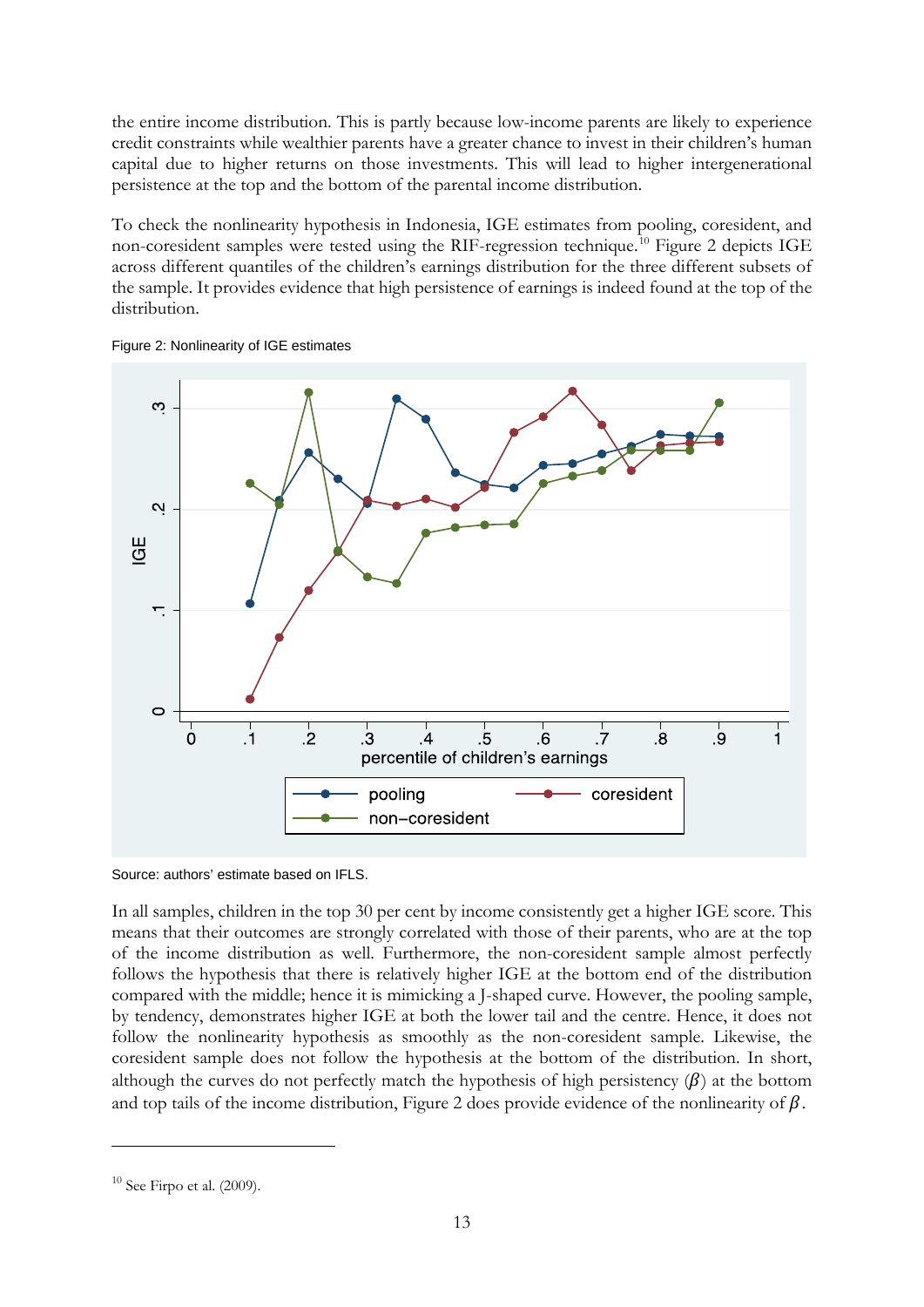# **5.2 Dynamics of intergenerational mobility in Indonesia**

Existing mobility studies have shown that the mobility rates of the same generation in the same country differ by gender (male vs female), temporal aspects (birth cohort), and regional characteristics (specific geographic/sub-national areas). Motivated by these findings, we analyse these three factors that potentially alter the mobility rates of particular individuals in Indonesia. In terms of gender and intergenerational mobility (or in other development processes), there are factors (e.g. social norms, discrimination practices) that affect the outcomes of women. Cohort difference is considered to determine temporal dynamics of mobility. Lastly, the interest in potential mobility differences due to parental regional origin is motivated by the fact that Indonesia is a large archipelagic country. Hence, there is no reason to assume that the mobility rate is the same across diverse regions.

Furthermore, given that the assessment of nonlinearity of mobility in Section 4.4 was based on the pooling sample, which does not distinguish by gender, birth cohort, or regional origin, it is logical to assume that this nonlinearity to some extent stems from these differences. The following sections will analyse differences due to each of these dimensions.

# **5.3 Gender and mobility**

Table 6 reports summary statistics of the sample split by gender (5,452 for males and 3,993 for females). The age gap between parents and their children appears unaffected by the gender of the latter. Additionally, the mean ages of both samples are around 43 years for parents and 34 years for children. Age thus represents only a minimal risk of biased mobility estimates drawn from the split gender sample compared with those stemming from the pooling sample. The number of data points used for averaging earnings values of respondents is similar to that of the previous analysis, namely around three for parents and two for children.

| ◡                     |       |       |       |            |       |           |
|-----------------------|-------|-------|-------|------------|-------|-----------|
| <b>Variable</b>       | N     | Min.  | Max.  | <b>P50</b> | Mean  | <b>SD</b> |
| Male                  |       |       |       |            |       |           |
| Earning <sub>G0</sub> | 5,163 | 7.94  | 16.38 | 12.62      | 12.58 | 1.10      |
| EarningG1             | 5,452 | 7.97  | 16.41 | 13.43      | 13.36 | 1.06      |
| DataG0                | 5,452 | 0.00  | 5.00  | 3.00       | 2.81  | 1.26      |
| DataG1                | 5,452 | 1.00  | 5.00  | 2.00       | 1.99  | 1.01      |
| AgeG0                 | 5,452 | 18.50 | 88.00 | 42.00      | 42.89 | 10.53     |
| AgeG1                 | 5,452 | 21.00 | 79.00 | 33.00      | 34.09 | 7.87      |
| Female                |       |       |       |            |       |           |
| Earning <sub>G0</sub> | 3,726 | 7.29  | 15.66 | 12.64      | 12.60 | 1.10      |
| EarningG1             | 3,993 | 8.28  | 16.69 | 12.86      | 12.82 | 1.20      |
| DataG0                | 3,993 | 0.00  | 5.00  | 3.00       | 2.78  | 1.30      |
| DataG1                | 3,993 | 1.00  | 5.00  | 1.00       | 1.66  | 0.87      |
| AgeG0                 | 3,993 | 19.00 | 86.00 | 41.50      | 43.12 | 10.71     |
| AgeG1                 | 3,993 | 21.00 | 80.00 | 33.00      | 34.46 | 8.45      |

Table 6: Sample for gender difference analysis

Source: authors' estimates based on IFLS.

Table 7 reports differences in IGE between male and female children, both estimated by  $\beta$  and  $\rho$ .  $\beta$  estimates suggest that males have higher mobility rates than their female counterparts. The difference amounts to around five percentage points and is significant, as lower- and upper-bound estimates are almost perfectly separated. However,  $\rho$  estimates indicate that male and female children experience equal mobility levels.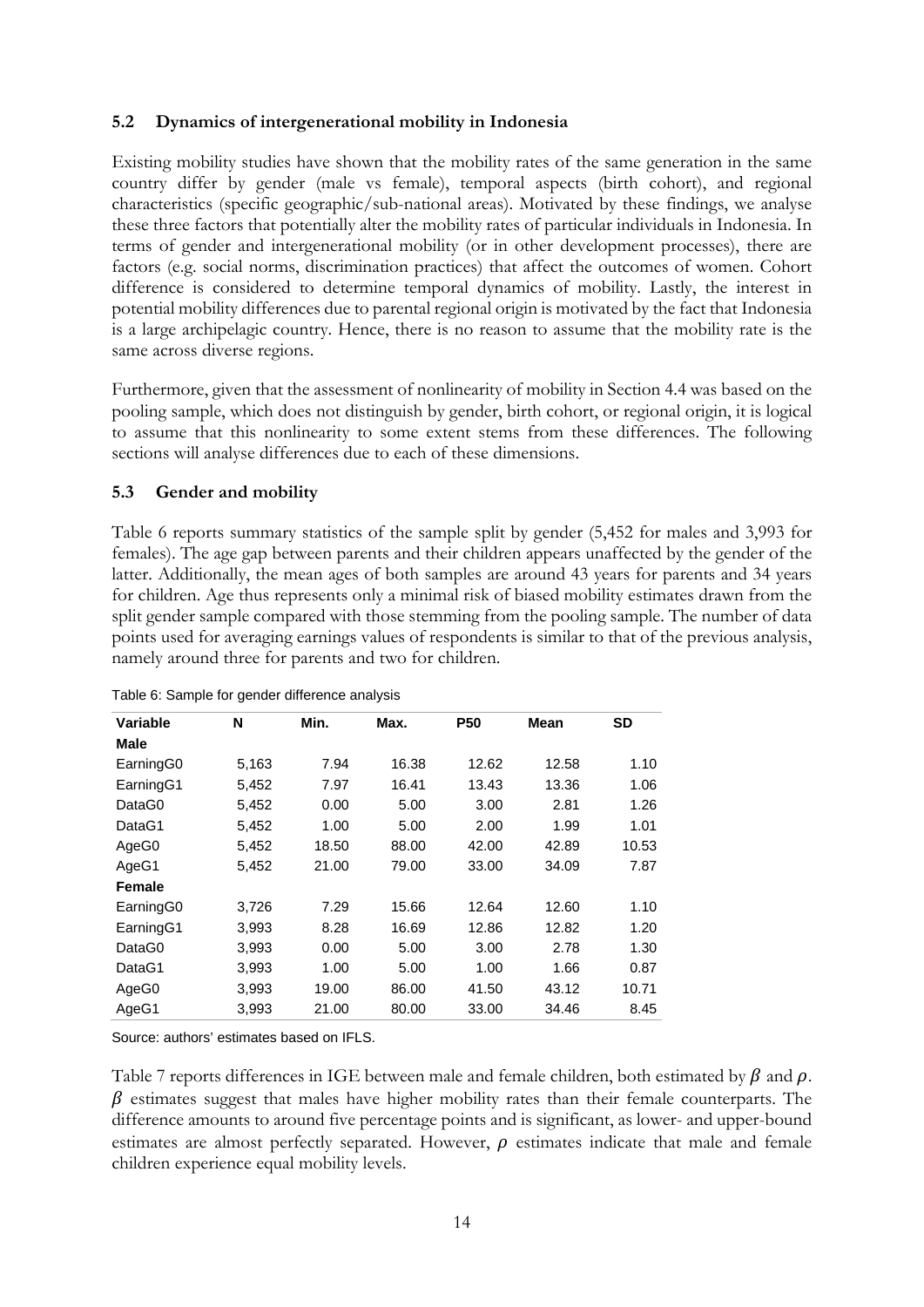| Table 7: Comparison of IGE estimates: male vs female |  |
|------------------------------------------------------|--|
|------------------------------------------------------|--|

| <b>IGE</b> estimates | β          |            | $\boldsymbol{\rho}$ |            |
|----------------------|------------|------------|---------------------|------------|
| Gender               | Male       | Female     | <b>Male</b>         | Female     |
| EarningG0            | $0.289***$ | $0.348***$ | $0.313***$          | $0.310***$ |
| <b>SE</b>            | (0.013)    | (0.018)    | (0.013)             | (0.015)    |
| Lower-bound          | 0.264      | 0.314      | 0.288               | 0.281      |
| Upper-bound          | 0.315      | 0.383      | 0.338               | 0.339      |
| Constant             | $9.731***$ | $8.448***$ | 34.718***           | 34.881***  |
| <b>SE</b>            | (0.163)    | (0.224)    | (0.743)             | (0.865)    |
| R-squared            | 0.090      | 0.102      | 0.099               | 0.098      |
| N                    | 5,163      | 3,726      | 5,452               | 3,993      |

Note: \* p<0.05, \*\* p<0.01, \*\*\* p<0.001

Source: authors' estimates based on IFLS.

### **5.4 Temporal dynamics of mobility**

Table 8 reports summary statistics of the pre-millennial and millennial sample. The number of observations is split into 4,153 for the former (born before 1980) and 5,292 for the latter (born in or after 1980). The number of observation points on earnings data is between two and three for both earnings of children and their parents. Hence, it can be assumed that the observations are relatively robust to transitory income shocks.

| Variable               | N     | Min.  | Max.  | <b>P50</b> | <b>Mean</b> | <b>SD</b> |
|------------------------|-------|-------|-------|------------|-------------|-----------|
| <b>Pre-millennials</b> |       |       |       |            |             |           |
| EarningG0              | 3,644 | 7.29  | 16.16 | 12.32      | 12.25       | 1.17      |
| EarningG1              | 4,153 | 8.21  | 16.69 | 13.03      | 12.99       | 1.12      |
| DataG0                 | 4,153 | 0.00  | 5.00  | 2.50       | 2.30        | 1.35      |
| DataG1                 | 4,153 | 1.00  | 5.00  | 2.00       | 2.32        | 1.07      |
| AgeG0                  | 4,153 | 26.00 | 88.00 | 50.00      | 50.08       | 9.37      |
| AgeG1                  | 4,153 | 35.00 | 80.00 | 40.00      | 41.52       | 6.07      |
| <b>Millennials</b>     |       |       |       |            |             |           |
| EarningG0              | 5,245 | 8.26  | 16.22 | 12.84      | 12.83       | 0.99      |
| EarningG1              | 5,292 | 7.97  | 16.74 | 13.37      | 13.26       | 1.17      |
| DataG0                 | 5,292 | 0.00  | 5.00  | 3.00       | 3.18        | 1.06      |
| DataG1                 | 5,292 | 1.00  | 4.00  | 1.00       | 1.49        | 0.68      |
| AgeG0                  | 5,292 | 18.50 | 72.50 | 36.50      | 37.42       | 7.84      |
| AgeG1                  | 5.292 | 21.00 | 34.00 | 29.00      | 28.54       | 3.84      |

Table 8: Sample for temporal dynamics analysis

Source: authors' estimates based on IFLS.

The mean age of parents of pre-millennials was 50 years and their children were on average 42 years old when their incomes were recorded. In contrast, the mean age of parents of millennial children was 37 years and their children were on average 29 years old. These ages are still sufficiently close to the midpoint of their respective careers. Hence, the likelihood of lifecycle bias in measured earnings is minimal, though it should be noted (see below).

Table 9 reports a significant difference between pre-millennials' and millennials' mobility rates. According to  $\beta$  estimates (second and third row), at a 95 per cent confidence interval, the lower and upper bounds of the two groups are clearly far apart. This gives us confidence to infer that the mobility rate is declining by a factor of around seven percentage points when comparing premillennials with millennials. This conclusion is supported by rank-rank specification estimates,  $\rho$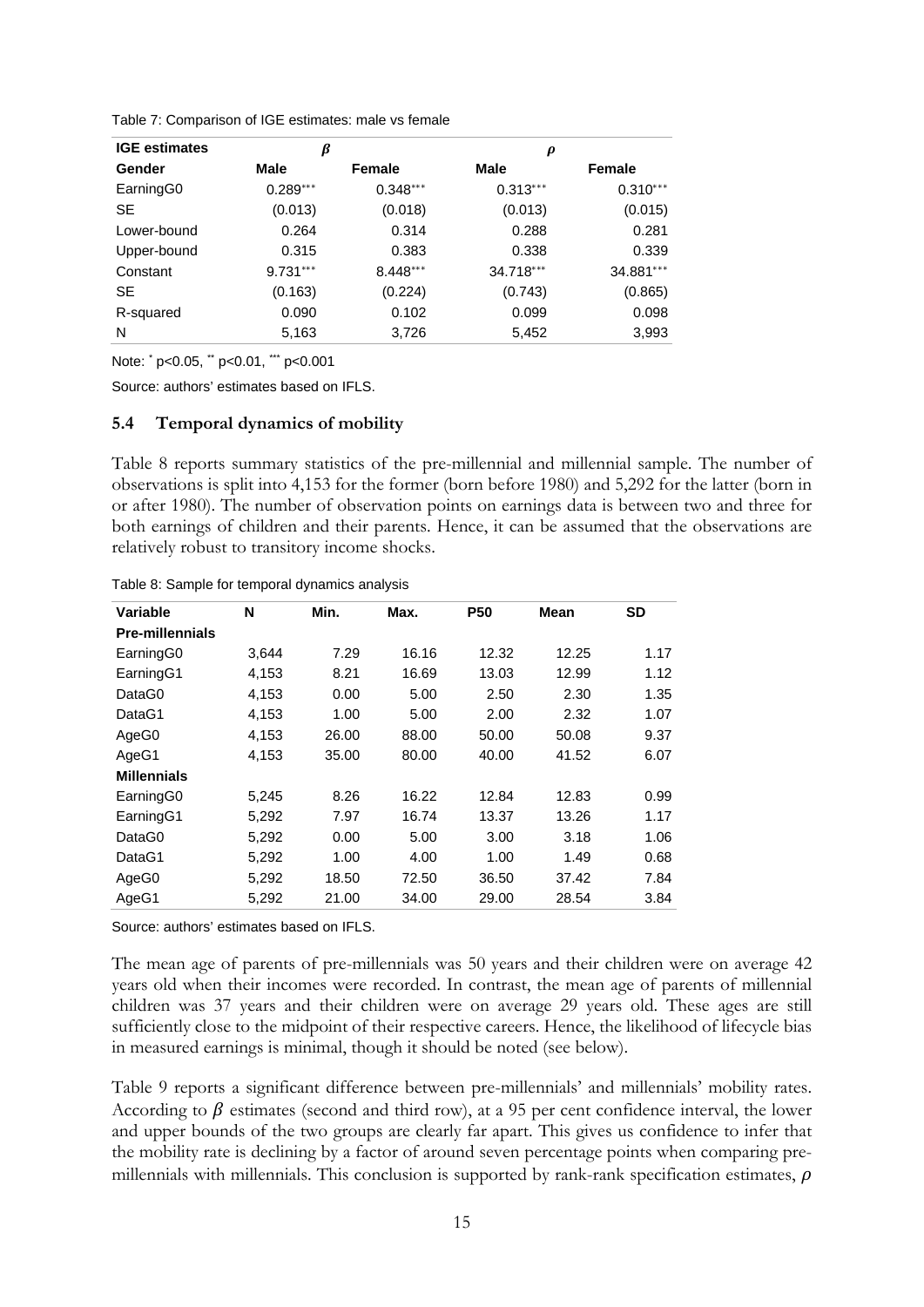(fourth and fifth row). It was shown in the previous section that  $\rho$  yields lower estimates of IGE than  $\beta$ . Hence, it should not be surprising that  $\rho$  estimates are lower than  $\beta$  estimates for both ends. However, the most important insight from  $\rho$  in this case is that it corroborates a difference in mobility rates between pre-millennials and millennials.

| <b>IGE estimates</b><br>β |                        | $\boldsymbol{\rho}$ |                        |                    |
|---------------------------|------------------------|---------------------|------------------------|--------------------|
| Generation                | <b>Pre-millennials</b> | <b>Millennials</b>  | <b>Pre-millennials</b> | <b>Millennials</b> |
| Earning <sub>G0</sub>     | $0.264***$             | $0.337***$          | $0.249***$             | $0.324***$         |
| <b>SE</b>                 | (0.016)                | (0.017)             | (0.015)                | (0.015)            |
| Lower-bound               | 0.232                  | 0.305               | 0.220                  | 0.295              |
| Upper-bound               | 0.295                  | 0.370               | 0.277                  | 0.354              |
| Constant                  | $9.773***$             | $8.928***$          | 36.278***              | 34.857***          |
| <b>SE</b>                 | (0.195)                | (0.213)             | (0.703)                | (0.956)            |
| R-squared                 | 0.075                  | 0.082               | 0.068                  | 0.084              |
| N                         | 3,644                  | 5,245               | 4,153                  | 5,292              |

Table 9: Comparison of IGE estimates: pre-millennials vs millennials

Note: \* p<0.05, \*\* p<0.01, \*\*\* p<0.001

Source: authors' estimate based on IFLS.

The first probable cause of this decline in mobility is the age difference between the two groups at the moment of measurement. Although it has been mentioned that the mobility estimates are assumed to have minimal lifecycle bias since the mean age of the children was high enough for them to be employed when their earnings were measured, the effect might still become apparent. While pre-millennials (41.5 years old on average) might be approaching the income peak of their working life, millennials (28.5 years of age) are in earlier stages of their working life. Likewise, the parents of millennials (mean age 37.4) might be at their peak whereas the productivity of the parents of pre-millennials (50.1) might be post-peak.

To assess the effect of age on mobility estimates, this research follows other studies such as Deng et al. (2013) and Ferreira and Veloso (2006). Consequently, we include age and squared age of both children and parents in the two equations (1) and (2) mentioned earlier in this paper. Table 10 reports the results and illustrates that the age of neither parents nor children affects mobility estimates, irrespective of whether  $\beta$  or  $\rho$  is measured. Furthermore, the difference between premillennials and millennials remains approximately the same, which means that the former experience lower IGE (higher mobility) than the latter. This implies that the findings of declining mobility rates between pre-millennials and millennials most likely do not stem from data construction.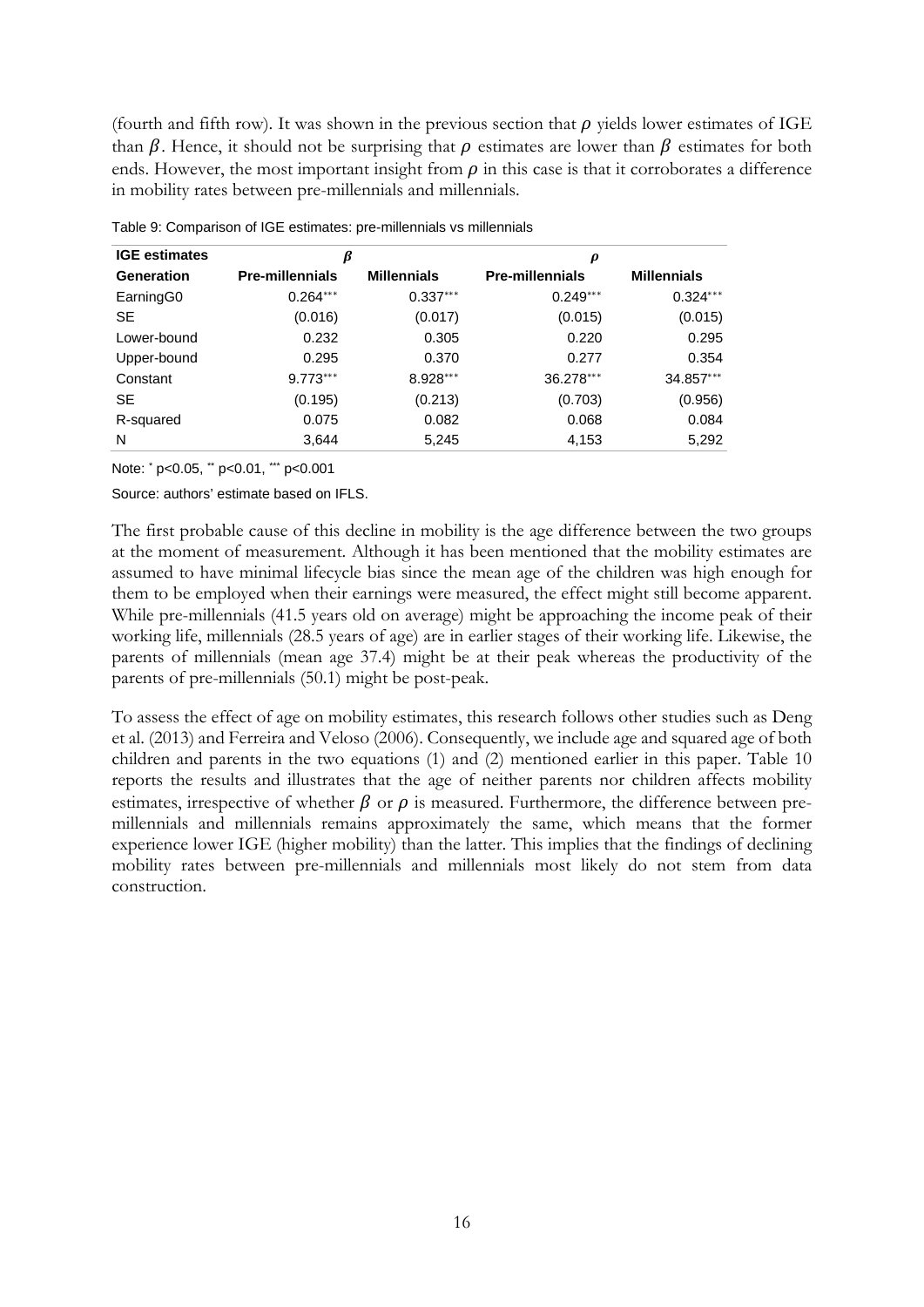| <b>IGE estimates</b> | $\beta$                |                    | $\boldsymbol{\rho}$    |                    |
|----------------------|------------------------|--------------------|------------------------|--------------------|
| <b>Generation</b>    | <b>Pre-millennials</b> | <b>Millennials</b> | <b>Pre-millennials</b> | <b>Millennials</b> |
| EarningG0            | $0.262***$             | $0.340***$         | $0.250***$             | $0.325***$         |
| <b>SE</b>            | (0.018)                | (0.018)            | (0.017)                | (0.016)            |
| Lower-bound          | 0.227                  | 0.306              | 0.217                  | 0.294              |
| Upper-bound          | 0.297                  | 0.374              | 0.283                  | 0.356              |
| AgeG0                | 0.021                  | $0.067***$         | $0.766*$               | $1.687***$         |
| <b>SE</b>            | (0.021)                | (0.015)            | (0.391)                | (0.369)            |
| SqAgeG0              | $-0.000$               | $-0.001***$        | $-0.007$               | $-0.018***$        |
| <b>SE</b>            | (0.000)                | (0.000)            | (0.004)                | (0.005)            |
| AgeG1                | 0.049                  | 0.094              | $1.971***$             | 1.680              |
| <b>SE</b>            | (0.038)                | (0.063)            | (0.551)                | (1.566)            |
| SqAgeG1              | $-0.001$               | $-0.002*$          | $-0.022***$            | $-0.046$           |
| <b>SE</b>            | (0.000)                | (0.001)            | (0.006)                | (0.028)            |
| Constant             | 8.236***               | $6.609***$         | $-26.640*$             | $-11.763$          |
| <b>SE</b>            | (0.858)                | (0.907)            | (12.917)               | (22.008)           |
| R-squared            | 0.075                  | 0.091              | 0.073                  | 0.095              |
| N                    | 3,644                  | 5,245              | 4,153                  | 5,292              |

Table 10: Age-adjusted comparison of IGE estimates: pre-millennials vs millennials

Note: \* p<0.05, \*\* p<0.01, \*\*\* p<0.001

Source: authors' estimate based on IFLS.

#### **5.5 Regional differences in mobility**

Table 11 reports summary statistics of the sample split by the 13 provinces of parental origin.

| <b>Province</b> | N     | EarningG0 | EarningG1 | DataG0 | DataG1 | AgeG0 | AgeG1 |
|-----------------|-------|-----------|-----------|--------|--------|-------|-------|
| Kalsel          | 392   | 12.63     | 13.21     | 2.85   | 1.87   | 41.66 | 33.26 |
| Lampung         | 423   | 12.52     | 13.02     | 2.92   | 1.76   | 41.74 | 32.18 |
| Bali            | 497   | 12.79     | 13.25     | 3.28   | 1.93   | 40.73 | 33.16 |
| Sulsel          | 501   | 12.38     | 12.66     | 2.64   | 1.70   | 43.05 | 34.52 |
| Sumsel          | 502   | 12.81     | 13.36     | 2.58   | 1.69   | 42.47 | 33.27 |
| Sumbar          | 503   | 12.66     | 13.38     | 2.80   | 1.74   | 43.03 | 34.17 |
| Yogyakarta      | 520   | 12.24     | 13.11     | 3.04   | 2.18   | 47.16 | 37.18 |
| <b>NTB</b>      | 582   | 12.49     | 12.81     | 2.97   | 1.77   | 43.41 | 33.39 |
| Sumut           | 785   | 12.76     | 13.26     | 2.74   | 1.62   | 42.28 | 33.57 |
| Jakarta         | 943   | 13.21     | 13.79     | 2.39   | 1.83   | 44.14 | 35.94 |
| Jatim           | 1,152 | 12.37     | 12.84     | 2.83   | 1.90   | 42.47 | 34.67 |
| Jateng          | 1.225 | 12.30     | 12.95     | 3.05   | 1.96   | 43.36 | 34.06 |
| Jabar           | 1,420 | 12.63     | 13.18     | 2.59   | 1.93   | 42.68 | 34.14 |
| Indonesia       | 9.445 | 12.59     | 13.14     | 2.80   | 1.85   | 42.99 | 34.25 |

Table 11: Sample for provincial dynamics analysis

Note: NTB = Nusa Tenggara Barat.

Source: authors' estimates based on IFLS.

The number of observations per province varies. For some provinces the number is very low, such as for Kalimatan Selatan (392 observations). For others the number is reasonably high, for instance for Jawa Barat (1,420 observations). However, out of 13 provinces, only three have more than a thousand observations. This raises concerns about the quality of mobility estimates resulting from such a low number of observations; hence any inferences should be treated with caution. As noted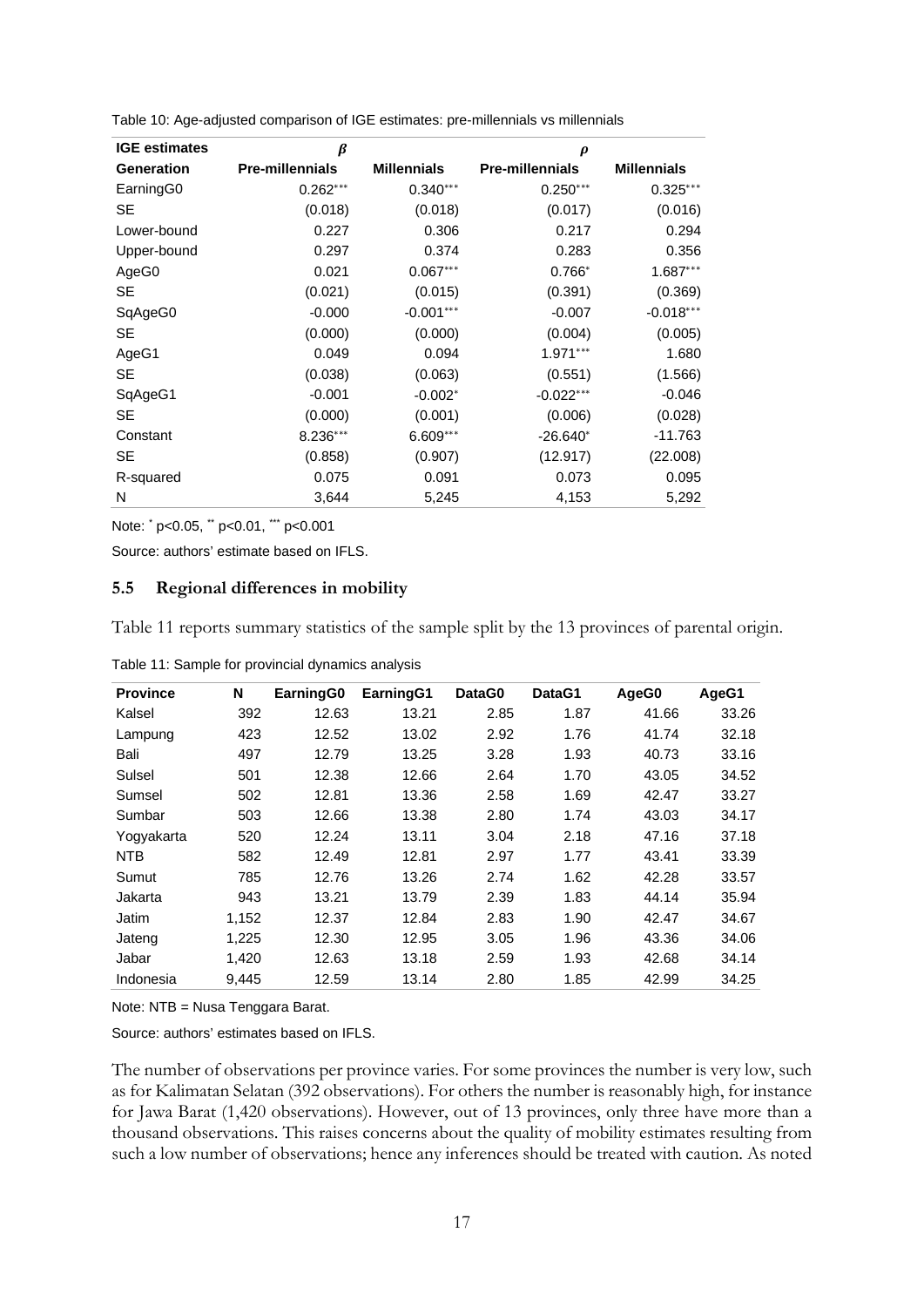before, many mobility studies suffer from questions over the number of observations in their sample.

Nevertheless, Table 11 indicates that children's mean ages are similar across all provinces, namely between 32 years (in Lampung) and 37 years (in DI Yogyakarta). The mean age of parents ranges from 41 in Bali to 47 years in DI Yogyakarta. Thus, following the distribution of mean age in the previous analysis, it is reasonable to assume that mobility estimates at province level should not be affected by lifecycle bias. Consistent with previous sub-samples, like male vs female, premillennials vs millennials, and coresident vs non-coresident, earnings data are averaged from typically three observations for parents and two for their children. This is a distribution of the sample that enables mobility analysis to continue at provincial level.

Table 12 compares relative mobility measured by  $\beta$  (upper half of the table) and by  $\rho$  (bottom half). For each measure, provinces were sorted from smallest to highest preferred estimates (second column).

| <b>Province</b>   | EarningG0  | <b>SE</b> | Lower-<br>bound | <b>Upper-</b><br>bound | <b>Constant</b> | <b>SE</b> | $R -$<br>squared | N    |
|-------------------|------------|-----------|-----------------|------------------------|-----------------|-----------|------------------|------|
| $\beta$ estimates |            |           |                 |                        |                 |           |                  |      |
| Sulsel            | $0.18***$  | $-0.05$   | 0.083           | 0.278                  | $10.46***$      | $-0.62$   | 0.03             | 462  |
| Yogyakarta        | $0.203***$ | $-0.04$   | 0.129           | 0.277                  | $10.64***$      | $-0.46$   | 0.06             | 502  |
| Lampung           | $0.204***$ | $-0.06$   | 0.096           | 0.312                  | $10.45***$      | $-0.68$   | 0.03             | 4411 |
| Jakarta           | $0.224***$ | $-0.03$   | 0.162           | 0.285                  | $10.87***$      | $-0.42$   | 0.05             | 860  |
| Jatim             | $0.229***$ | $-0.03$   | 0.171           | 0.287                  | 10.02***        | $-0.37$   | 0.05             | 1071 |
| Kalsel            | $0.266***$ | $-0.05$   | 0.167           | 0.364                  | $9.84***$       | $-0.64$   | 0.07             | 379  |
| Bali              | $0.285***$ | $-0.05$   | 0.187           | 0.382                  | $9.62***$       | $-0.64$   | 0.07             | 489  |
| Jateng            | $0.294***$ | $-0.03$   | 0.236           | 0.352                  | $9.34***$       | $-0.37$   | 0.08             | 1176 |
| Sumsel            | $0.298***$ | $-0.05$   | 0.204           | 0.391                  | $9.58***$       | $-0.62$   | 0.08             | 479  |
| Sumut             | $0.309***$ | $-0.04$   | 0.231           | 0.387                  | $9.34***$       | $-0.51$   | 0.07             | 744  |
| Indonesia         | $0.31***$  | $-0.01$   | 0.289           | 0.332                  | $9.25***$       | $-0.14$   | 0.09             | 8889 |
| Jabar             | $0.321***$ | $-0.03$   | 0.263           | 0.38                   | $9.11***$       | $-0.38$   | 0.09             | 1286 |
| Sumbar            | $0.324***$ | $-0.05$   | 0.221           | 0.426                  | $9.32***$       | $-0.67$   | 0.08             | 475  |
| <b>NTB</b>        | $0.328***$ | $-0.04$   | 0.24            | 0.415                  | $8.75***$       | $-0.56$   | 0.09             | 555  |
| $\rho$ estimates  |            |           |                 |                        |                 |           |                  |      |
| Lampung           | $0.208***$ | $-0.05$   | 0.108           | 0.308                  | 36.22***        | $-2.70$   | 0.04             | 423  |
| Jakarta           | $0.212***$ | $-0.03$   | 0.158           | 0.266                  | 53.72***        | $-2.01$   | 0.06             | 943  |
| Sulsel            | $0.217***$ | $-0.05$   | 0.129           | 0.306                  | 30.39***        | $-2.30$   | 0.05             | 501  |
| Jabar             | $0.231***$ | $-0.02$   | 0.183           | 0.278                  | 40.17***        | $-1.37$   | 0.06             | 1420 |
| Jatim             | $0.234***$ | $-0.03$   | 0.18            | 0.288                  | 32.13***        | $-1.38$   | 0.06             | 1152 |
| Kalsel            | $0.235***$ | $-0.05$   | 0.14            | 0.329                  | 39.96***        | $-2.92$   | 0.06             | 392  |
| Yogyakarta        | $0.258***$ | $-0.04$   | 0.178           | 0.338                  | 37.92***        | $-2.08$   | 0.07             | 520  |
| Sumut             | $0.276***$ | $-0.04$   | 0.206           | 0.346                  | 39.04***        | $-2.19$   | 0.07             | 785  |
| Jateng            | $0.286***$ | $-0.03$   | 0.228           | 0.343                  | 32.43***        | $-1.48$   | 0.07             | 1225 |
| Indonesia         | $0.299***$ | $-0.01$   | 0.28            | 0.319                  | $35.42***$      | $-0.56$   | 0.09             | 9445 |
| Sumbar            | $0.321***$ | $-0.04$   | 0.235           | 0.407                  | 39.97***        | $-2.66$   | 0.09             | 503  |
| <b>NTB</b>        | $0.321***$ | $-0.04$   | 0.243           | 0.4                    | 26.61***        | $-2.11$   | 0.1              | 582  |
| Bali              | $0.323***$ | $-0.05$   | 0.234           | 0.412                  | 35.04***        | $-2.85$   | 0.09             | 497  |
| Sumsel            | $0.342***$ | $-0.04$   | 0.262           | 0.422                  | 37.12***        | $-2.61$   | 0.12             | 502  |

Table 12: Provincial mobility estimates

Note: \* p<0.05, \*\* p<0.01, \*\*\* p<0.001

Source: authors' estimates based on IFLS.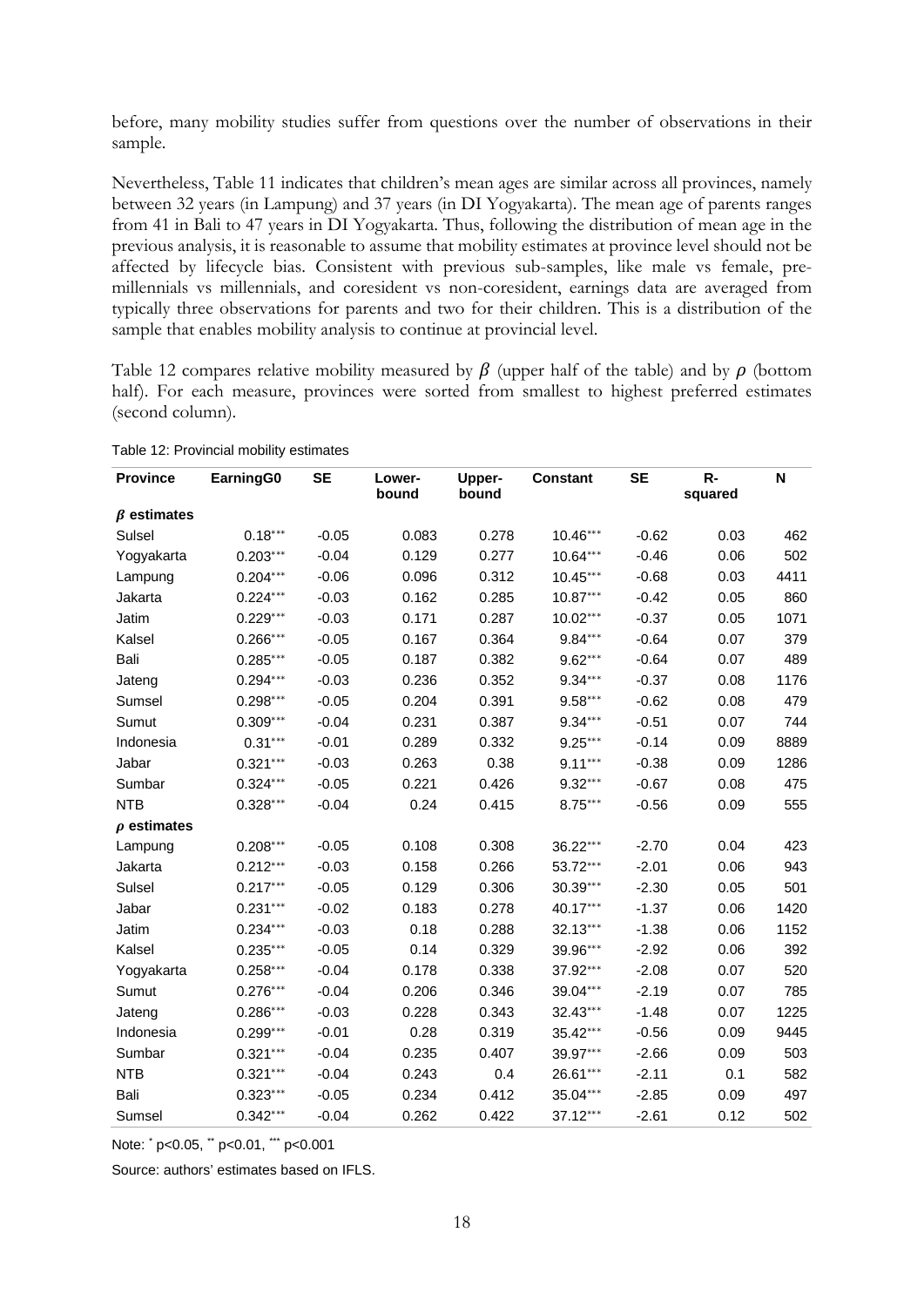his paper has reported two measures of relative mobility for Indonesia, namely IGE based on loglog regression of children's outcomes on their parents' outcomes  $(\beta)$  and rank-rank specification  $(\rho)$ . Both were estimated from 9,445 matching pairs of children and their parents (pooling sample). The estimates proved robust to possible transitory shocks and lifecycle bias that might skew measured incomes, and to coresidency bias due to the use of household surveys.

To provide a meaningful interpretation of mobility rates, Indonesia's mobility estimates were compared with readily available international estimates. To ensure comparability, the estimation of Indonesia's mobility rate followed and mimicked the approaches underlying the existing estimates in terms of the type of copulas analysed (fathers–sons instead of parents–children), age of sons and fathers when income is measured, and economic outcomes used (i.e. earnings instead of family income). Several key findings emerged from this comparison.

First, Indonesia was found to be an exception to the Great Gatsby Curve, which depicts the relationship between IGE (father–son copulas) and income inequality. Generally, the Great Gatsby Curve illustrates that countries with high inequality exhibit low mobility (high IGE scores) and, conversely, countries with low inequality demonstrate high mobility. The former case mostly relates to developing countries, whereas the latter is mostly observed in developed countries. Indonesia, which is a developing country, emerges as one of the few exceptions in terms of the relationship between inequality and mobility depicted in the Great Gatsby Curve since it exhibits a low IGE (high mobility) compared with other developing countries. One factor potentially explaining this comparatively high mobility in Indonesia is the progressivity of government investments in education during the 1970s until the early 1990s, which was a period of publicly funded basic education. This period corresponds to the childhood era of the analysed children's cohort of 1970. This implies that these children benefited from the programme, which increased their education levels; as a result, their incomes significantly deviate from their respective parents' incomes.

Subsequently, we examined the nonlinearity hypothesis of IGE, which predicts that intergenerational mobility will not be constant across the entire income distribution. This is partly because low-income parents are likely to experience credit constraints while wealthier parents have the possibility to invest more in their children's human capital. This is assumed to lead to higher intergenerational persistence at the top and the bottom of the parental income distribution. To check the nonlinearity hypothesis in Indonesia, IGE estimates from pooling, coresident, and noncoresident samples were tested using the RIF-regression technique. It was found that in all subsamples, children with an income position in the top 30 per cent consistently obtained higher IGE scores. This means that their outcomes are strongly correlated with the outcomes of their parents, who are at the top of the income distribution as well. The non-coresident sample almost perfectly follows the nonlinearity hypothesis and reveals a relatively higher IGE at the bottom compared with the middle, hence mimicking a J-shaped curve. However, the pooling sample demonstrates a tendency of a higher IGE at the low tail as well as in the centre; hence it does not follow the hypothesis as smoothly as the non-coresident sample. Likewise, the coresident sample does not follow the nonlinearity hypothesis at its bottom end. It is logical to assume that this nonlinearity to some extent stems from various differentiating factors, including gender, birth cohort, and parental regional origin.

Having investigated its nonlinearity, we analysed differences in mobility due to the gender of the children, their generation (birth cohort), and parental provincial origin. Splitting the sample by gender revealed that male children tend to be more mobile than female children by a factor of almost six percentage points (0.289 vs 0.348). To check on mobility differences due to birth cohort, the pooling sample was split into two groups, namely pre-millennials (born before 1980) and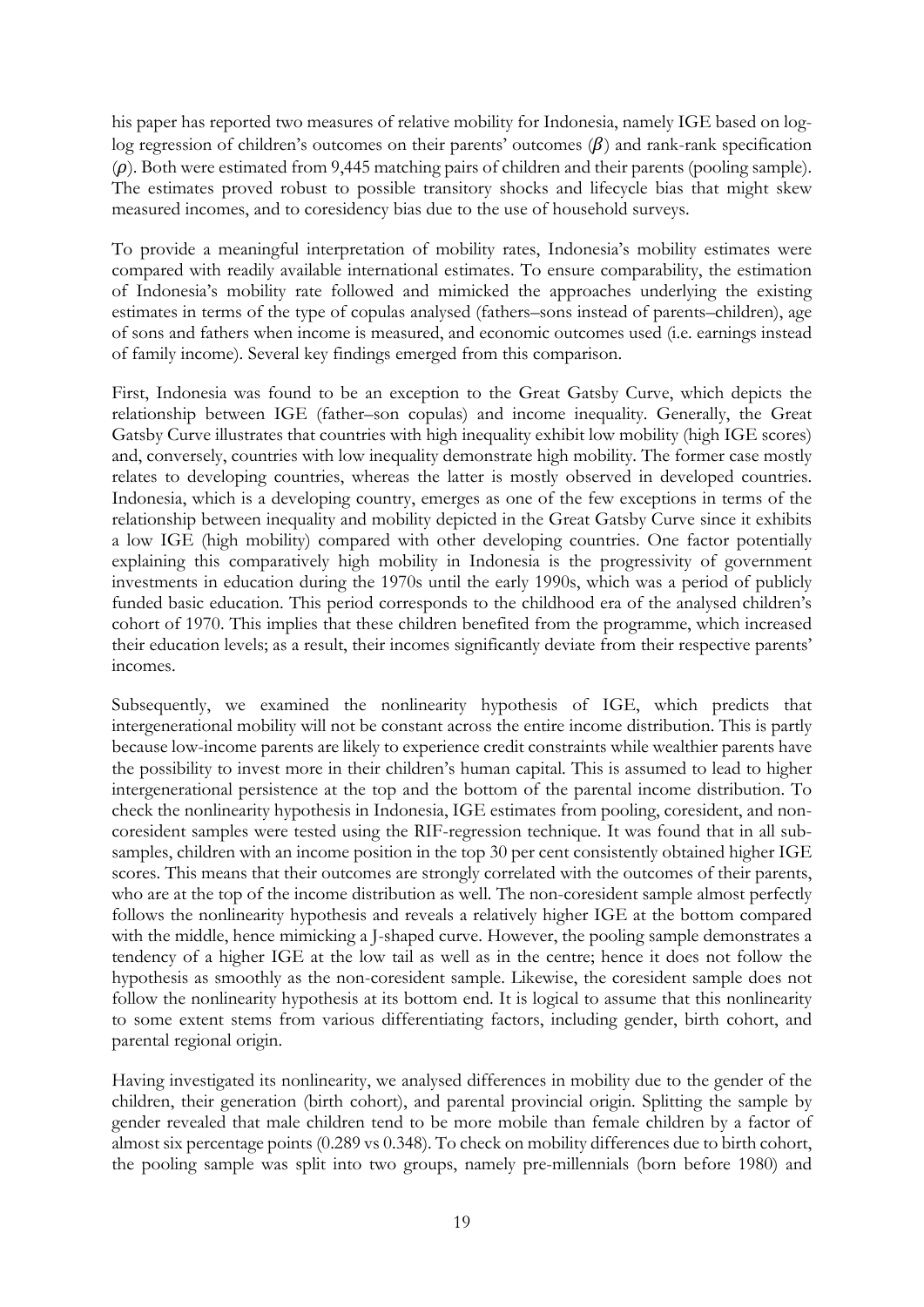millennials (born in or after 1980). It became evident that pre-millennials exhibit higher mobility (lower IGE) than their counterparts by a factor of 7.3 percentage points (0.264 vs 0.337). This difference proved robust to age differences between the two groups; hence it is probably caused by factors external to data construction. Lastly, to assess regional differences of mobility, the pooling sample was split by the 13 provinces where the parents originated. The sub-sample contains an unbalanced number of observations ranging from as low as 392 in Kalimatan Selatan to as high as 1,420 in Jawa Barat. The small number of observations in some cases likely presents a caveat to mobility analysis at the provincial level. Yet there is no big difference between the provincial and the pooling samples in terms of the number of data points used to average earnings as well as the mean ages of children and parents. Relative mobility  $(\beta)$  across provinces is spread by more than 14 percentage points, from the smallest in Sulawesi Selatan (0.18) to the highest in NTB (0.328). In sum, the presence of nonlinearity of mobility and differences due to gender, birth cohort, and provincial origin is strongly supported by the data.

#### **References**

- Atkinson, A.B. (1980). 'On intergenerational income mobility in Britain'. *Journal of Post Keynesian Economics*, 3(2): 194–218. <https://doi.org/10.1080/01603477.1980.11489214>
- Atkinson, A.B., C.G. Trinder, and A.K. Maynard (1978). 'Evidence on intergenerational income mobility in Britain'. *Economics Letters*, 1(4), 383–88. [https://doi.org/10.1016/0165-1765\(78\)90017-4](https://doi.org/10.1016/0165-1765(78)90017-4)
- Becker, G.S., and N. Tomes (1986). 'Human capital and the rise and fall of families'. *Journal of Labor Economics*, 4(3, Part 2): 1–39. <https://doi.org/10.1086/298118>
- Becker, G.S., S.D. Kominers, K.M. Murphy, and J.L. Spenkuch (2018). 'A theory of intergenerational mobility'. *Journal of Political Economy*, 126(S1): 7–25. <https://doi.org/10.1086/698759>
- Björklund, A., and M. Jäntti (1997). 'Intergenerational income mobility in Sweden compared to the United States'. *The American Economic Review*, 87(5): 1009–18.
- Björklund, A., J. Roine, and D. Waldenström (2012). 'Intergenerational top income mobility in Sweden: capitalist dynasties in the land of equal opportunity?'. *Journal of Public Economics*, 96(5–6): 474–84. <https://doi.org/10.1016/j.jpubeco.2012.02.003>
- Black, S.E., and P.J. Devereux (2011). 'Recent developments in intergenerational mobility'. In O. Ashenfelter and D. Card (eds), *Handbook of Labor Economics*, pp. 1487–541. Amsterdam: Elsevier. [https://doi.org/10.1016/S0169-7218\(11\)02414-2](https://doi.org/10.1016/S0169-7218(11)02414-2)
- Blanden, J. (2009). 'How much can we learn from international comparisons of intergenerational mobility?'. CEE Discussion Paper 111. London: Centre for the Economics of Education, London School of Economics and Political Science.
- Bratberg, E., J. Davis, B. Mazumder, M. Nybom, D.D. Schnitzlein, and K. Vaage (2017). 'A comparison of intergenerational mobility curves in Germany, Norway, Sweden, and the US'. *The Scandinavian Journal of Economics*, 119(1): 72–101. <https://doi.org/10.1111/sjoe.12197>
- Bratsberg, B., K. Røed, O. Raaum, R. Naylor, M. Jäntti, T. Eriksson, and E. Österbacka (2007). 'Nonlinearities in intergenerational earnings mobility: consequences for cross-country comparisons'. *The Economic Journal*, 117(519): 72–92. <https://doi.org/10.1111/j.1468-0297.2007.02036.x>
- Chetty, R., N. Hendren, P. Kline, and E. Saez (2014a). 'Where is the land of opportunity? The geography of intergenerational mobility in the United States'. *The Quarterly Journal of Economics*, 129(4): 1553–623. <https://doi.org/10.1093/qje/qju022>
- Chetty, R., N. Hendren, P. Kline, E. Saez, and N. Turner (2014b). 'Is the United States still the land of opportunity? Recent trends in intergenerational mobility'. *American Economic Review*, 104(5): 141–47. <https://doi.org/10.1257/aer.104.5.141>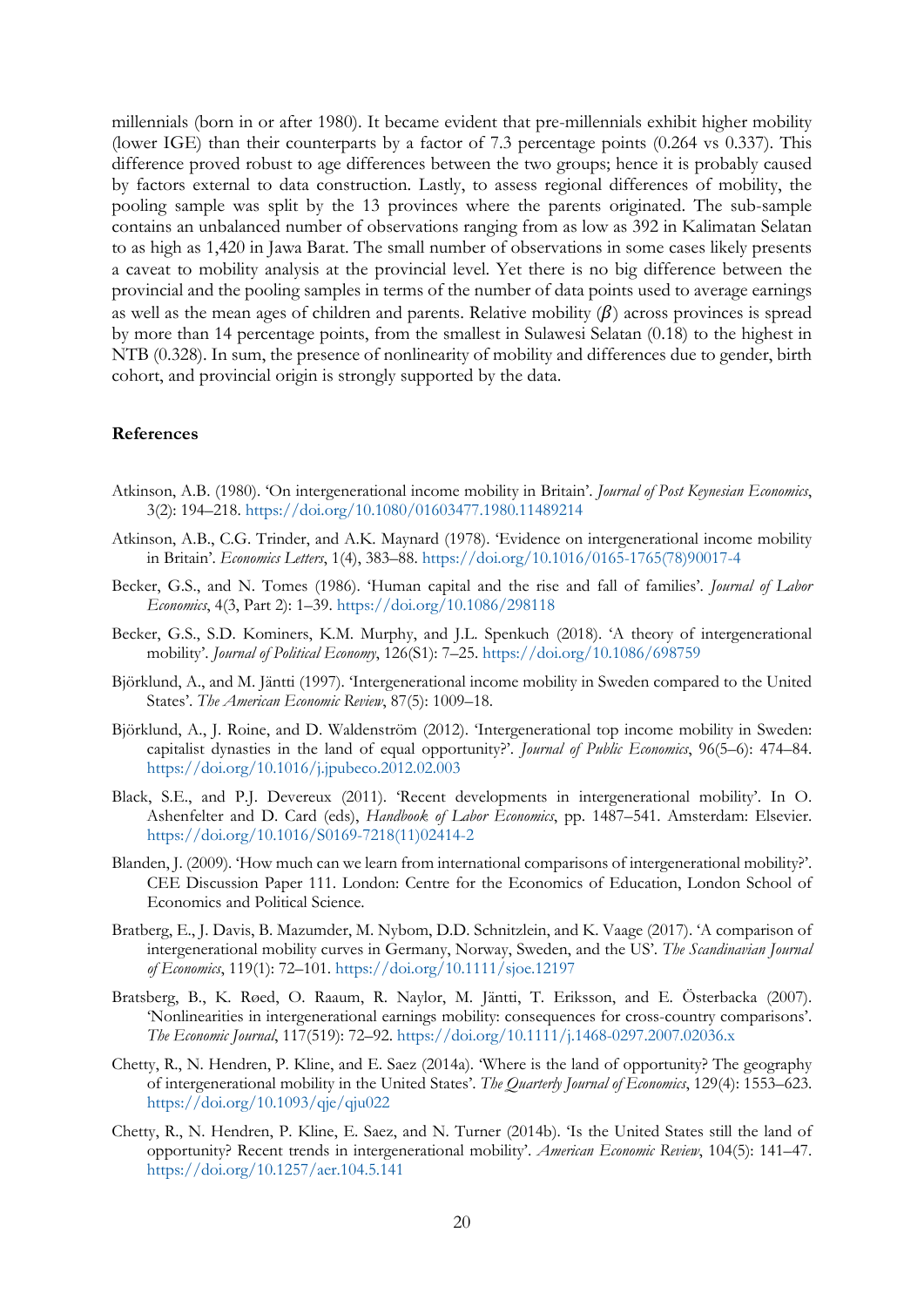- Corak, M. (2006). 'Do poor children become poor adults? Lessons from a cross-country comparison of generational earnings mobility'. *Research on Economic Inequality*, 13(1): 143–88. [https://doi.org/](https://doi.org/10.1016/S1049-2585(06)13006-9) [10.1016/S1049-2585\(06\)13006-9](https://doi.org/10.1016/S1049-2585(06)13006-9)
- Corak, M. (2013). 'Income inequality, equality of opportunity, and intergenerational mobility'. *Journal of Economic Perspectives*, 27(3): 79–102. <https://doi.org/10.1257/jep.27.3.79>
- Corak, M., M.J. Lindquist, and B. Mazumder (2014). 'A comparison of upward and downward intergenerational mobility in Canada, Sweden and the United States'. *Labour Economics*, 30: 185–200. <https://doi.org/10.1016/j.labeco.2014.03.013>
- Couch, K.A., and T.A. Dunn (1997). 'Intergenerational correlations in labor market status: a comparison of the United States and Germany'. *Journal of Human Resources*, 32(1): 210–32. [https://doi.org/](https://doi.org/10.2307/146246) [10.2307/146246](https://doi.org/10.2307/146246)
- Dartanto, T., F.R. Moeis, and S. Otsubo (2019). 'Intragenerational economic mobility in Indonesia: a transition from poverty to the middle class in 1993–2014'. *Bulletin of Indonesian Economic Studies*, 56(2): 193–224. <https://doi.org/10.1080/00074918.2019.1657795>
- Deng, Q., B. Gustafsson, and S. Li (2013). 'Intergenerational income persistence in urban China'. *Review of Income and Wealth*, 59(3): 416–36. <https://doi.org/10.1111/roiw.12034>
- Deutscher, N., and B. Mazumder (forthcoming). 'Measuring intergenerational income mobility: a synthesis of approaches'. *Journal of Economic Literature*.
- DiPrete, T.A. (2020). 'The impact of inequality on intergenerational mobility'. *Annual Review of Sociology*, 46: 379–98. <https://doi.org/10.1146/annurev-soc-121919-054814>
- Durlauf, S.N., A. Kourtellos, and C. Ming Tan (2021). 'The Great Gatsby Curve'. Working Paper 43. New York: Stone Centre on Socio-Economic Inequality. <https://doi.org/10.31235/osf.io/mrw9y>
- Emran, M.S., W. Greene, and F. Shilpi (2016). 'When measure matters: coresidency, truncation bias, and intergenerational mobility in developing countries'. Policy Research Working Paper 7608. Washington, DC: The World Bank. <https://doi.org/10.1596/1813-9450-7608>
- Ferreira, S.G., and F.A. Veloso (2006). 'Intergenerational mobility of wages in Brazil'. *Brazilian Review of Econometrics*, 26(2): 181–211. <https://doi.org/10.12660/bre.v26n22006.1576>
- Fields, G.S. (2005). 'The many facets of economic mobility'. In M. McGillivray (ed.), *Inequality, poverty and well-being*, pp. 123–42. Basingstoke: Palgrave Macmillan. [https://doi.org/10.1057/9780230625594\\_6](https://doi.org/10.1057/9780230625594_6)
- Fields, GS. (2021). 'Exploring concepts of social mobility'. In V. Iversen, A. Krishna, and K. Sen (eds), *Social mobility in developing countries: concepts, methods, and determinants*. Oxford: Oxford University Press; Helsinki: United Nations University World Institute for Development Economics Research (UNU-WIDER).
- Fields, G.S., and E.A. Ok (1999). 'The measurement of income mobility: an introduction to the literature'. In J. Silber (ed.), *Handbook of income inequality measurement*, pp. 557–98. Boston: Kluwer Academic Publishers. [https://doi.org/10.1007/978-94-011-4413-1\\_20](https://doi.org/10.1007/978-94-011-4413-1_20)
- Firpo, S., P. Nicole, M. Fortin, and T, Lemieux (2009). 'Unconditional quantile regressions'. *Econometrica*, 77(3): 953–73. <https://doi.org/10.3982/ECTA6822>
- Friedman, J., and J. Levinsohn (2001). 'The distributional impacts of Indonesia's financial crisis on household welfare: a "rapid response" methodology'. NBER Working Paper 8564. Cambridge, MA: National Bureau of Economic Research.<https://doi.org/10.1093/wber/lhf001>
- Glass, D.V. (1954). *Social Mobility in Britain*. London: Routledge.
- Grawe, N.D. (2004). 'Intergenerational mobility for whom? The experience of high- and low-earning sons in international perspective'. In M. Corak (ed.), *Generational income mobility in North America and Europe*, pp. 58–89. Cambridge, UK: Cambridge University Press. [https://doi.org/10.1017/](https://doi.org/10.1017/CBO9780511492549.005) [CBO9780511492549.005](https://doi.org/10.1017/CBO9780511492549.005)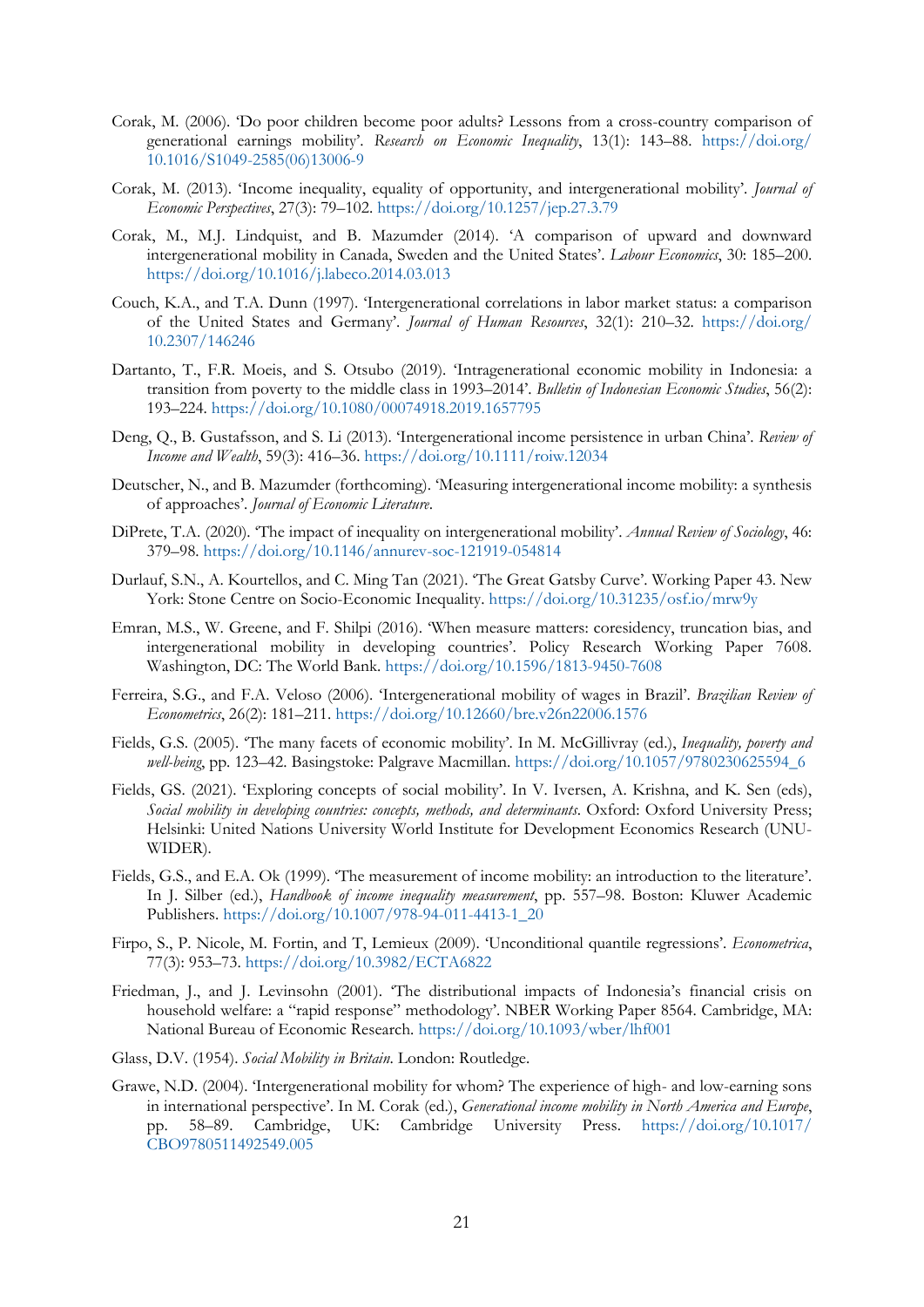- Grawe, N.D., and C.B. Mulligan (2002). 'Economic interpretations of intergenerational correlations'. *Journal of Economic Perspectives*, 16(3): 45–58. <https://doi.org/10.1257/089533002760278703>
- Gregg, P., L. Macmillan, and C. Vittori (2019). 'Intergenerational income mobility: access to top jobs, the low-pay no-pay cycle and the role of education in a common framework'. *Journal of Population Economics*, 32(2): 501–28. <https://doi.org/10.1007/s00148-018-0722-z>
- ILO (2007). *International Standard Classification of Occupations (ISCO-08): structure, group definitions and correspondence tables*. Geneva: International Labour Organization.
- Iversen, V., A. Krishna, and K. Sen (2021). 'The state of knowledge about social mobility in the developing world'. In V. Iversen, A. Krishna, and K. Sen (2021). *The state of knowledge about social mobility in the developing world: concepts, methods, determinants*. Oxford: OUP. [https://doi.org/10.1093/oso/](https://doi.org/10.1093/oso/9780192896858.001.0001) [9780192896858.001.0001](https://doi.org/10.1093/oso/9780192896858.001.0001)
- Jäntti, M., and S.P. Jenkins (2015). 'Income mobility'. In A.B. Atkinson and F. Bourguignon (eds), *Handbook of Income Distribution* (pp. 807–936). Amsterdam: Elsevier. [https://doi.org/10.1016/B978-0-444-](https://doi.org/10.1016/B978-0-444-59428-0.00011-4) [59428-0.00011-4](https://doi.org/10.1016/B978-0-444-59428-0.00011-4)
- Jäntti, M., et al. (2006). 'American exceptionalism in a new light: a comparison of intergenerational earnings mobility in the Nordic Countries, the United Kingdom and the United States'. IZA Discussion Paper 1938. Bonn: Institute of Labor Economics (IZA). <https://doi.org/10.2139/ssrn.878675>
- Kanbur, R. (2021). 'In praise of snapshots'. In V. Iversen, A. Krishna, and K. Sen (eds), *Social mobility in developing countries: concepts, methods, and determinants*. Oxford: Oxford University Press; Helsinki: United Nations University World Institute for Development Economics Research (UNU-WIDER).
- Krueger, A.B. (2012). 'The rise and consequences of inequality in the United States' [Transcript]. Washington, DC: Center for American Progress. Available at: [http://bit.do/americanprogress-org-](http://bit.do/americanprogress-org-2012-01-krueger)[2012-01-krueger](http://bit.do/americanprogress-org-2012-01-krueger) (accessed 21 April 2020).
- Narayan, A., et al. (2018). 'Fair progress? Economic mobility across generations around the world'. Washington, DC: The World Bank. <https://doi.org/10.1596/978-1-4648-1210-1>
- Nybom, M., and J. Stuhler (2015). 'Biases in standard measures of intergenerational income dependence'. *Journal of Human Resources*, 52(3): 800–25. <https://doi.org/10.3368/jhr.52.3.0715-7290R>
- Nybom, M., and J. Stuhler (2016). 'Heterogeneous income profiles and lifecycle bias in intergenerational mobility estimation'. *Journal of Human Resources*, 51(1): 239–68. <https://doi.org/10.3368/jhr.51.1.239>
- OECD (2008). *Growing unequal: income distribution and poverty in OECD countries*. Paris: Organisation for Economic Co-Operation and Development. <https://doi.org/10.1787/9789264044197-en>
- OECD (2011). *Divided we stand: why inequality keeps rising*. Paris: Organisation for Economic Co-Operation and Development. <https://doi.org/10.1787/9789264119536-en>
- Pekkarinen, T., K.G. Salvanes, and M. Sarvimäki (2017). 'The evolution of social mobility: Norway during the twentieth century'. *The Scandinavian Journal of Economics*, 119(1): 5–33. [https://doi.org/10.1111/](https://doi.org/10.1111/sjoe.12205) [sjoe.12205](https://doi.org/10.1111/sjoe.12205)
- Piraino, P. (2021). 'Drivers of mobility in the Global South'. In V. Iversen, A. Krishna, and K. Sen (eds), *Social mobility in developing countries: concepts, methods, and determinants*. Oxford: Oxford University Press; Helsinki: United Nations University World Institute for Development Economics Research (UNU-WIDER)
- Pradhan, M., A. Suryahadi, S. Sumarto, and L.H. Pritchett (2000). 'Measurements of poverty in Indonesia: 1996, 1999, and beyond'. Policy Research Working Paper 2438. Washington, DC: The World Bank. <https://doi.org/10.1596/1813-9450-2438>
- Quiñones, E.J., A.P.D. O-Campos, and C. Rodríguez-Alas (2009). *Methodology for creating the RIGA-L database*. Rome: Food and Agriculture Organization.
- Roemer, J.E. (2004). 'Equal opportunity and inter-generational mobility: going beyond intergenerational income transition matrices'. In M. Corak (ed.), *Generational income mobility in North America and Europe*. Cambridge: Cambridge University Press.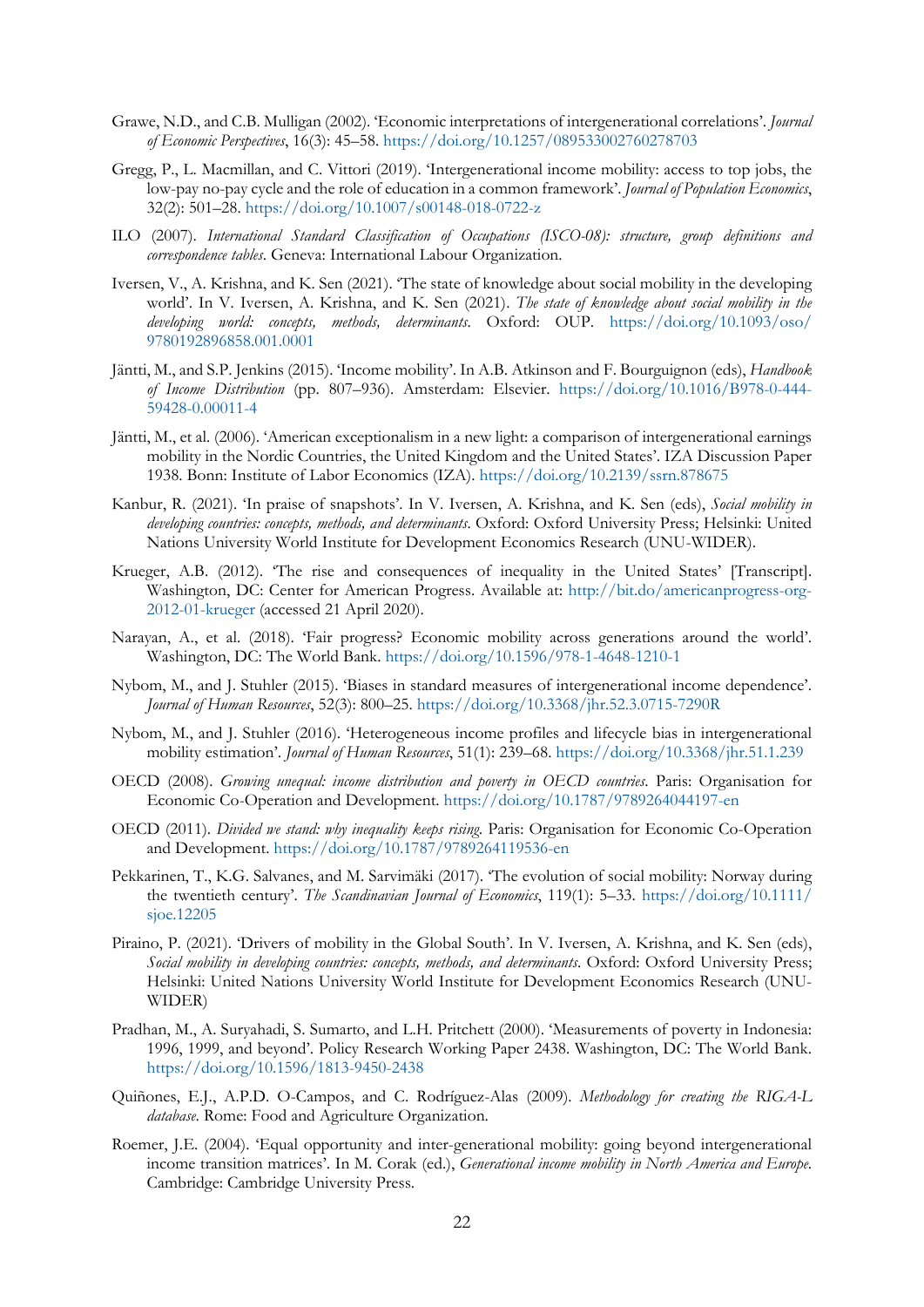- Sakri, D. (2019). 'Intergenerational income mobility in Indonesia, 1993–2014'. PhD Thesis. King's College London.
- Sakri, D., A. Sumner, and A. Yusuf (forthcoming). 'Inequality and intergenerational dynamics in developing countries'. Mimeograph.
- Savegnago, M. (2016). 'Igmobil: a command for intergenerational mobility analysis in Stata'. *The Stata Journal*, 16(2): 386–402. <https://doi.org/10.1177/1536867X1601600207>
- Solon, G. (1992). 'Intergenerational income mobility in the United States'. *American Economic Review*, 82(3): 393–408.
- Solon, G. (1999). 'Intergenerational mobility in the labor market'. In O. Ashenfelter and D. Card (eds), *Handbook of Labor Economics*, pp. 1761–800. Amsterdam: Elsevier. [https://doi.org/10.1016/S1573-](https://doi.org/10.1016/S1573-4463(99)03010-2) [4463\(99\)03010-2](https://doi.org/10.1016/S1573-4463(99)03010-2)
- Sorokin, P.A. (1927). *Social mobility*. New York: Harper & Row.
- Strauss, J., K. Beegle, B. Sikoki, A. Dwiyanto, Y. Herawati, and F. Witoelar (2004). *The third wave of the Indonesia Family Life Survey (IFLS3): overview and field report*. Santa Monica: RAND Corporation.
- Strauss, J., F. Witoelar, and B. Sikoki (2016). *User's guide for the Indonesia Family Life Survey, Wave 5: Volume 2*. Santa Monica: RAND Corporation. <https://doi.org/10.7249/WR1143.2>
- UNU-WIDER (2021). 'World Income Inequality Database (WIID) Companion dataset'. Version 31 May 2021. <https://doi.org/10.35188/UNU-WIDER/WIIDcomp-310521>
- Witoelar, F. (2009). *Note on the construction of the IFLS consumption expenditure aggregates*. Washington, DC: The World Bank.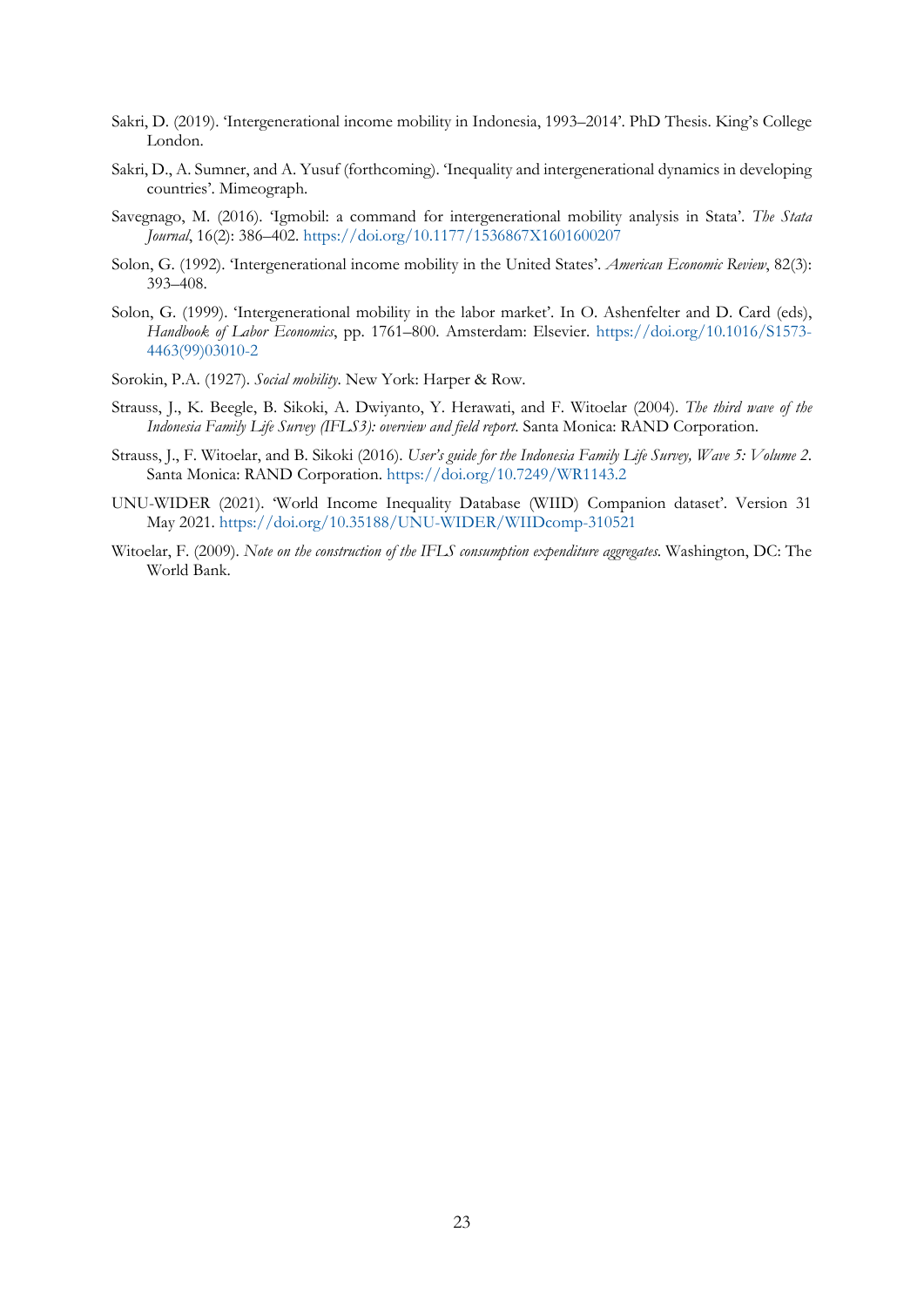# **Appendix: estimating earnings or personal income from the IFLS**

### **Step 1: Defining the main variable and its covariates**

Table A1 defines four variables (Variables 1–4) as covariates to the main variable (Variable 5). Although earnings is our main variable, Variables 1 to 4 must also be drawn from the IFLS in case they are needed to estimate or impute earnings data.

Table A1: Variables constructed from IFLS

| No. | Variable name | <b>Definition/remarks</b>                                                    |
|-----|---------------|------------------------------------------------------------------------------|
|     | Working time  | Duration (total weeks per year) and frequency (total hours per week) of work |
|     | Occupation    | Occupation and respective ISCO-08 classification                             |
|     | Employment    | Type of employment                                                           |
|     | Sector        | Nine-sector economy in which respondent works                                |
|     | Earnings      | Individual income from three sources: net profit, salary, bonus              |

Source: authors' construction.

Variables 1 to 5 are related to individual employment activity. In the IFLS, questionnaires pertaining to those variables are recorded in Book 3 Section TK (employment). Section TK module B3A\_TK1 screens the adult members of households with the following four questions:

TK01. What was your primary activity during the past week?

- 1. Working/trying to work/helping to earn income
- 2. Job searching
- 3. Attending school
- 4. Housekeeping
- 5. Retired
- 6. Sick/disabled
- 7. Other

TK02. Did you work/try to work/help to earn income for at least one hour of the week during the past week?

- 1. Yes
- 2. No

TK03. Do you have a job/business but were temporarily not working during the past week?

- 1. Yes
- 2. No

TK04. Did you work at a family-owned (farm or non-farm) business during the past week?

- 1. Yes
- 2. No

The data reported in this paper with regard to Variables 1 to 5 are extracted from respondents recorded in Book 3 Section TK who answered '1 (yes)' to at least one of Questions 02–04. With that screening step, the numbers of observations included from each wave of the IFLS were as follows: 9,762 (IFLS93), 11,964 (IFLS97), 17,317 (IFLS00), 20,166 (IFLS07), and 24,489 (IFLS14).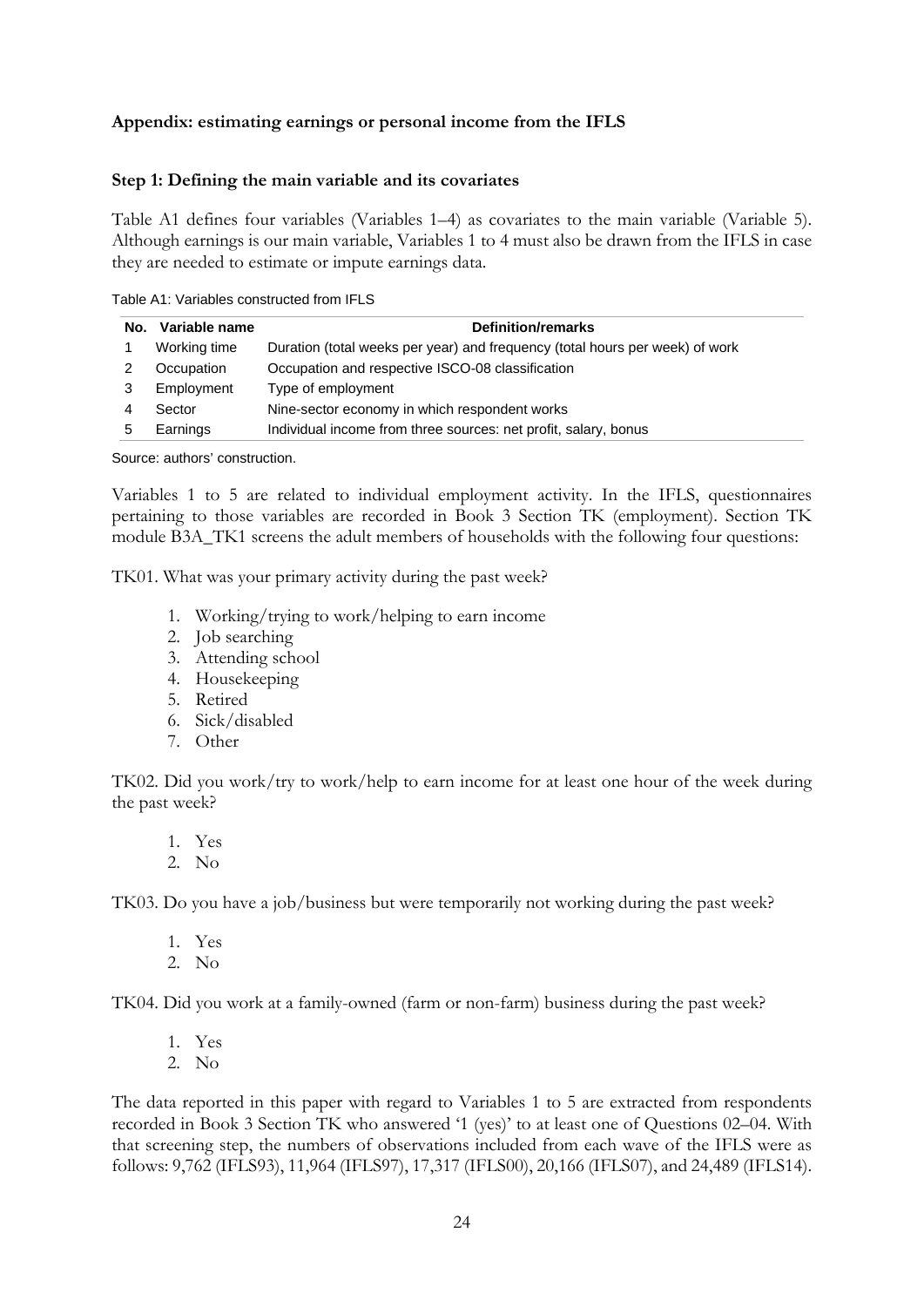We will refer to these figures as the total population for Variables 1 to 5 and we will compare all non-reporting and reporting data of each variable against those figures.

## *1 Working time*

Working time for both primary and secondary jobs is reported in 'buk3tk1' and 'buk3tk2' in IFLS1 (and in slightly different file names in the subsequent waves of IFLS). We use the labour time definition and measurement framework of the Food and Agriculture Organization (FAO, see Quiñones et al. 2009). There are two labour time dimensions: duration and frequency. Duration is the length of time that a job has continuously been performed by a specific person in a given time span, such as the number of months during the last year. The duration of a job can be from as short as one day to as long as one year. A full-year job is equal to 10 working months (42 weeks) or more per year, whereas a part-year job is less than 10 working months per year. Frequency, on the other hand, refers to how often a job is performed by an individual in a given time span, such as the number of hours per week. A full-time job is equal to 35 hours per week or more, while a part-time job is less than 35 hours per week (Quiñones et al. 2009: 3–4). Table A2 summarizes the results.

| <b>Working time</b>        | 1993  |      | 1997        |      | 2000        |      | 2007        |      | 2014        |      |
|----------------------------|-------|------|-------------|------|-------------|------|-------------|------|-------------|------|
|                            | N     | $\%$ | N           | %    | N           | %    | N           | $\%$ | N           | %    |
| <b>FYFT</b>                | 5.485 | 56.2 | 6.652       | 55.6 | 9,308       |      | 53.8 11,451 |      | 56.8 13.191 | 53.9 |
| <b>PYFT</b>                | 1.722 | 17.6 | 1.777       | 14.9 | 3,162       | 18.3 | 3,209       | 15.9 | 3.813       | 15.6 |
| <b>FYPT</b>                | 1.473 | 15.1 | 2.176       | 18.2 | 3,048       | 17.6 | 3.544       | 17.6 | 4.794       | 19.6 |
| <b>PYPT</b>                | 1.066 | 10.9 | 1.092       | 9.1  | 1.757       | 10.1 | 1.914       | 9.5  | 2.336       | 9.5  |
| Total reporting sample     | 9.746 |      | 99.8 11.697 |      | 97.8 17,275 |      | 99.8 20,118 |      | 99.8 24.134 | 98.6 |
| Total non-reporting sample | 16    | 0.2  | 267         | 2.2  | 42          | 0.2  | 48          | 0.2  | 355         | 1.4  |
| Population                 | 9.762 | 100  | 11.964      | 100  | 17,317      | 100  | 20.166      | 100  | 24.489      | 100  |

Table A2: Working time of respondents recorded in IFLS Book 3 (labour and employment)

Note: FYFT: full-year (≥42 weeks) full-time (≥35 hours); PYFT: part-year (<42 weeks) full-time (≥35 hours); FYPT: full-year >42 weeks) part-time (<35 hours); PYPT: part-year (<42 weeks) part-time (<35 hours).

Source: authors' construction.

## *2 Occupation*

The types of occupations and their classification are based on the International Standard Classification of Occupations (ISCO-08), as stipulated by the International Labour Organization (ILO 2007). Table A3 summarizes the primary occupation of respondents.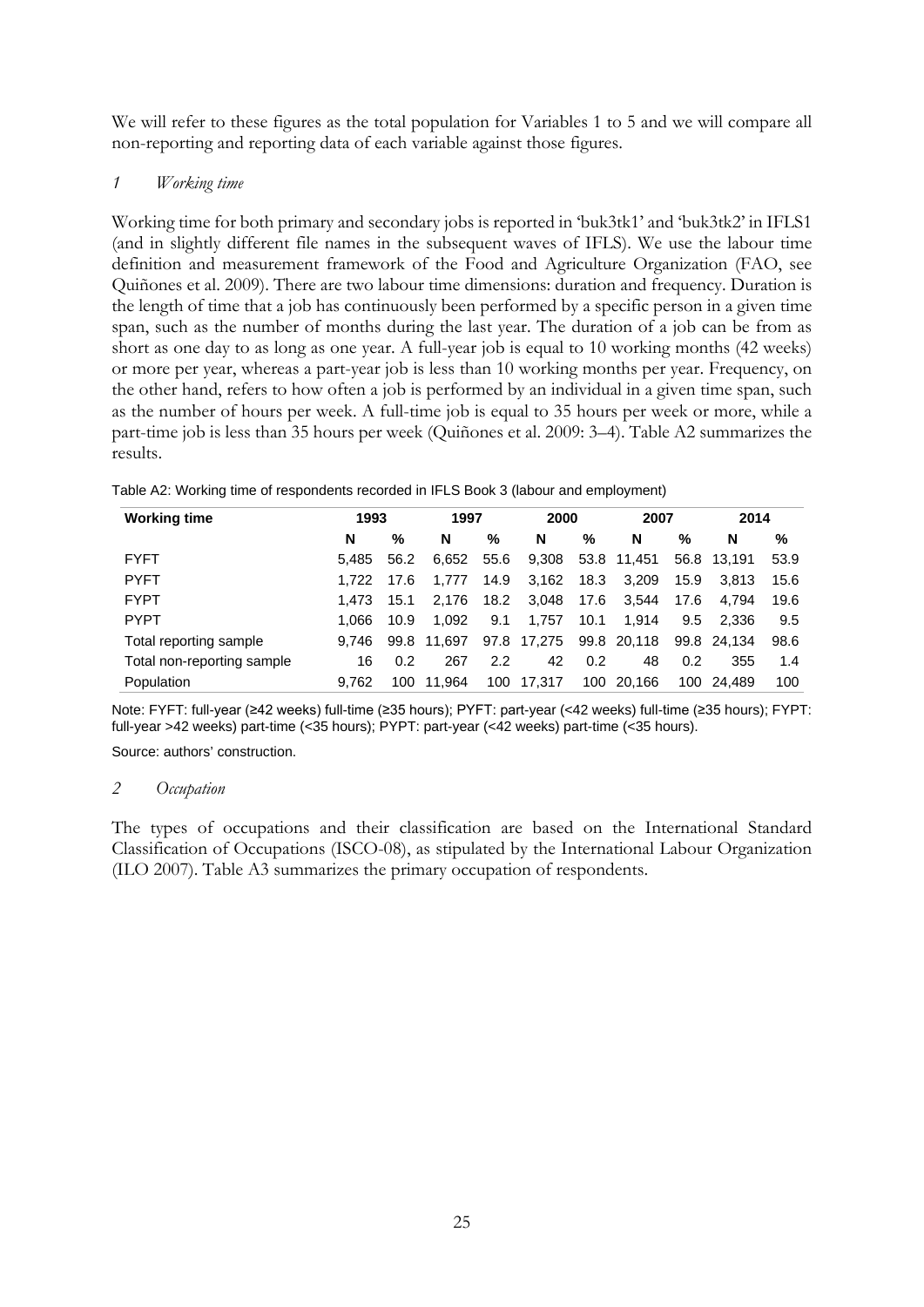| <b>Primary occupation</b>  | 1993  |      | 1997     |      | 2000   |      | 2007   |      | 2014   |      |
|----------------------------|-------|------|----------|------|--------|------|--------|------|--------|------|
|                            | N     | %    | N        | %    | N      | %    | N      | %    | N      | %    |
| 1                          | 566   | 5.8  | 713      | 6.0  | 935    | 5.4  | 1,245  | 6.2  | 1,615  | 6.6  |
| 2                          | 177   | 1.8  | 25       | 0.2  | 59     | 0.3  | 63     | 0.3  | 94     | 0.4  |
| 3                          | 330   | 3.4  | 578      | 4.8  | 684    | 3.9  | 805    | 4.0  | 1,362  | 5.6  |
| 4                          | 1.786 | 18.3 | 2,596    | 21.7 | 2.787  | 16.1 | 3,787  | 18.8 | 4.804  | 19.6 |
| 5                          | 661   | 6.8  | 643      | 5.4  | 2,559  | 14.8 | 3,078  | 15.3 | 3,900  | 15.9 |
| 6                          | 3,897 | 39.9 | 4,124    | 34.5 | 5,952  | 34.4 | 6,319  | 31.3 | 6,396  | 26.1 |
| 7                          | 2,266 | 23.2 | 3,204    | 26.8 | 4,235  | 24.5 | 4,783  | 23.7 | 6,227  | 25.4 |
| 8                          | 35    | 0.4  | 66       | 0.6  | 68     | 0.4  | 70     | 0.3  | 65     | 0.3  |
| 9                          | 2     | 0.0  | $\Omega$ | 0.0  | 7      | 0.0  | 3      | 0.0  | 5      | 0.0  |
| 99                         | 42    | 0.4  | 15       | 0.1  | 29     | 0.2  | 10     | 0.0  | 13     | 0.1  |
| Total reporting sample     | 9,762 | 100  | 11,964   | 100  | 17.315 | 100  | 20,163 | 100  | 24,481 | 100  |
| Total non-reporting sample | 0     | 0.0  | 0.0      | 0.0  | 2      | 0.0  | 3      | 0.0  | 8      | 0.0  |
| Population                 | 9,762 | 100  | 11.964   | 100  | 17.317 | 100  | 20,166 | 100  | 24.489 | 100  |

Table A3: Primary occupation of respondents reported in IFLS Book 3 (labour and employment)

Note: Primary occupation based on ISCO-08. 1: 'professional technical workers'; 2: 'administrative and managerial workers'; 3: 'clerical and related workers'; 4: 'sales workers'; 5: 'service workers'; 6: 'agricultural, animal husbandry, forestry workers, fisherman and hunters'; 7: 'production and related workers, transport operators, and labourers'; 8: 'military/police'; 9: 'students'; 99: 'unknown'.

Source: authors' construction.

#### *3 Employment*

There are eight categories of employment, summarized in Table A4: 'self-employed' (type 1); 'selfemployed with household member assistant' (type 2); 'self-employed with permanent worker' (type 3); 'government worker' (type 4); 'private worker' (type 5); 'unpaid family worker' (type 6); 'casual worker in agriculture' (type 7); 'casual worker not in agriculture' (type 8); and 'unknown' (type 9).

| Table A4: Employment type of respondents in IFLS Book 3 (labour and employment) |  |  |  |
|---------------------------------------------------------------------------------|--|--|--|
|---------------------------------------------------------------------------------|--|--|--|

| <b>Employment type</b>     | 1993  |      | 1997     |      | 2000     |          | 2007   |       | 2014     |       |
|----------------------------|-------|------|----------|------|----------|----------|--------|-------|----------|-------|
|                            | N     | %    | N        | %    | N        | %        | N      | %     | N        | %     |
|                            | 2,643 | 27.1 | 5.275    | 44.1 | 4,007    | 23.1     | 3,645  | 18.1  | 4,243    | 17.3  |
| $\overline{2}$             | 2,179 | 22.3 | $\Omega$ | 0.0  | 2,951    | 17.0     | 3,627  | 18.0  | 4,568    | 18.7  |
| 3                          | 138   | 1.4  | 0        | 0.0  | 235      | 1.4      | 343    | 1.7   | 500      | 2.0   |
| 4                          | 943   | 9.7  | 1.000    | 8.4  | 1,152    | 6.7      | 1,423  | 7.1   | 1,624    | 6.6   |
| 5                          | 2,802 | 28.7 | 4,381    | 36.6 | 6,602    | 38.1     | 5,988  | 29.7  | 8,408    | 34.3  |
| 6                          | 1,039 | 10.6 | 1.308    | 10.9 | 2,368    | 13.7     | 2,823  | 14.0  | 2,310    | 9.4   |
| 7                          | 1     | 0.0  | $\Omega$ | 0.0  | $\Omega$ | 0        | 840    | 4.2   | 899      | 3.7   |
| 8                          | 0     | 0.0  | $\Omega$ | 0.0  | 0        | 0        | 1,473  | 7.3   | 1,929    | 7.9   |
| 9                          | 17    | 0.2  | $\Omega$ | 0.0  | $\Omega$ | $\Omega$ | 1      | 0.0   | $\Omega$ | 0.0   |
| Total reporting sample     | 9,762 | 100  | 11.964   | 100  | 17,315   | 100.0    | 20,163 | 100.0 | 24.481   | 100.0 |
| Total non-reporting sample | 0     | 0    | 0        | 0    | 2        | 0.0      | 3      | 0.0   | 8        | 0.0   |
| Population                 | 9,762 | 100  | 11.964   | 100  | 17.317   | 100      | 20.166 | 100   | 24.489   | 100   |

Note: 1: 'self-employed'; 2: 'self-employed with household member assistant'; 3: 'self-employed with permanent worker'; 4: 'government worker'; 5: 'private worker'; 6: 'unpaid family worker'; 7: 'casual worker in agriculture'; 8: 'casual worker not in agriculture'; 9: 'unknown'.

Source: authors' construction.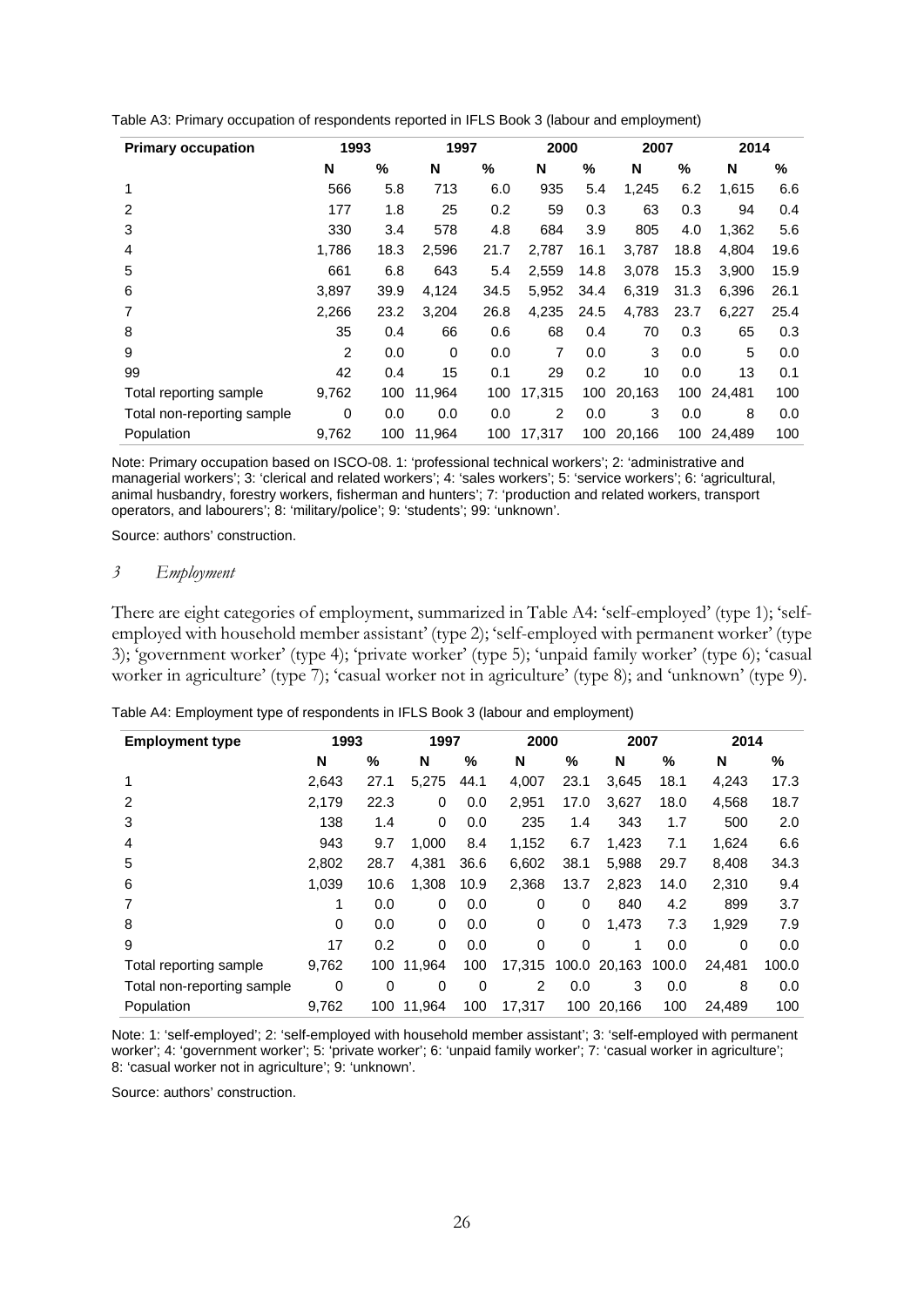## *4 Sector*

Question 'tk19' in the IFLS specifies 10 sectors of the economy: 'agriculture, forestry, fishing, and hunting' (sector 1); 'mining and quarrying' (sector 2); 'manufacturing' (sector 3); 'electricity, gas, and water' (sector 4); 'construction' (sector 5); 'wholesale, retail, restaurants, and hotels' (sector 6); 'transportation, storage, and communications' (sector 7); 'finance, insurance, real estate, and business' (sector 8); 'social services' (sector 9); and 'other' (sector 10). However, there is no 'tk19' question in IFLS1. The results are presented in Table A5 below.

| Sectoral category of primary job | 1993        |          |        | 1997 |                    | 2000 |            | 2007        | 2014            |     |
|----------------------------------|-------------|----------|--------|------|--------------------|------|------------|-------------|-----------------|-----|
|                                  | N           | %        | N      | %    | N                  | %    | N          | %           | N               | %   |
| 1                                | 0           | 0        | 4145   | 34.6 | 5,988 34.6         |      | 6351       | 31.5        | 6,543 26.7      |     |
| 2                                | 0           | 0        | 78     | 0.7  | 94                 | 0.5  | 125        | 0.6         | 299             | 1.2 |
| 3                                | 0           | 0        | 1914   | 16.0 | 2,413 13.9         |      | 2671       | 13.2        | 3,143 12.8      |     |
| 4                                | 0           | 0        | 56     | 0.5  | 53                 | 0.3  | 59         | 0.3         | 121             | 0.5 |
| 5                                | $\mathbf 0$ | 0        | 651    | 5.4  | 743                | 4.3  | 926        | 4.6         | 1,149           | 4.7 |
| 6                                | 0           | 0        | 2,637  | 22.0 | 3,835 22.1         |      | 4,977      | 24.7        | 6,166 25.2      |     |
| 7                                | 0           | 0        | 509    | 4.3  | 679                | 3.9  | 672        | 3.3         | 570             | 2.3 |
| 8                                | 0           | 0        | 92     | 0.8  | 118                | 0.7  | 165        | 0.8         | 1,124           | 4.6 |
| 9                                | 0           | 0        | 1,867  | 15.6 | 3,359              | 19.4 | 4,188      | 20.8        | 5,022 20.5      |     |
| 10                               | 0           | 0        | 15     | 0.1  | 26                 | 0.2  | 29         | 0.1         | 336             | 1.4 |
| Total reporting sample           | 0           | $\Omega$ | 11.964 | 100  | 17,308 99.9 20,163 |      |            |             | 100 2,4473 99.9 |     |
| Total non-reporting sample       | 9,762       | 100      | 0      | 0    | 9                  | 0.1  | 3          | $\mathbf 0$ | 16              | 0.1 |
| Population                       | 9,762       | 100      | 11,964 |      | 100 17,317         |      | 100 20,166 | 100         | 24,489          | 100 |

|  |  | Table A5: Economic sector in which respondents work |  |
|--|--|-----------------------------------------------------|--|
|  |  |                                                     |  |

Note: 1: 'agriculture, forestry, fishing, and hunting'; 2: mining and quarrying'; 3: 'manufacturing'; 4: 'electricity, gas, and water'; 5: 'construction'; 6: 'wholesale, retail, restraurants, and hotels'; 7: 'transportation, storage, and communications'; 8: 'finance, insurance, real estate, and business'; 9: 'social services'; and 10: 'other'.

Source: authors' construction.

#### **Step 2: Defining and estimating the main variable (earnings)**

The concept of earnings, as applied in wages statistics, relates to remuneration in cash and in kind paid to employees, as a rule at regular intervals, for time worked or work done, together with remuneration for time not worked, such as for annual vacation, other paid leave, or holidays. Earnings should include: direct wages and salaries, remuneration for time not worked (excluding severance and termination pay), bonuses and gratuities as well as housing and family allowances paid by the employer directly to employees (Quiñones et al. 2009). In the IFLS, earnings data are recorded in Book 3 section TK, which distinguishes various types of earnings that are related to different types of work and are thus within the scope of the abovementioned concept of earnings. The IFLS also has sufficient information on time worked, although some responses are reported in weekly intervals, others monthly or annually. In this research all time units are converted to monthly.

Income data are extracted from each type of employment, in both primary and secondary jobs. Each type of employment corresponds to a category of personal income sources and relates to a specific question in the IFLS. For instance, employment types 1 to 3 usually answer a question such as 'Approximately how much net profit did you gain last month (variable tk26a1)/year (tk26a3)?'. A complete list of IFLS questions and their related type of employment is provided in Table A6.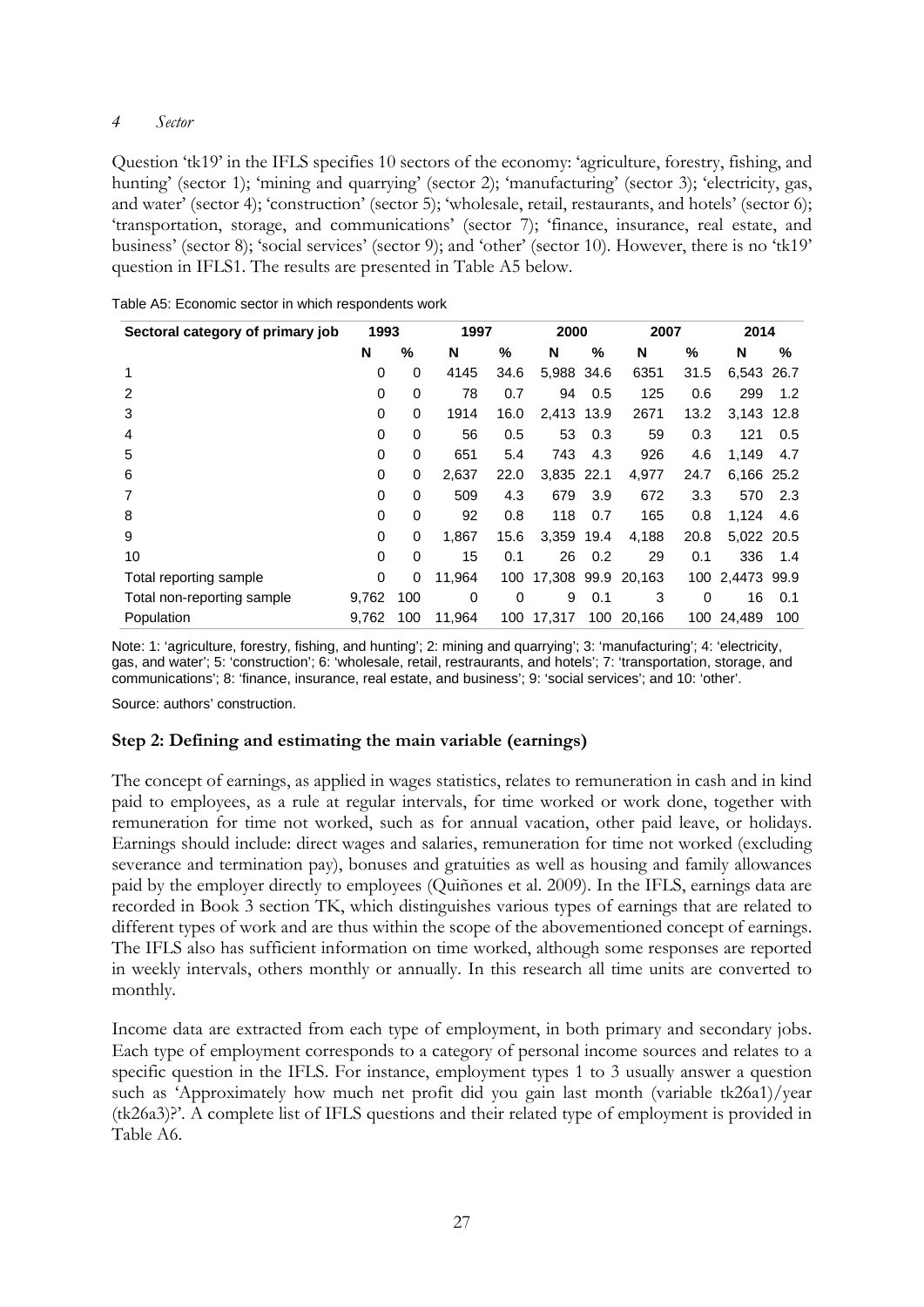|  |  | Table A6: Earnings concept and IFSL questionnaire for each type of employment |  |  |
|--|--|-------------------------------------------------------------------------------|--|--|
|  |  |                                                                               |  |  |

| <b>Earnings</b>              | <b>Employment type</b>                                                                                                                |  |  |  |   |            |  |  |  |  |  |
|------------------------------|---------------------------------------------------------------------------------------------------------------------------------------|--|--|--|---|------------|--|--|--|--|--|
| concept                      |                                                                                                                                       |  |  |  | 4 | 5          |  |  |  |  |  |
| Profit                       | Approximately how much net profit did you gain last<br>month (TK26A1)/year (TK26A3), after subtracting all<br>your business expenses? |  |  |  |   |            |  |  |  |  |  |
| Bonuses/<br>gratuities       | What is the amount of year-end-bonus or other<br>bonuses you received during the last year<br>(TK25A2b)?                              |  |  |  |   | $\sqrt{ }$ |  |  |  |  |  |
| Direct<br>wages/<br>salaries | Approximately what was your salary/wage during the<br>last month (including the value of all benefits)<br>(TK25A1)?                   |  |  |  |   | $\sqrt{ }$ |  |  |  |  |  |

Note: 1: 'self-employed'; 2: 'self-employed with household member assistant'; 3: 'self-employed with permanent worker'; 4: 'government worker'; 5: 'private worker'; 6: 'unpaid family worker'; 7: 'casual worker in agriculture'; and 8: 'casual worker not in agriculture'.

Source: authors' construction.

As expected, some respondents did not report their earnings. However, three sources of earnings are not sufficient to be used as covariates to impute a non-reporting value of bonuses and profit. For instance, year-end bonuses would probably relate to worker performance during the year, which requires information we do not have. Profit might be related to goods/services produced/sold, for which we again do not have sufficient information. Fortunately, there is the possibility to impute non-reported values of salaries since they are strongly related to several covariates available. These covariates are: (1) type of occupation, (2) type of employment, (3) economic sector, (4) working time, and (5) location where the respondent worked. We assume that workers with similar covariates have similar salaries.

Salary data are imputed in only two cases: (1) where salary is non-reported but there is complete information on covariates and (2) in the case of outliers. Based on the abovementioned assumption, we calculate median and standard deviation values at provincial level for the same group of covariates. We define outliers as all values higher than the median plus three times the standard deviation, or all values lower than the median minus three times the standard deviation. By taking this moderate approach to the imputation process, more than 99 per cent of our data is the original raw data drawn from the survey, except for 1993 (97.5 per cent). A summary of all salary data from primary jobs, before and after imputation, is presented in Table A7.

|  |  |  | Table A7: Primary job wage/salary: numbers of reported data |  |  |
|--|--|--|-------------------------------------------------------------|--|--|
|  |  |  |                                                             |  |  |

| <b>IFLS</b> year      | 1993  | 1997  | 2000  | 2007  | 2014   |
|-----------------------|-------|-------|-------|-------|--------|
| Before imputation (n) | 3.592 | 5.252 | 7.574 | 9.461 | 12.545 |
| After imputation (n)  | 3.679 | 5.266 | 7.596 | 9.529 | 12.588 |
| Imputed values (%)    | 2.42  | 0.27  | 0.29  | በ 72  | 0.34   |

Source: authors' construction.

As with primary jobs, data on secondary jobs are available in almost all cases and are thus taken from the IFLS, with a few caveats. During the imputation process we found that four observations in 1997 and one in 2014 do not have sufficient data on covariates, while the earnings data for all four observations marked them as outliers. As our imputation process dictates, we did not impute any observation with outlier values and incomplete covariates. A summary of labour wage data for secondary jobs is provided in Table A8.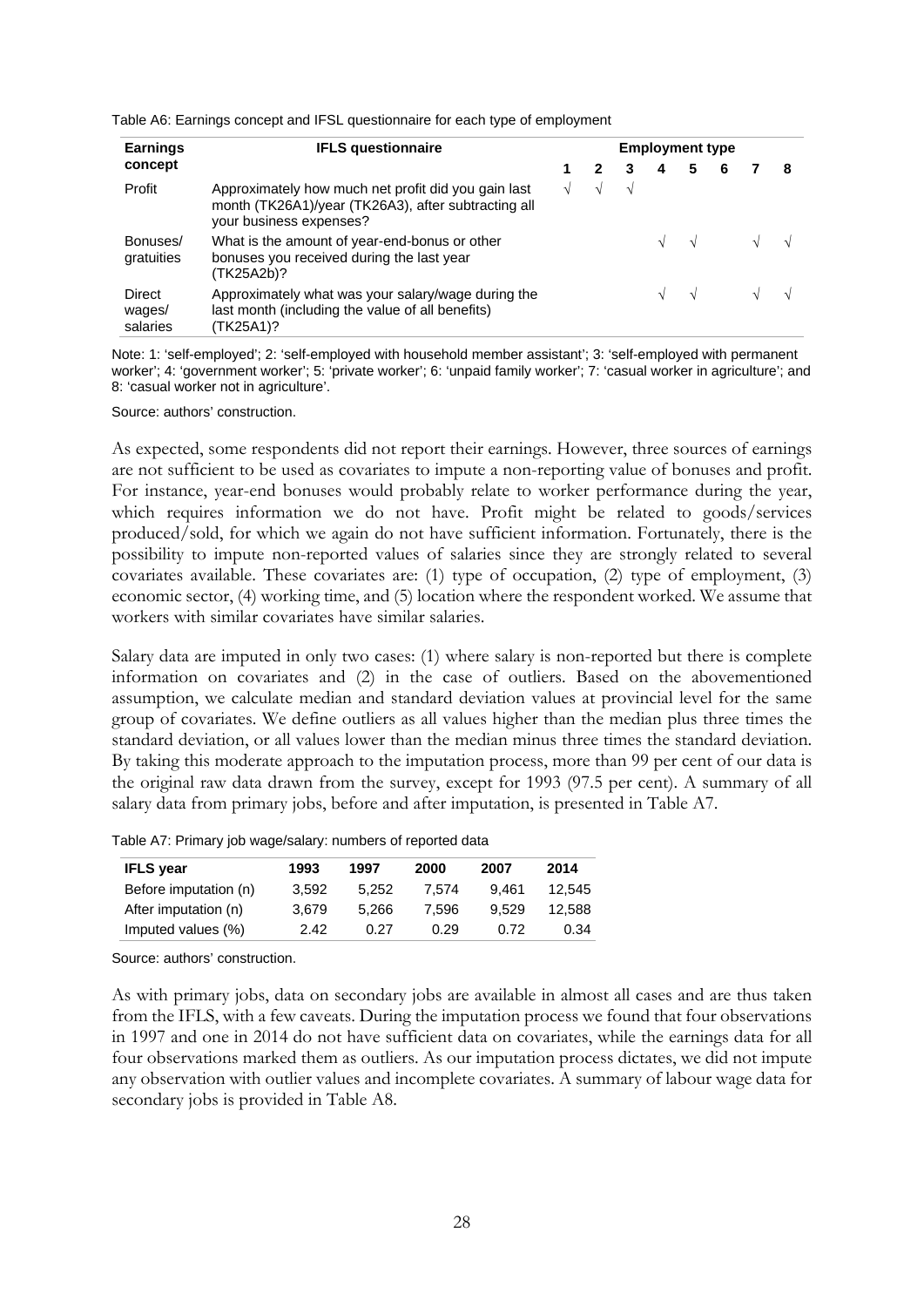Table A8: Secondary job wage/salary: numbers of reported data

| <b>IFLS</b> year      | 1993 | 1997    | 2000  | 2007  | 2014    |
|-----------------------|------|---------|-------|-------|---------|
| Before imputation (n) | 575  | 506     | 1.052 | 1.214 | 1.843   |
| After imputation (n)  | 588  | 502     | 1.056 | 1.222 | 1.842   |
| Imputed values (%)    | 2.26 | $-0.79$ | 0.38  | 0.66  | $-0.05$ |
|                       |      |         |       |       |         |

Source: authors' construction.

The imputation process of secondary-job salaries shows similar results to that of primary-job salaries, where we can still rely on original data (before imputation) taken from raw data of the survey (at around 99 per cent except for 1993 (97.74 per cent)). The next step in extracting individual earnings data is to combine the total of individual labour income or earnings from all sources (profit, salary, and bonus) from primary jobs, secondary jobs, and both. The primary sources of earnings for primary jobs are summarized in the Table A9.

Table A9: Reported primary sources of earnings for primary jobs: broken down by type of employment

| <b>Earnings</b> | Year | Employment type of primary job |             |     |       |       |   |             |       |    | <b>Total</b> |
|-----------------|------|--------------------------------|-------------|-----|-------|-------|---|-------------|-------|----|--------------|
| source          |      |                                | 2           | 3   | 4     | 5     | 6 |             | 8     | 99 |              |
| Profit          | 1993 | 1,869                          | 1,440       | 103 | 0     | 0     | 0 | 0           | 0     | 0  | 3,412        |
|                 | 1997 | 4,962                          | 0           | 0   | 0     | 0     | 0 | $\mathbf 0$ | 0     | 0  | 4,962        |
|                 | 2000 | 3,838                          | 2,832       | 232 | 0     | 0     | 0 | $\mathbf 0$ | 0     | 0  | 6,902        |
|                 | 2007 | 3,479                          | 3,484       | 333 | 0     | 0     | 0 | $\mathbf 0$ | 0     | 0  | 7,296        |
|                 | 2014 | 4,044                          | 4,352       | 473 | 0     | 0     | 0 | $\mathbf 0$ | 0     | 0  | 8,869        |
| Salary          | 1993 | 0                              | $\mathbf 0$ | 0   | 943   | 2,732 | 0 | $\mathbf 0$ | 0     | 4  | 3,679        |
|                 | 1997 | 0                              | $\mathbf 0$ | 0   | 989   | 4,277 | 0 | $\Omega$    | 0     | 0  | 5,266        |
|                 | 2000 | 0                              | 0           | 0   | 1,149 | 6,447 | 0 | $\mathbf 0$ | 0     | 0  | 7,596        |
|                 | 2007 | 0                              | $\mathbf 0$ | 0   | 1,421 | 5,941 | 0 | 753         | 1,414 | 0  | 9,529        |
|                 | 2014 | 0                              | $\Omega$    | 0   | 1.604 | 8,307 | 0 | 820         | 1,857 | 0  | 12,588       |
| <b>Bonus</b>    | 2007 | 0                              | $\mathbf 0$ | 0   | 1,241 | 4,514 | 0 | 199         | 578   | 0  | 6,532        |
|                 | 2014 | 0                              | 0           | 0   | 1,257 | 6,189 | 0 | 174         | 657   | 0  | 8,277        |

Note: 1: 'self-employed'; 2: 'self-employed with household member assistant'; 3: 'self-employed with permanent worker'; 4: 'government worker'; 5: 'private worker'; 6: 'unpaid family worker'; 7: 'casual worker in agriculture'; 8: 'casual worker not in agriculture'; 99: 'unknown'. A question on bonuses/gratuities is only asked in the two latest editions of IFLS.

Source: authors' construction.

The pattern uncovered in Table A9 is consistent with that discussed in Table A6, namely that sources of earnings (profit, salary, and bonus) are correlated with type of employment. For instance, employment type 4 (government workers) or type 5 (private workers) are those who have salary and bonus as their income sources, but they of course do not have profit as their earnings source. A similar pattern is also evident for secondary jobs, which are summarized in Table A10.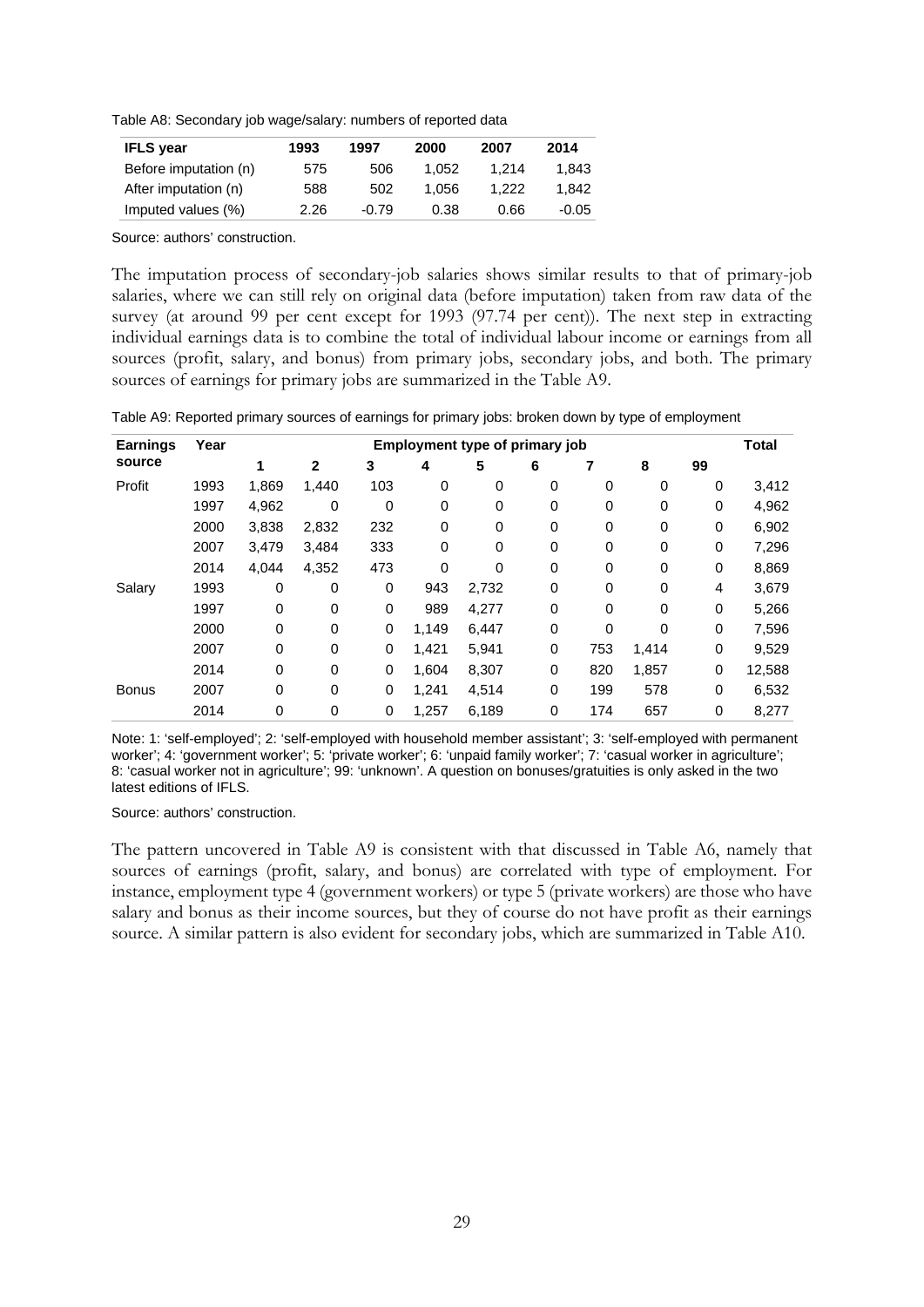|      |             |                                       | Employment type of secondary job<br>Year |             |             |             |             |             |             |       |  |  |
|------|-------------|---------------------------------------|------------------------------------------|-------------|-------------|-------------|-------------|-------------|-------------|-------|--|--|
|      |             |                                       |                                          |             |             |             |             |             |             |       |  |  |
|      |             | $\overline{2}$                        | 3                                        | 4           | 5           | 6           | 7           | 8           | 99          |       |  |  |
| 1993 | 529         | 335                                   | 16                                       | $\mathbf 0$ | $\pmb{0}$   | $\mathbf 0$ | $\mathbf 0$ | 0           | $\pmb{0}$   | 880   |  |  |
| 1997 |             | 0                                     | 0                                        | $\mathbf 0$ | $\mathbf 0$ | 0           | $\mathbf 0$ | $\mathbf 0$ | $\mathbf 0$ | 1,008 |  |  |
| 2000 |             | 839                                   | 77                                       | 0           | 0           | $\,0\,$     | 0           | 0           | 0           | 2,203 |  |  |
| 2007 |             | 1,273                                 | 94                                       | 0           | $\pmb{0}$   | $\mathbf 0$ | $\mathbf 0$ | 0           | 0           | 2,449 |  |  |
| 2014 |             | 1,446                                 | 154                                      | $\mathbf 0$ | $\mathbf 0$ | $\mathbf 0$ | $\mathbf 0$ | $\mathbf 0$ | $\pmb{0}$   | 3,244 |  |  |
| 1993 | 0           | 0                                     | 0                                        | 28          | 554         | $\pmb{0}$   | $\mathbf 0$ | 0           | 6           | 588   |  |  |
| 1997 | 0           | $\mathbf 0$                           | 0                                        | 16          | 486         | $\mathbf 0$ | $\mathbf 0$ | $\mathbf 0$ | 0           | 502   |  |  |
| 2000 | 0           | $\mathbf 0$                           | 0                                        | 46          | 1,009       | $\mathbf 0$ | $\mathbf 0$ | $\mathbf 0$ | 1           | 1,056 |  |  |
| 2007 | 0           | $\mathbf 0$                           | 0                                        | 60          | 391         | 0           | 369         | 402         | 0           | 1,222 |  |  |
| 2014 | $\mathbf 0$ | $\mathbf 0$                           | 0                                        | 76          | 766         | 0           | 347         | 653         | 0           | 1,842 |  |  |
| 2007 | 0           | $\mathbf 0$                           | 0                                        | 40          | 226         | 0           | 181         | 179         | 0           | 626   |  |  |
| 2014 | 0           | $\mathbf 0$                           | 0                                        | 52          | 351         | 0           | 108         | 183         | 0           | 694   |  |  |
|      |             | 1<br>1,008<br>1,287<br>1,082<br>1,644 |                                          |             |             |             |             |             |             |       |  |  |

Table A10: Reported secondary sources of earnings for secondary jobs: broken-down by type of employment

*Note:* Questionnaire on bonuses/gratuities is only asked in the two latest editions of IFLS. 1: 'self-employed'; 2: 'self-employed with household member assistant'; 3: 'self-employed with permanent worker'; 4: 'government worker'; 5: 'private worker'; 6: 'unpaid family worker'; 7: 'casual worker in agriculture'; 8: 'casual worker not in agriculture'; 99: 'unknown'.

Source: authors' construction.

Finally, having extracted all earnings data from primary and secondary jobs, we sum total monthly individual labour incomes or earnings. These total earnings can be detailed on the basis of the covariates used in imputation. Table A11 shows an example of earnings broken down by employment type.

| <b>Employment</b> | earning93 |       |        | earning97 |        | earning00 |        | earning07      |        | earning14 |
|-------------------|-----------|-------|--------|-----------|--------|-----------|--------|----------------|--------|-----------|
| type              | N         | %     | N      | %         | N      | %         | N      | %              | N      | %         |
| 1                 | 1,935     | 20    | 4,387  | 37        | 3,846  | 22        | 3,506  | 17             | 4,040  | 16        |
| 2                 | 1,500     | 15    |        | ٠         | 2,821  | 16        | 3,478  | 17             | 4,306  | 18        |
| 3                 | 104       | 1     |        | ٠         | 228    | 1         | 333    | 2              | 478    | 2         |
| 4                 | 939       | 10    | 982    | 8         | 1,139  | 7         | 1,408  | 7              | 1,584  | 6         |
| 5                 | 2,773     | 28    | 4,134  | 35        | 6,234  | 36        | 5,816  | 29             | 8,141  | 33        |
| 6                 |           |       |        |           |        |           | ۰      | $\blacksquare$ |        |           |
|                   |           |       |        |           |        |           | 739    | 4              | 770    | 3         |
| 8                 |           |       |        |           |        | ٠         | 1,369  | 7              | 1,789  | 7         |
| 99                | 4         | 0     |        |           |        |           |        |                |        |           |
| <b>TRS</b>        | 7,255     | 74.32 | 9,503  | 79.43     | 14,268 | 82.39     | 16,649 | 82.56          | 21,108 | 86.19     |
| <b>TNRS</b>       | 2,507     | 25.68 | 2,461  | 20.57     | 3,049  | 17.61     | 3,517  | 17.44          | 3,381  | 13.81     |
| Population        | 9,762     | 100   | 11,964 | 100       | 17,317 | 100       | 20,166 | 100            | 24,489 | 100       |

Table A11: Reported total earnings from all sources

Note: 1: 'self-employed'; 2: 'self-employed with household member assistant'; 3: 'self-employed with permanent worker'; 4: 'government worker'; 5: 'private worker'; 6: 'unpaid family worker'; 7: 'casual worker in agriculture'; 8: 'casual worker not in agriculture'; 99: 'unknown'. TRS = Total reporting sample; TNRS = Total non-reporting sample. A question on bonuses/gratuities is only asked in the two latest edition of IFLS.

Source: authors' construction.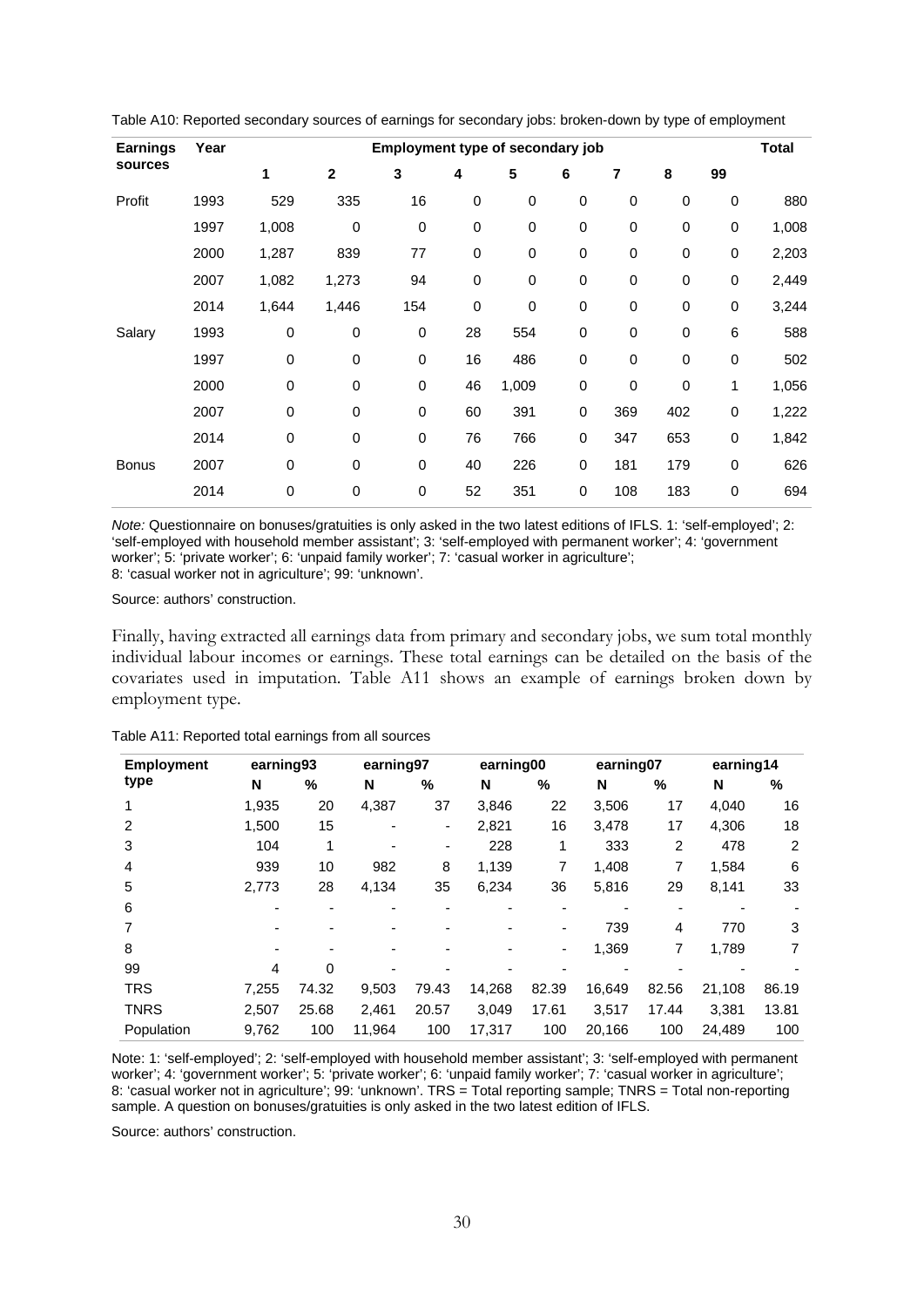# **Step 3: Creating temporal and spatial deflators**

## *1 Temporal deflator*

Earnings is a variable with monetary value, which is recorded in nominal terms in the IFLS. However, as the IFLS has been conducted through a 21-year period (1993–2014), it is necessary to standardize the monetary variable so that we can compare the true value of the variable across time. We call this standard to be used to transform the nominal values a *temporal deflator*. We choose 2014 as the base year for the temporal deflator because it enables an easy interpretation of the direction and meaning of the change in monetary variables, such as earnings, over the years. That is, we expect the real earnings of individuals to increase from 1993 over the following years (1997, etc.) unless there are some exceptional economic incidents such as economic crises at a particular point in time.

To create a temporal deflator and thus to standardize monetary values to a selected base year, we need consumer price index (CPI) data for each location unit (usually cities) where the IFLS was conducted. Generally speaking, there are two options. The first is to create our own CPI based on the data available (prices and quantity data). The second is to use readily available CPI data taken from the IFLS location or at least from similar/neighbouring locations.

For the first option, we need price and quantity data of goods and services collected by the IFLS along with household consumption expenditure data. Unfortunately, these are not available. While some price information was collected in the household questionnaire and separately for local markets in the community questionnaire, there is only a limited number of commodities available (Strauss et al. 2004; Witoelar 2009). Another source of price and quantity data can be used to create a CPI, namely Indonesia's National Socioeconomic Survey (SUSENAS). However, unlike the IFLS, which is publicly available, SUSENAS microdata are not, but can only be purchased at great expense via Badan Pusat Statistik (BPS). In short, the first option for creating our own CPI is not viable in this research.

Turning to the second option, there are researchers who have created a CPI using SUSENAS such as Friedman and Levinsohn (2001), Strauss et al. (2004), and Witoelar (2009). However, their works are not publicly available and, even if they were, they would not be sufficient because they do not include data from the year 2014. This leaves us with the CPI officially published by BPS. BPS has been conducting CPI surveys since 1979 with several changes of names, base years, and survey location (cities). All those changes are summarized in Table A12.

| Table A12: Changes in BPS's CPI surveys since 1979 |  |  |
|----------------------------------------------------|--|--|
|                                                    |  |  |

| <b>Period</b>                 | Index name                  | Base month and year     | <b>Number of provincial</b><br>capital cities surveyed |
|-------------------------------|-----------------------------|-------------------------|--------------------------------------------------------|
| Before April 1979             | Cost of Living Index        | September 1966          | n.a.                                                   |
| April 1979 - March 1990       | Consumer Price Index        | April 1977 – March 1978 | 17                                                     |
| April 1990 - November 1997    | Consumer Price Index        | 1988/1989               | 27                                                     |
| December 1997 – December 2003 | Consumer Price Index        | 1996                    | 44                                                     |
| January 2004 - May 2008       | Consumer Price Index        | 2002                    | 45                                                     |
| June 2008 - December 2013     | <b>Consumer Price Index</b> | 2007                    | 66                                                     |
| Since January 2014            | Consumer Price Index        | 2012                    | 82                                                     |

Source: authors' elaboration based on BPS.

Those changes and reconciliations are published in PDF files archived in the BPS website, searchable and downloadable from this page: [https://www.bps.go.id/pencarian.html.](https://www.bps.go.id/pencarian.html) We found that searching using the term 'Indikator Ekonomi' yielded the data we were looking for. The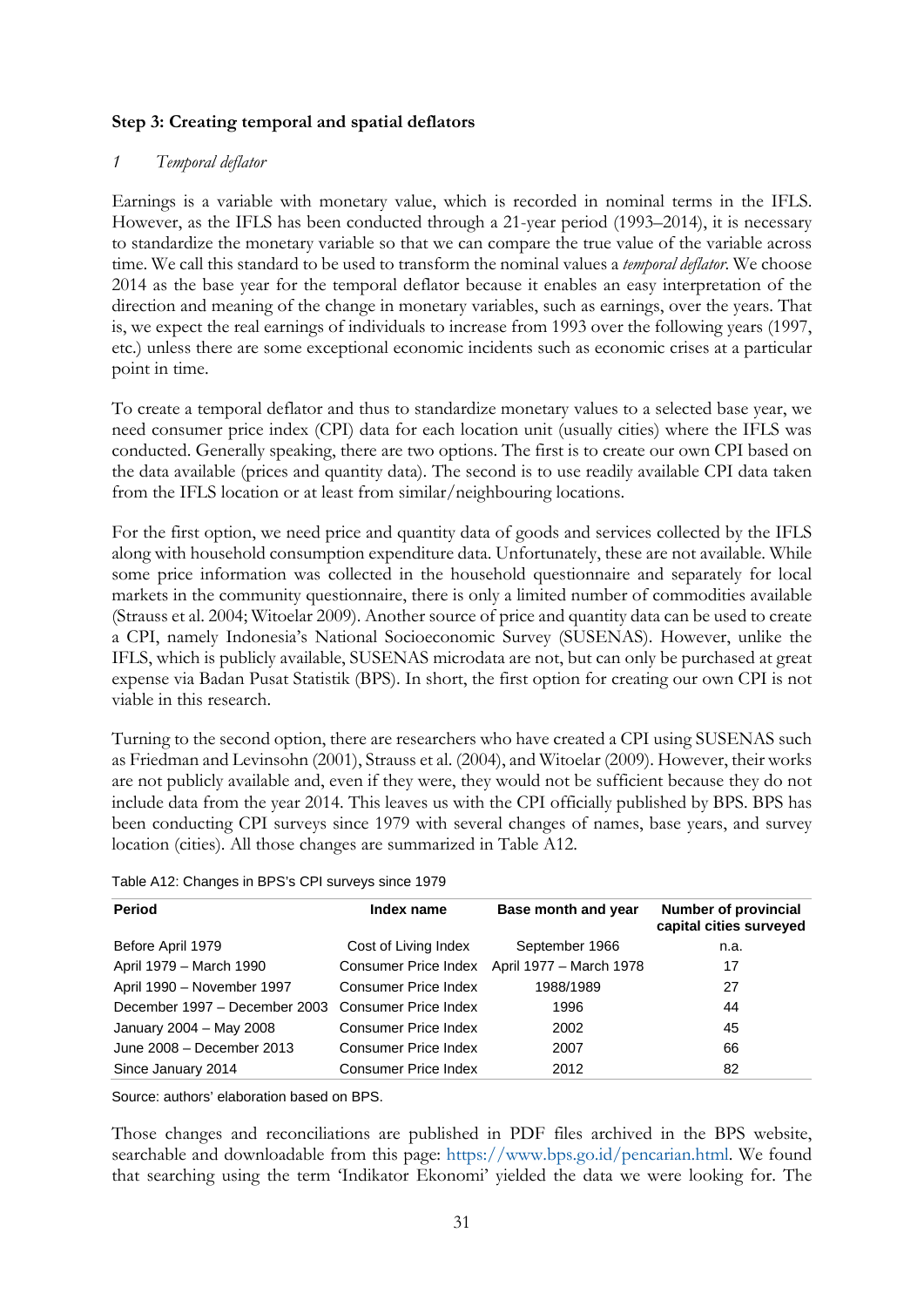earliest publication available is 'Indikator Ekonomi Januari 1999'. Despite being unpractical, the publication is worthwhile because it not only provides a detailed and long time span but also offers CPI data and their changes over time (inflation rate). Moreover, 'Indikator Ekonomi Januari 1999' contains data on the inflation rate of 44 cities in 1994.

After a repeated process of searching and downloading 'Indikator Ekonomi Januari 2000', 'Indikator Ekonomi Januari 2001', etc., the next step was to manually enter inflation rate data for the surveyed cities, 44 in 1997, 45 in 2004, 66 in 2008, and 82 in 2014. Finally, we reconciled all the inflation rate data retrieved from the 'Indikator Ekonomi' files of various years. This resulted in an incomplete file with missing values for some years. We replaced missing values with those of neighbouring cities. In short, we now had a complete list of inflation rates for 82 cities in Indonesia from 1993 to 2014.

The next step was to merge these data with all cities that appeared in the IFLS, which amounts to 326 cities in any of the five waves. Only 62 of these cities are also included in BPS's CPI surveys. For the remaining 264 cities, we assigned the provincial average inflation rate value. If this was also missing, we assigned the value of neighbouring cities. In the end, all 326 IFLS cities were assigned local inflation rate (*loci*) values for the period 1993 to 2014.

Subsequently, we created a temporal deflator by using 2014 as a base year. This means that we set the value of the 2014 deflator for all 326 IFLS cities as 1 (base year). For the year 2013 and all other years until 1993, we used this formula to calculate the temporal deflator and applied it backtracking from 2013 to 2012, etc.:

# tdef\_b14\_YN= tdef\_b14\_Yn /(tdef\_b14\_Yn+loci\_YN/100) (3)

In this formula, *tdef b14 YN* represents the temporal deflator base year 2014 for year n, *tdef b14. Yn* refers to the temporal deflator base year 2014 for year n+1, and *loci YN* represents the inflation rate of the particular city in year n.

Now we turn to the second deflator, which allows us to standardize the spatial differences in our sample.

## *2 Spatial deflator*

The basic idea of a spatial deflator is to determine the difference in what the same amount of money can buy in different places (province, city, urban, rural, etc). The commonly used standard for this purpose is the poverty line of each location standardized against the poverty line of a particular spatial reference. Poverty lines are appropriate as they are usually based on food expenditures necessary for nutritional adequacy and some allowance for 'essential' non-food items (Pradhan et al. 2000). This means that poverty lines reflect the amount of money needed to purchase the goods and services required (standardized) to live a decent life in a particular location.

To that end, ideally, we use the poverty line of each district in the IFLS and select one particular district as a point of reference. However, there are no readily available data on this, while constructing our own poverty line would require a lot of effort which is outside the scope of this research. The second-best method is to use poverty lines at provincial level disaggregated by urban and rural areas in each province. There are studies that have used this approach, such as Pradhan et al. (2000), and Strauss et al. (2004). However, we were not able to use their data because we needed poverty lines from 1993 to 2014. We therefore turned to BPS's online data source and the Indonesia Database for Policy and Economic Research (DAPOER) to collect a list of poverty lines at provincial level but not disaggregated by urban–rural areas. We decided to use the poverty